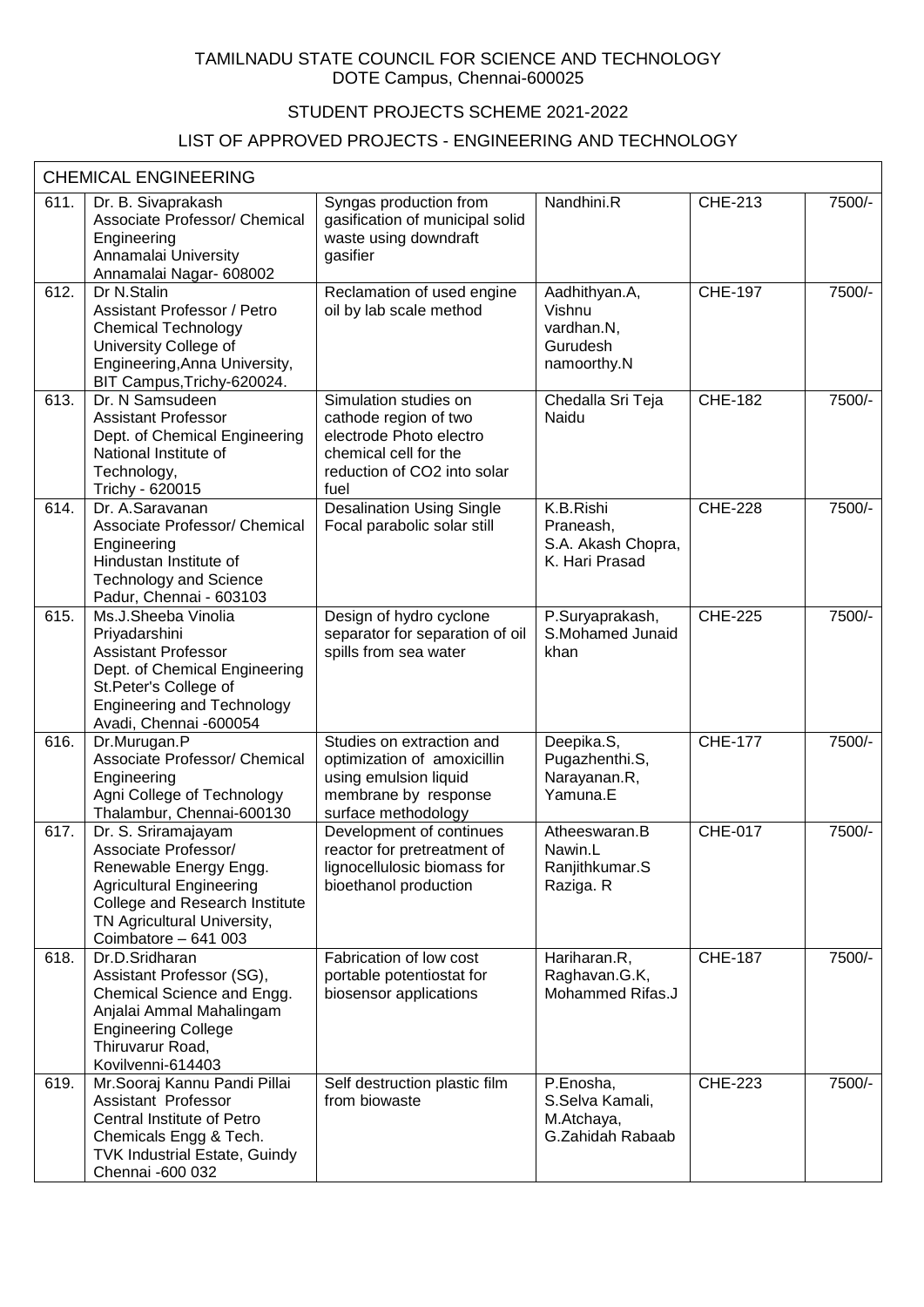| 620. | Dr. A.S. Periyasamy<br>Manikandan<br>Associate Professor/Chemical<br>Engineering<br>Kongu Engineering College<br>Thoppupalayam,<br>Perundurai 638060                                                                | Heat transfer studies in plate<br>heat exchanger combining<br>fe3o4 nanofluid with<br>propylene glycol                                                              | Thiyagarajan.G,<br>Sivasubramani.G,<br>Moulidharan.B               | <b>CHE-127</b> | 7500/- |
|------|---------------------------------------------------------------------------------------------------------------------------------------------------------------------------------------------------------------------|---------------------------------------------------------------------------------------------------------------------------------------------------------------------|--------------------------------------------------------------------|----------------|--------|
| 621. | Mr. M. Ananda Boopathy<br>Assistant Professor/ Chemical<br>Engineering<br>Sri Venkateswara College of<br>Engineering<br>Sriperumbudur-602117                                                                        | Design of low-cost carbon<br>absorbers to control the<br>emission of Carbon dioxide<br>from the Environment                                                         | Sanjaiy.N,<br>Pavithra.R,<br>Varshini.L                            | CHE-053        | 7500/- |
| 622. | Ms. M.Selva prathipa<br><b>Assistant Professor</b><br>Dept. of Chemical Engg<br>Adhiparasakthi Engineering<br>College, Sothupakkam,<br>Melmaruvathur-603319                                                         | Optimization of Tio2/ AL<br>electrode by using<br>electroplating process in<br>electrocoagulation reactor to<br>the removal of dye from<br>textile waste water      | V.Karthick,<br>M.Arun Kumar,<br>M.Alex,                            | <b>CHE-233</b> | 7500/- |
| 623. | Dr.N.Prabhu<br>Asst.Professor/Biotechnology<br>Vivekanandha College of<br><b>Engineering for Women</b><br>Tiruchengode -637205                                                                                      | A cost effective approach in<br>the elimination of heavy<br>metals from industrial<br>effluents using egg shell &<br>banana stem                                    | K.A.Divyashree,<br><b>B.Gurupreetha</b>                            | <b>CHE-115</b> | 7500/- |
| 624. | Dr.I.Ganesh Moorthy<br>Associate Professor/ Biotech.<br>Kamaraj College of<br><b>Engineering and Technology</b><br>K. Vellakulam - 625 701<br>Near Virudhunagar.                                                    | Development of agro-waste<br>based heterogeneous<br>catalyst for the production of<br>biodiesel from used cooking<br>oil                                            | R. Akash,<br>M. Areef Sulaiman,<br>P. Bhavesh<br>Chandru           | <b>CHE-208</b> | 7500/- |
| 625. | Dr.A.Karthik<br>Assistant Professor of<br>Nanoscience and Technology<br>K S Rangasamy College of<br>Technology, KSR Kalvi Nagar,<br>Tiruchengode- 637215                                                            | Fabrication of graphene<br>oxide blended mno2/fe2o3<br>nanostructured anode<br>materials in lithium ion<br>battery for energy density<br>and life cycle improvement | Inbarasu.V.S,<br>Sneha K.B                                         | <b>CHE-068</b> | 7500/- |
| 626. | Dr. Geetha M.B<br>Professor & Head<br>Dept. of Chemical Engineering<br>St.Michael College of<br><b>Engineering and Technology</b><br>Kalayarkoil -630 551                                                           | Production of biodegradable<br>garbage bags from polyvinyl<br>alcohol and pomegranate<br>peel powder                                                                | Katherbatsa.A                                                      | CHE-038        | 7500/- |
| 627. | Dr.G.Pratap kumar<br>Asst. professor/ Biotechnology<br>Muthayammal Engineering<br>College, Kakkaveri,<br>Rasipuram-637 408,<br>Namakkal District                                                                    | Extraction, identification and<br>in silico analaysis of<br>napthaquinone compound<br>from the leaves of plumbago<br>indica linn against breast<br>cancer           | Praveen Kumar.G                                                    | CHE-034        | 7500/- |
| 628. | Dr. Saravana Raj A<br><b>Assistant Professor</b><br>Dept. of Chemical Engineering<br>Vel Tech High Tech<br>Dr.Rangarajan Dr.Sakunthala<br><b>Engineering College</b><br>60, Avadi- Veltech Road<br>Chennai - 600062 | Experimental investigation on<br>encapsulation of omega-3-<br>fatty acid using edible<br>bacterial polymer                                                          | Naveen.M,<br>Rubesh<br>Krishnan.R,<br>Lokeshwaran.P,<br>Sathiyaa.G | CHE-025        | 7500/- |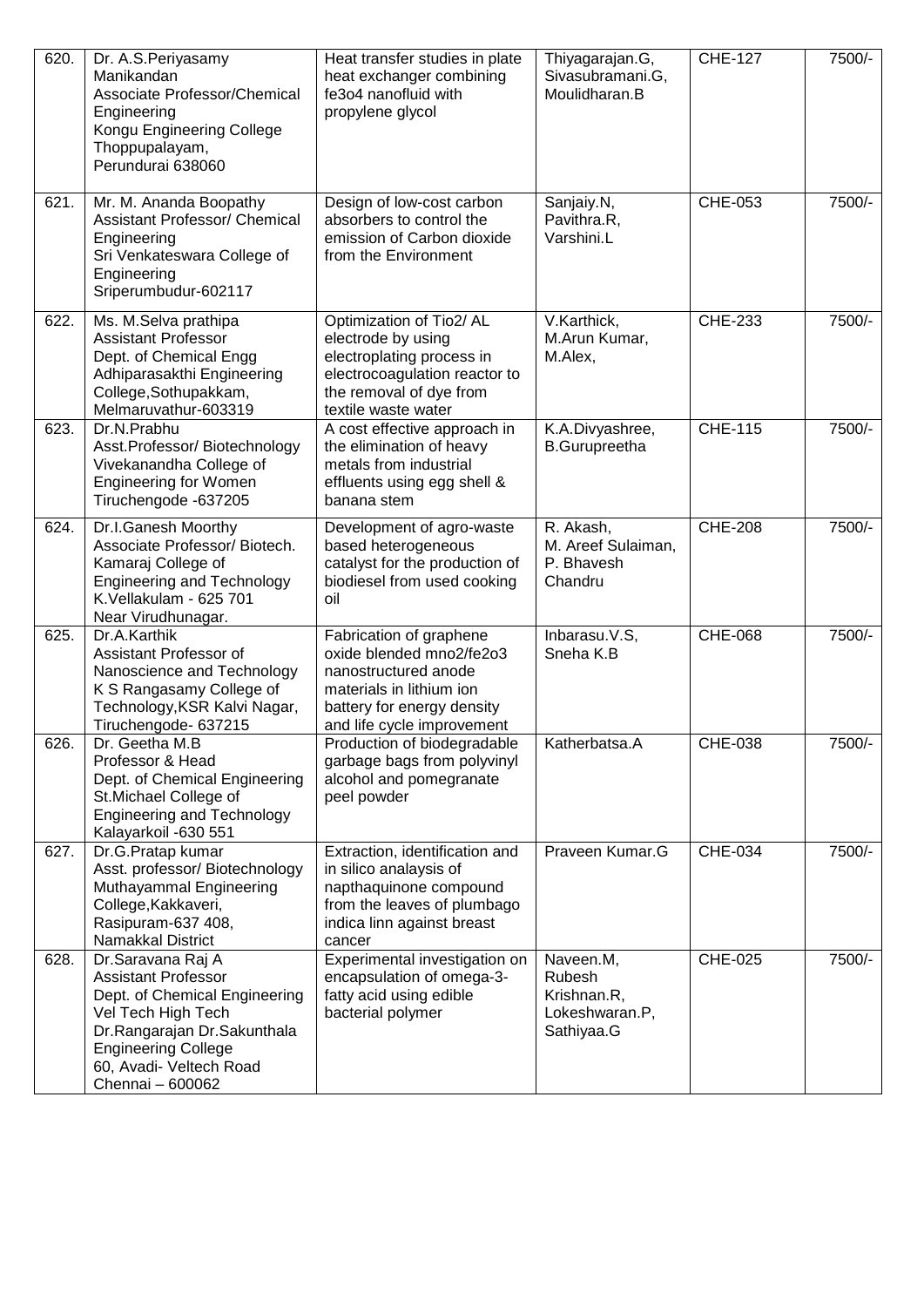| 629. | Dr. C N. Gnanaprakasam<br>Associate Professor in<br>Electronics and<br>Instrumentation Engineering,<br>St. Joseph's College of<br>Engineering, Chennai -600119                   | Fabric development using<br>waste pet bottles                                                                                          | S Mugilan,<br>Mohamed Afrith<br>Kareem                                     | <b>CHE-014</b> | 7500/- |
|------|----------------------------------------------------------------------------------------------------------------------------------------------------------------------------------|----------------------------------------------------------------------------------------------------------------------------------------|----------------------------------------------------------------------------|----------------|--------|
| 630. | Ms.S Priyalatha<br><b>Assistant Professor</b><br>Dept. of Fashion Technology<br>Sona College of Technology<br>Salem- 636005                                                      | Development of Functional<br>product from Post-consumer<br><b>Textile Waste</b>                                                        | Harsha<br>dharshini.R.J,<br>Kanimozhi.N,<br>Krishna Raj.S                  | <b>CHE-167</b> | 7500/- |
| 631. | Dr. D.Easwaramoorthy<br>Hod and Professor/ Chemistry<br><b>B.S. Abdur Rahman Crescent</b><br>Institute of Science and<br>Technology, Vandalur -600048                            | Synthesis of carbon<br>Quantum dots from bread<br>waste And its effective<br>degradation of Environmental<br>Toxins from water sources | A.Mushtaq Ahamed<br>S.Mohamed Aasiq,<br>S.Shelshiya                        | <b>CHE-109</b> | 7500/- |
| 632. | Dr. Hariharan.T<br>Professor/ Chemical Engg.<br>Mohamed Sathak Engineering<br>College, Kilakarai - 623806,<br>Ramanathapuram (Dist)                                              | Chemical conversion of RO<br>Reject to mineral nutrients                                                                               | Saithul<br>Mubarak.S,<br>Rages.S                                           | <b>CHE-077</b> | 7500/- |
| 633. | Dr.R.Anantharaj<br>Associate Professor/ Chemical<br>Engineering<br>Sri Sivasubramaniya Nadar<br><b>College of Engineering</b><br>Kalavakkam- 603110                              | Removal of copper(II) from<br>aqueous mixture using<br>hydrophobic Deep eutectic<br>solvent and its performance<br>characteristics.    | Hanz Jyothish,<br>Sudhrsh.N                                                | CHE-033        | 7500/- |
| 634. | Ms.S.Vaishnavi<br><b>Assistant Professor</b><br>Dept. of Chemical Engineering<br><b>Erode Senguthar Engineering</b><br>College, Perundurai -638057                               | <b>Treatment of textile</b><br>wastewaters using Eutectic<br><b>Freeze Crystallization</b>                                             | D.Lavanya<br>S.Geetha,<br>M.Kesavan                                        | CHE-059        | 7500/- |
| 635. | Dr.K.Jeyajothi<br>Professor and Head / Petro<br><b>Chemical Engineering</b><br>Mahendra Institute of<br><b>Engineering and Technology</b><br>Mallasamudram,<br>Namakkal -637 503 | Hybrid Mini Bio-Mass Gas<br>Production                                                                                                 | M. Nisha.<br>R. Abinaya,<br>A. Ananthababu,<br>M. Mubarak ali              | <b>CHE-007</b> | 7500/- |
| 636. | Dr. B. Nazeema Banu<br><b>Assistant Professor</b><br>Dept. of Biotechnology<br>Periyar Maniammai Institute of<br>Science and Technology<br>Vallam, Thanjavur - 613403            | Development of cost<br>effective and susutainable<br>neo-bioplastic from algal<br>biomass.                                             | A.Joseph Antony                                                            | CHE-033        | 7500/- |
| 637. | Mr.Saravanan. P<br><b>Assistant Professor</b><br>Dept. of Biotechnology<br>Sri Sankara Arts and Science<br>College, Enathur,<br>Kanchipuram-631 561                              | Microbial enhanced oil<br>recovery (MEOR) process<br>culture nutrient optimization<br>study                                            | Guru prasath.S                                                             | <b>CHE-062</b> | 7500/- |
| 638. | Mr.Rajasekaran.K<br><b>Assistant Professor</b><br>Dept. of Chemical Engineering<br>Nandha Engineering College,<br>Vaikkalamedu, Erode-638052                                     | Formulation of ecofriendly<br>detergent powder from rice<br>husk ash                                                                   | Surya.K,<br>Aswin Nandha.V,<br><b>Dhinesh</b><br>Kumar.G,<br>Sakthivel.P.S | <b>CHE-107</b> | 7500/- |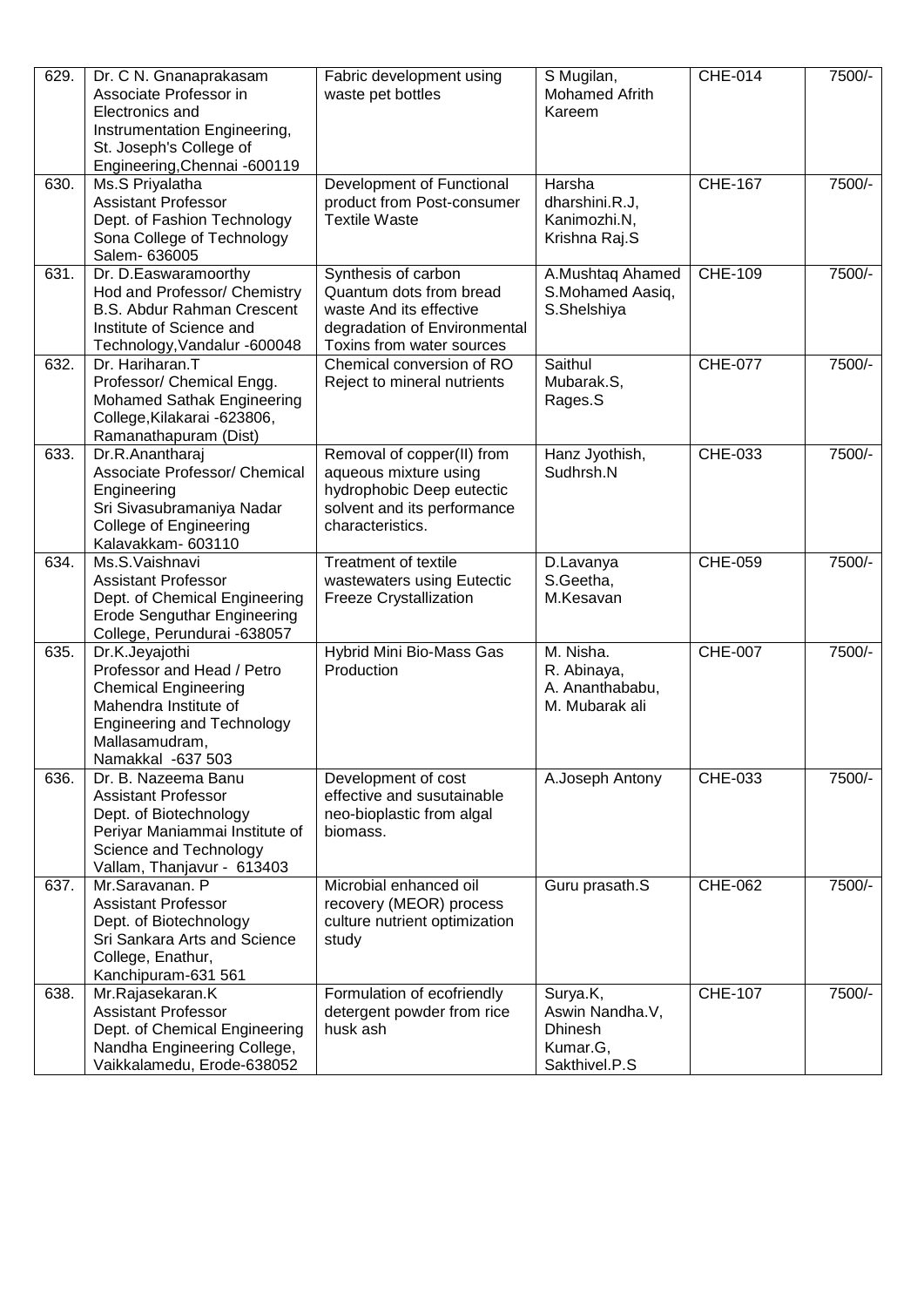| 639. | Mr.R.Balasubramani<br>Associate Professor/ Food<br>Technology<br>Paavai Engineering college<br>Pachal, Namakkal - 637018                                                                  | <b>Extraction of bioplastics</b><br>using bananaleaf                                                                                       | M.Saren Rokith,<br>G.Gunalan,<br>S.Deenathayalan                                              | <b>CHE-143</b> | 7500/- |
|------|-------------------------------------------------------------------------------------------------------------------------------------------------------------------------------------------|--------------------------------------------------------------------------------------------------------------------------------------------|-----------------------------------------------------------------------------------------------|----------------|--------|
| 640. | Dr. R. Mahendran<br>Associate Professor and Head,<br>Indian Institute of Food<br><b>Processing Technology</b><br>Thanjavur- 613005                                                        | Development of ready to<br>bake frozen dough and<br>enumerating its shelf life<br>extension                                                | S.Nivetha,<br>S.Praveen Kumar,<br>S.Raghav                                                    | <b>CHE-157</b> | 7500/- |
| 641. | Mr.P.N. Guru Raj<br>Assistant Professor/ Food<br>Tech., Rajalakshmi<br><b>Engineering College,</b><br>Thandalam, Chennai - 602105                                                         | Extraction of essential oil<br>from tinospora cordifolia<br>(amirthavalli) by hydro-steam<br>distillation and it's application             | Aarthy.S,<br>Neha.N,<br>Sujitha.S,<br>Vijayasri.K                                             | <b>CHE-196</b> | 7500/- |
| 642. | Dr. M. Aboobucker Sithique<br>Assistant Professor/ PG and<br>Research Department of<br>Chemistry, Islamiah College,<br>Vaniyambadi - 635 752                                              | <b>Extraction and</b><br>characterization of harmless<br>Mosquito Repellent from the<br>seeds of Nux vomica and<br>wild-basil plant leaves | Sam Issac.N                                                                                   | <b>CHE-215</b> | 7500/- |
| 643. | Dr.S.Karunakaran<br>Associate Professor/ Chemical<br>Engineering<br><b>KPR Institute of Engineering</b><br>and Technology<br>Arasur, Coimbatore- 641047                                   | Evolving customized enzyme<br>mixture for fibrous poultry<br>feedstuffs and<br>unconventional crop residues                                | Keerthana.S<br>Sangamithra.R<br>Kogul Bharath.A                                               | <b>CHE-076</b> | 7500/- |
| 644. | Mrs K Suganya<br>Asst.Professor/ Chemistry<br>E G S Pillay Arts and Science<br>College,<br>Nagapattinam - 611 002                                                                         | Testing of Edible oil<br>adulteration by using dry<br>chemical paper technique                                                             | K.Gayathri,<br>B.Janani,<br>N.Rajashree                                                       | <b>CHE-249</b> | 7500/- |
| 645. | Ms.Archana.J<br>Assistant Professor /<br><b>Agriculture Engineering</b><br>Bannari Amman Institute of<br>Technology, Sathyamangalam<br>Erode -638401                                      | CO2 enrichment to plants<br>from factory emissions                                                                                         | Anishkumar.K.E.<br>Praneeth.D.                                                                | CHE-060        | 7500/- |
|      | <b>CIVIL ENGINEERING</b>                                                                                                                                                                  |                                                                                                                                            |                                                                                               |                |        |
| 646. | Mr.J.Arun<br><b>Assistant Professor</b><br>Dept. of Civil Engineering<br>A.V.C College of Engineering<br>Mannampandal<br>Mayiladuthurai - 609 305                                         | <b>Effective Utilisation Of</b><br>Domestic Waste Water In<br><b>Construction Industry</b>                                                 | Sabari Grisun.S,<br>Nandhakumar.S,<br>Nithiyasri.S,<br>Praneetha.P                            | <b>ECV-324</b> | 7500/- |
| 647. | Ms.Vaidevi.C<br>Assistant Professor- II / Civil<br>Engineering, Aarupadai Veedu<br>Institute of Technology,<br>Vinayaka Mission's Research<br>Foundation, Paiyanoor,<br>Chennai - 603 104 | Self-Healing In Self<br><b>Compacting Concrete Using</b><br>Special Bacteria                                                               | Ibapynhunshishakh<br>arkyrjiaw;<br>BoreddySamarasim<br>haReaddy;<br>KyrshanlangkiKhyn<br>riam | <b>ECV-421</b> | 7500/- |
| 648. | Dr.S.N.Ramaswamy<br>Professor, Dept. of Civil Engg<br>Anjalai Ammal Mahalingam<br><b>Engineering College</b><br>Kovilvenni - 614 403                                                      | Fabrication and Physico-<br>Mechanical characterizations<br>of Surgical Face mask Ash -<br>Cement composites                               | Abishek Kumar.M,<br>Harikrishnan G.M,<br>Rishi.R                                              | <b>ECV-370</b> | 7500/- |
| 649. | Dr.S.Poongothai<br>Professor and Head,<br>Department of Civil Engg<br>Annamalai University<br>Annamalainagar- 608 002                                                                     | Enabling water security for<br>sustainable farming in a<br>watershed of Krishnagiri<br>district, Tamil Nadu                                | Malligai.M.K                                                                                  | <b>ECV-439</b> | 7500/- |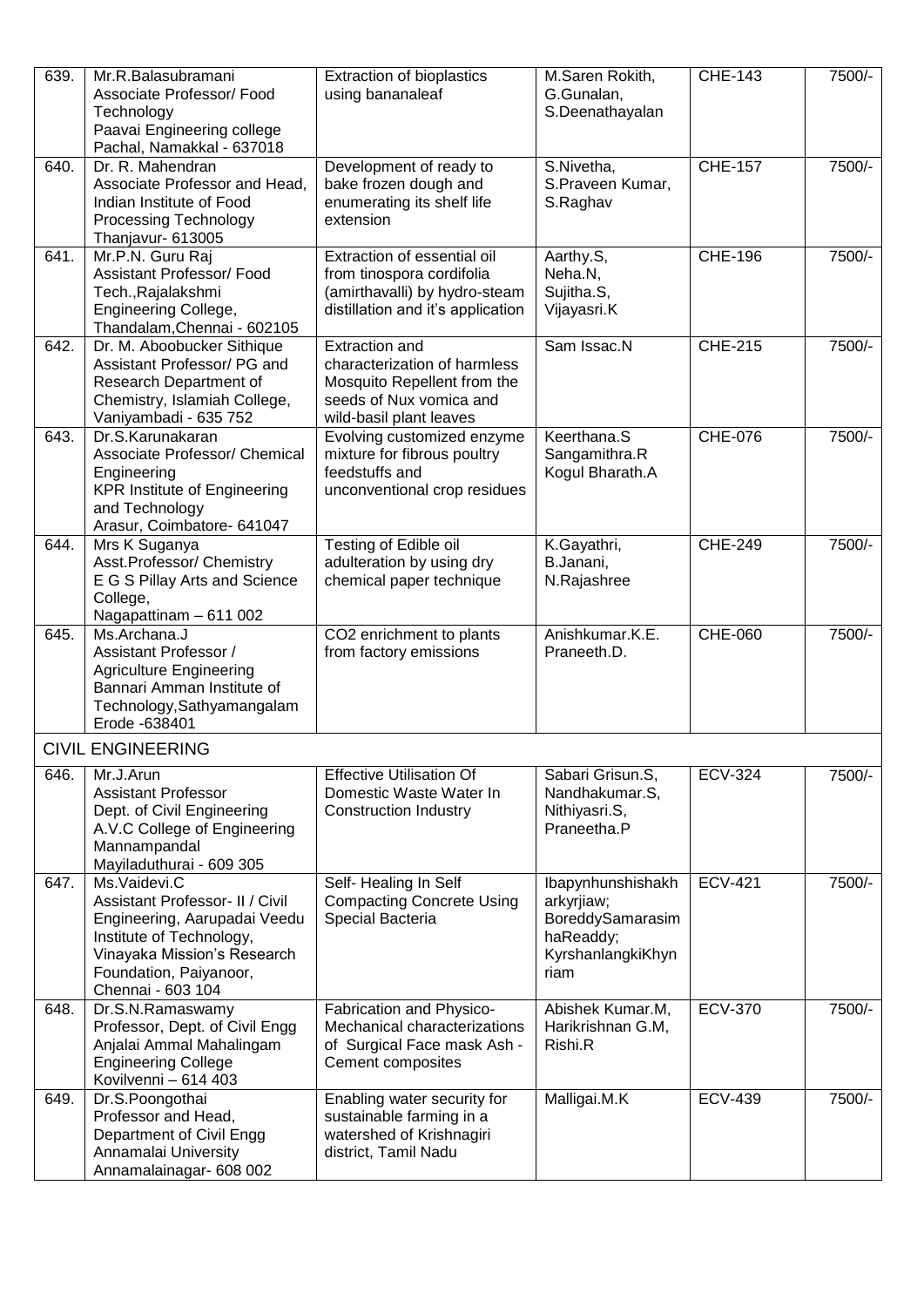| 650. | Ms.Rajalakshmi S<br>Assistant professor<br>Dept. of Civil<br><b>AVS Engineering College</b><br>Ammapet, Salem -636 003                                                                                   | Water quality analysis at<br>mettur zone                                                                                   | Preethi.G,<br>Shanthini.S,<br>Priyanka.A,<br>Yogeshwari.R                                                       | <b>ECV-155</b> | 7500/- |
|------|----------------------------------------------------------------------------------------------------------------------------------------------------------------------------------------------------------|----------------------------------------------------------------------------------------------------------------------------|-----------------------------------------------------------------------------------------------------------------|----------------|--------|
| 651. | Dr.B.Soundara<br>Professor<br>Dept. of Civil Engineering<br>Bannari Amman Institute of<br>Technology<br>Sathyamangalam - 638 401                                                                         | Innovative utilization of agro<br>wastes in expansive soil<br>stabolization                                                | Sai Vishnu.P.U,<br>Vasanth.R,<br>Rasswanth.S                                                                    | <b>ECV-170</b> | 7500/- |
| 652. | Mr.S. Rajesh<br><b>Assistant Professor</b><br>Dept. of Civil Engg.<br>Bharath Institute of Higher<br><b>Education and Research</b><br>Selaiyur, Chennai-600 073                                          | Ground water quality<br>analysis at rural area of<br>selaiyur                                                              | <b>Talasu Pavan</b><br>Maneesh,<br>Muthuru Ashok<br>Kumar Reddy,<br>Gade Teja Sai<br>Reddy,<br>Kunchala Praveen | <b>ECV-445</b> | 7500/- |
| 653. | Mr.P.Eswaramoorthi<br><b>Assistant Professor</b><br>Dept. of Civil Engineering<br><b>Builders Engineering College</b><br>Nathakadayur<br>Kangayam - 638 108                                              | Performance of palm fibre in<br>concrete                                                                                   | Amirthavarshini.J,<br>Vinith.S,<br>Vignesh.S                                                                    | <b>ECV-302</b> | 7500/- |
| 654. | Mr. C. Hariharasudhan<br>Assistant Professor and Head<br>Dept. of Civil Engineering<br>Chennai Institute of<br>Technology, Sarathy Nagar<br>Kundrathur,<br>Chennai - 600 069                             | <b>Experimental Investigation</b><br>on Effective Utilization of<br><b>Recycled Concrete</b><br>Aggregate                  | T.Jude Nithin Joel<br>P.Nagalakshmi                                                                             | <b>ECV-069</b> | 7500/- |
| 655. | Mr.M.Vignesh<br><b>Assistant Professor</b><br>Dept. of Civil Engg<br>Chettinad College of<br><b>Engineering and Technology</b><br>Puliyur CF, Karur-639 114                                              | Investigation Of Water<br>Quality Through Nano-<br><b>Porous Materials</b>                                                 | A.Naveenraj,<br>A. Yoga Priya,<br>C.S.Meenakshisun<br>dharam,<br>K.Krishnamoorthy                               | <b>ECV-274</b> | 7500/- |
| 656. | Mr.T Santhosh Kumar<br>Assistant Professor<br>Dept. of Civil Engg<br>CK College of Engineering &<br>Technology, Chellangkuppam,<br>Cuddalore - 607 003                                                   | <b>Experimental Investigation</b><br>On Partial Replacement Of<br>Rubber Crumbs By Fine<br>Aggregate In Concrete           | Appu.J,<br>Guhan.R.<br>Vasanth.V                                                                                | <b>ECV-306</b> | 7500/- |
| 657. | Mr.R.Sibi<br><b>Assistant Professor</b><br>Dept. of Civil Engineering<br>Coimbatore Institute Of<br><b>Engineering and Technology</b><br>Narasipuram (P.O),<br>Vellimalaipattinam,<br>Coimbatore-641 109 | <b>Strength and Durability</b><br>Assessment of Self-Healing<br><b>Concrete using Autogenous</b><br>Self-Healing Technique | Gnanidhar<br>Zimnass.S,<br>Jawahar.R,<br>Kailasa Pandian.M                                                      | <b>ECV-364</b> | 7500/- |
| 658. | Dr.V.G.Kalpana<br>Assistant professor<br>Dept. of Civil Engineering<br>Coimbatore Institute of<br>Technology<br>Coimbatore-641 014                                                                       | <b>Effect of GGBS and Granite</b><br>waste on the mechanical and<br>thermal properties of bricks.                          | Pravin.B.B,<br>A.Soundhar Rajan,<br>D.Sukil<br>Teja Sethuraman                                                  | <b>ECV-065</b> | 7500/- |
| 659. | Ms.Valarmathy.N<br><b>Assistant Professor</b><br>Dept. of Civil Engineering<br>Dhanalakshmi Srinivasan<br><b>Engineering College</b><br>Perambalur-621 212                                               | Development of eco friendly<br>concrete using poultry<br>feather as fine aggregate                                         | Shanmugam.S,<br>Arunpandiyan.S,<br>Manikandan.J,<br>Ayyappan.K                                                  | <b>ECV-424</b> | 7500/- |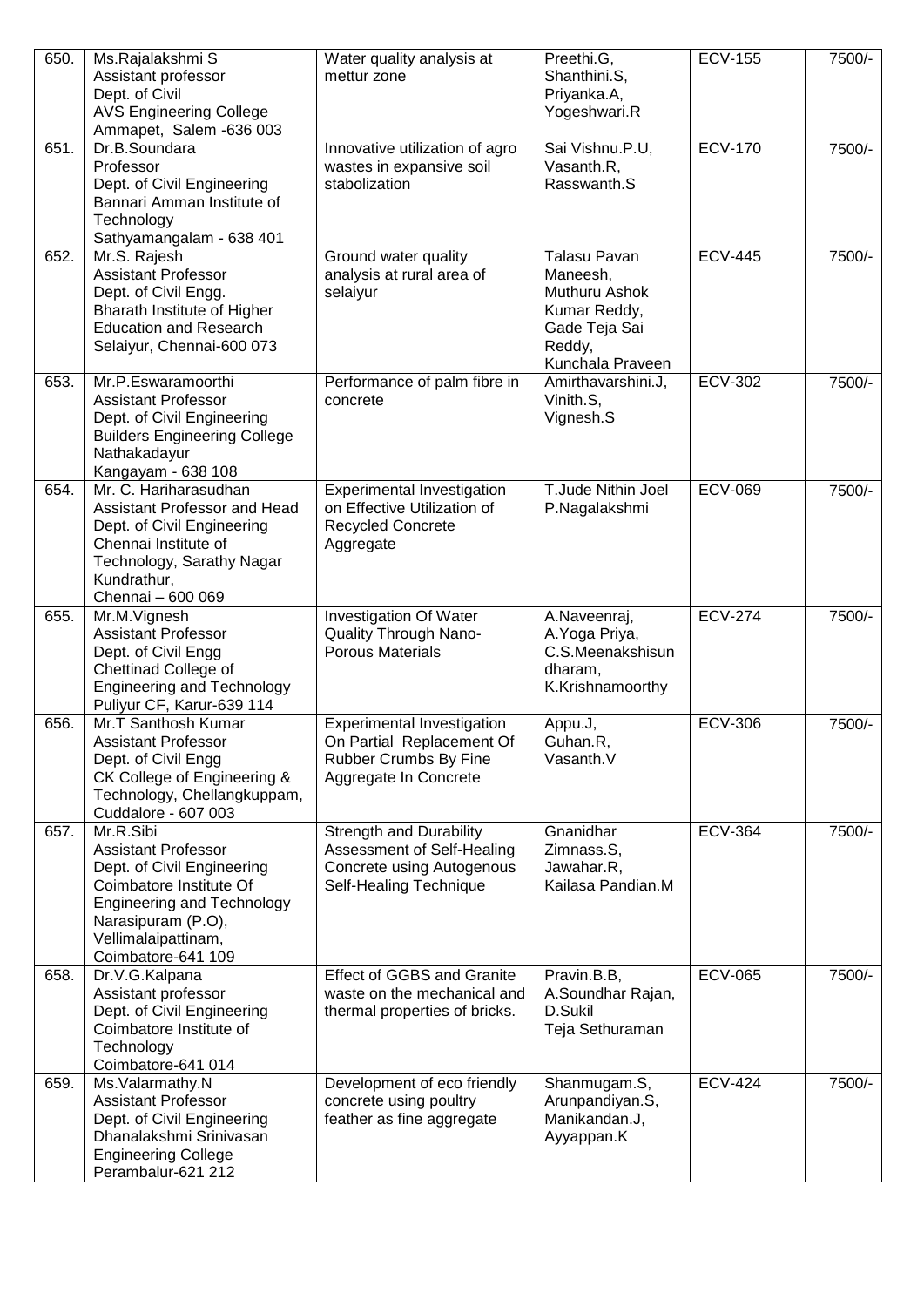| 660. | Mr.Shankar.V.K<br>Assistant professor<br>Dept. of Civil engineeering<br>Dr NGP Institute of<br>Technology<br>Coimbatore-641 048                                         | Utilisation of Cicer Arietinum<br>Seed Powder as a Natural<br>Coagulant in Water<br><b>Treatment Process</b>                                              | E.Ajithkumar,<br>B.Hariharan,<br><b>B.Jensie Victoria</b>                              | <b>ECV-006</b> | 7500/- |
|------|-------------------------------------------------------------------------------------------------------------------------------------------------------------------------|-----------------------------------------------------------------------------------------------------------------------------------------------------------|----------------------------------------------------------------------------------------|----------------|--------|
| 661. | Dr. S.G. Karthiga devi<br><b>Assistant Professor</b><br>Dept. of Civil Engineering<br>Easwari Engineering college<br>Ramapuram, Chennai-600 089                         | Soil stabilization                                                                                                                                        | Easwar.A,<br>Sharon.S,<br>Surya.R,<br>Abhishek Raj.L                                   | <b>ECV-052</b> | 7500/- |
| 662. | Dr.J Colins Johnny<br><b>Assistant Professor</b><br>Dept. of Civil Engg.<br>University VOC College of<br>Engineering,<br>Thoothukudi-628 008                            | Flood inundation map of<br>Thamirabarani river basin                                                                                                      | M.Ram Kumar,<br>E.Madhu Bala<br>Kishore,<br>K.S.Alwar maran,<br>P.Lakshmana<br>Perumal | <b>ECV-437</b> | 7500/- |
| 663. | Ms.Fathima Darras Gracy.A<br>Assistant Professor,<br>Dept. of Civil Engineering<br><b>Erode Sengunthar Engineering</b><br>College, Erode - 638 057                      | Removal of sulphide in<br>anaerobically treated tannery<br>wastewater by wet air<br>oxidation                                                             | Abdul Rahim.J                                                                          | <b>ECV-388</b> | 7500/- |
| 664. | Dr. N. Venkatachalam<br>Associate Professor<br>Dept. of Mechanical Engg<br><b>Excel Engineering College,</b><br>Komarapalayam,<br>Namakkal- 637 303                     | Intelligent Emission<br><b>Controller for Vehicles</b>                                                                                                    | Muthukrishnan.R,<br>Jaya Prasanth.V,<br>Vijay.S,<br>Manikandan.R                       | <b>ECV-219</b> | 7500/- |
| 665. | Mr.Krishna Kumar. P<br><b>Assistant Professor</b><br>Dept. of Civil Engineering<br><b>Francis Xavier Engineering</b><br>College, Vannarpettai<br>Tirunelveli -627 003   | Mechanical and durability<br>properties of nano-concrete<br>under different curing<br>condition                                                           | Anand Solomon.J<br>Antonraj.J<br>Bemisha Jeni.D,<br>Harishma.R                         | <b>ECV-257</b> | 7500/- |
| 666. | Mr. Vivek S<br><b>Assistant Professor</b><br>Dept. of Civil Engineering<br>Hindusthan College of<br>Engineering & Technology<br>Othakalmandapam,<br>Coimbatore -641 032 | Hydrogeochemical<br>Characterization and<br>assessment of groundwater<br>quality in Tirupur taluk using<br>GIS based technique                            | Kavimaniyarasu.A<br>Ragu.K<br>Ramalingam.M<br>Sanjay kumar.M                           | <b>ECV-418</b> | 7500/- |
| 667. | Ms.Porkodi<br><b>Assistant Professor</b><br>Dept. of Civil Engineering<br><b>IFET College of Engineering</b><br>Gangarampalayam<br>Villupuram-605108                    | Structural investigation of<br>strengthening Masonry<br>panels using geogrids<br>geopolymer composites                                                    | Kalaivardhiny.V.C                                                                      | <b>ECV-286</b> | 7500/- |
| 668. | Mr.T.Sathanandham<br><b>Assistant Professor</b><br>Dept. of Civil Engineering<br>Jai Shriram Engineering<br>College, Tirupur-638 660                                    | Experimental studies on<br>modified bitumen using<br>polystrene coating of waste<br>materials                                                             | V.Janakiraman,<br>N.Rajaganapathy                                                      | <b>ECV-386</b> | 7500/- |
| 669. | Ms J. Hathri Evangeline<br><b>Assistant Professor</b><br>Dept. of Civil engineering<br>Jaya Engineering college<br>Thirunindravur<br>Chennai-602 024                    | Study of cold formed c-<br>section by varying flange<br>width ratio                                                                                       | Desna.S,<br>Durga devi.K,<br>Janakiraman.E                                             | <b>ECV-201</b> | 7500/- |
| 670. | Dr.N.S.Elangovan<br>Professor<br>Dept. of Civil Engineering<br>Jerusalem College of Engg.<br>Pallikaranai, Chennai-600 100                                              | Use of S.pasteurii and B.<br>Megaterium bacteria to improve<br>the properties of concrete<br>containing sugarcane baggasse<br>ash: A sustainable approach | Sai Prakash.K,<br>Gershom Daniel.A,<br>Premkumar.R,<br>Keerthivasan.J                  | <b>ECV-328</b> | 7500/- |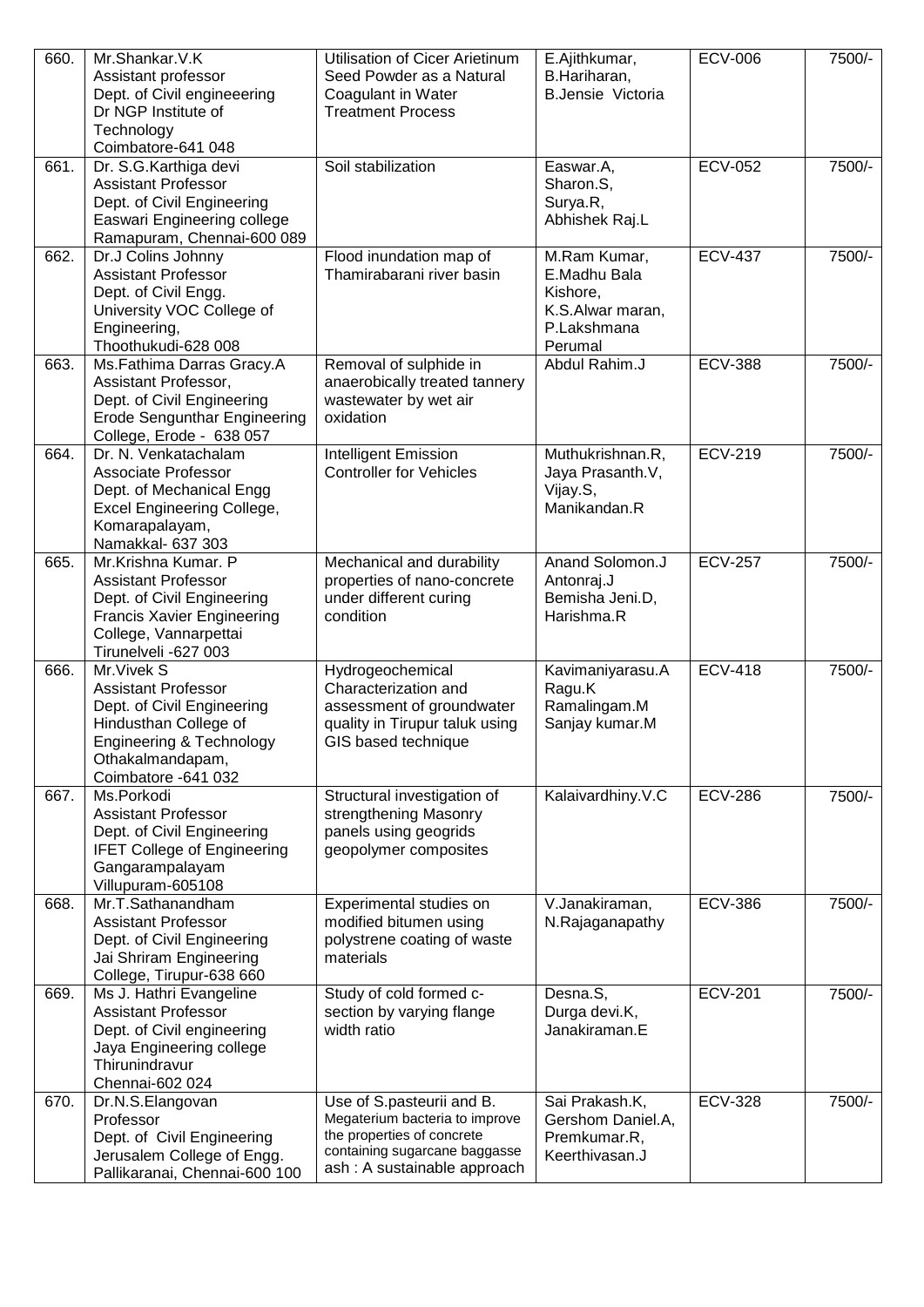| 671. | Mr.A.Oorkalan<br><b>Assistant Professor</b><br>Dept. of Civil Engineering<br>K.Ramakrishnan College of<br>Technology,<br>Samayapuram, Trichy-621112                                              | Energy harvesting from<br>structural components using<br>kinetic foot fall and IoT<br>Technology                                                       | Thulasi Dasan.D,<br>Bhavishkanna.K.S,<br>Sankar.N,<br>Prithivi.M               | <b>ECV-395</b> | 7500/- |
|------|--------------------------------------------------------------------------------------------------------------------------------------------------------------------------------------------------|--------------------------------------------------------------------------------------------------------------------------------------------------------|--------------------------------------------------------------------------------|----------------|--------|
| 672. | Dr.S.Ramesh<br>Professor/ Civil Engineering<br>K.S.Rangasamy College of<br>Technology, Tiruchengode,<br>Namakkal - 637 215                                                                       | Treatment of textile waste<br>water using banana peel and<br>ocimum basilicum                                                                          | P. Shri Harish<br>Kumar                                                        | <b>ECV-248</b> | 7500/- |
| 673. | Mr.P.Ponkarthikeyan<br><b>Assistant Professor</b><br>Dept. of Civil Engineering<br>Kamaraj College of<br><b>Engineering and Technology</b><br>K.Vellakulam- 625 701<br>Near Virudhunagar         | Optimization of cod removal<br>from domestic wastewater by<br>response surface<br>methodology                                                          | V.Naveenkumar,<br>V.Harishkumar,<br>S.Sankaramahadhe<br>van                    | <b>ECV-030</b> | 7500/- |
| 674. | Ms.N.Ajitha Parvathy<br><b>Assistant Professor</b><br>Dept. of Civil Engg.<br>Karpaga Vinayaga College of<br><b>Engineering and Technology</b><br>Karpaga Vinayaga Nagar,<br>Palayanoor -603 308 | Interlocking concrete blocks<br>using plastic waste and<br>waste brick powder                                                                          | P.L.Annamalai,<br>A.Ariraman,<br>R.Janani<br>A.K.Stalin                        | <b>ECV-114</b> | 7500/- |
| 675. | Mr.Prasannan.D<br><b>Assistant Professor</b><br>Dept. of Civil Engineering<br>Karpagam College of<br>Engineering<br>Othakkalmandapam post,<br>Coimbatore - 641 032                               | Eco-friendly pet bottles waste<br>plastic fibre reinforced<br>concrete brick                                                                           | Arjun.D,<br>Manoj.N,<br>Sivaharish.J,<br>Prasath.S                             | <b>ECV-369</b> | 7500/- |
| 676. | Ms R .Jagedeswari<br><b>Assistant Professor</b><br>Dept. of Civil Engineering<br>Kgisl Institute of Technology<br>Kgisl Campus, Saravanampatti<br>Coimbatore - 641 035                           | An experimental study on<br>quality of ambient air in the<br>city of coimbatore                                                                        | M.Jayanthi,<br>S.Keerthana,<br>K.Yuvansankar,<br><b>G.T Prasanth</b><br>Arvind | <b>ECV-337</b> | 7500/- |
| 677. | Ms.R.Buvaneshwari<br><b>Assistant Professor</b><br>Dept. of Civil Engineering<br>Kings College of Engineering,<br>Punalkulam-613 303                                                             | Comparitive study of normal<br>paver block with partial<br>replacement of sand by saw<br>dust                                                          | A.Patrick Antony<br>Samy,<br>S.Chandru<br>A.Joshi                              | <b>ECV-431</b> | 7500/- |
| 678. | Dr.R.Vasanthi<br><b>Assistant Professor</b><br>Dept. of Agriculture Engg<br>KIT-Kalaignar Karunanidhi<br>Institute of Technology<br>Kannampalayam post<br>Coimbatore-641 402.                    | Soil Solarization using<br>biodegradable materials                                                                                                     | M.Soniya<br>Gopika Jayaraj<br>R.Maheetha<br>V.Sindhu                           | <b>ECV-222</b> | 7500/- |
| 679. | Ms.T.Karthika<br>Assistant professor (Sr.G)<br>Dept. of Civil engineering<br>Kongu engineering college<br>Perundurai, Erode - 638 060                                                            | A model study on bearing<br>capacity and settlement of<br>square footing on clayey soil<br>stabilized with municipal solid<br>waste ash and steel slag | Lakshman Kumar<br>V,<br>Mohammed<br>Ashik.N<br>Mohamed Wasim.<br>M             | <b>ECV-192</b> | 7500/- |
| 680. | Mrs. K. Anbarasi<br><b>Assistant Professor</b><br>Dept. of Civil Engineering<br>Kongunadu College of<br><b>Engineering and Technology</b><br>Thottiam, Trichy - 621 215                          | Experimental study of<br>floating concrete                                                                                                             | M.Gokulraj<br>A.Meghna<br>A.Dhanushiya<br>M.Keerthivasan                       | <b>ECV-143</b> | 7500/- |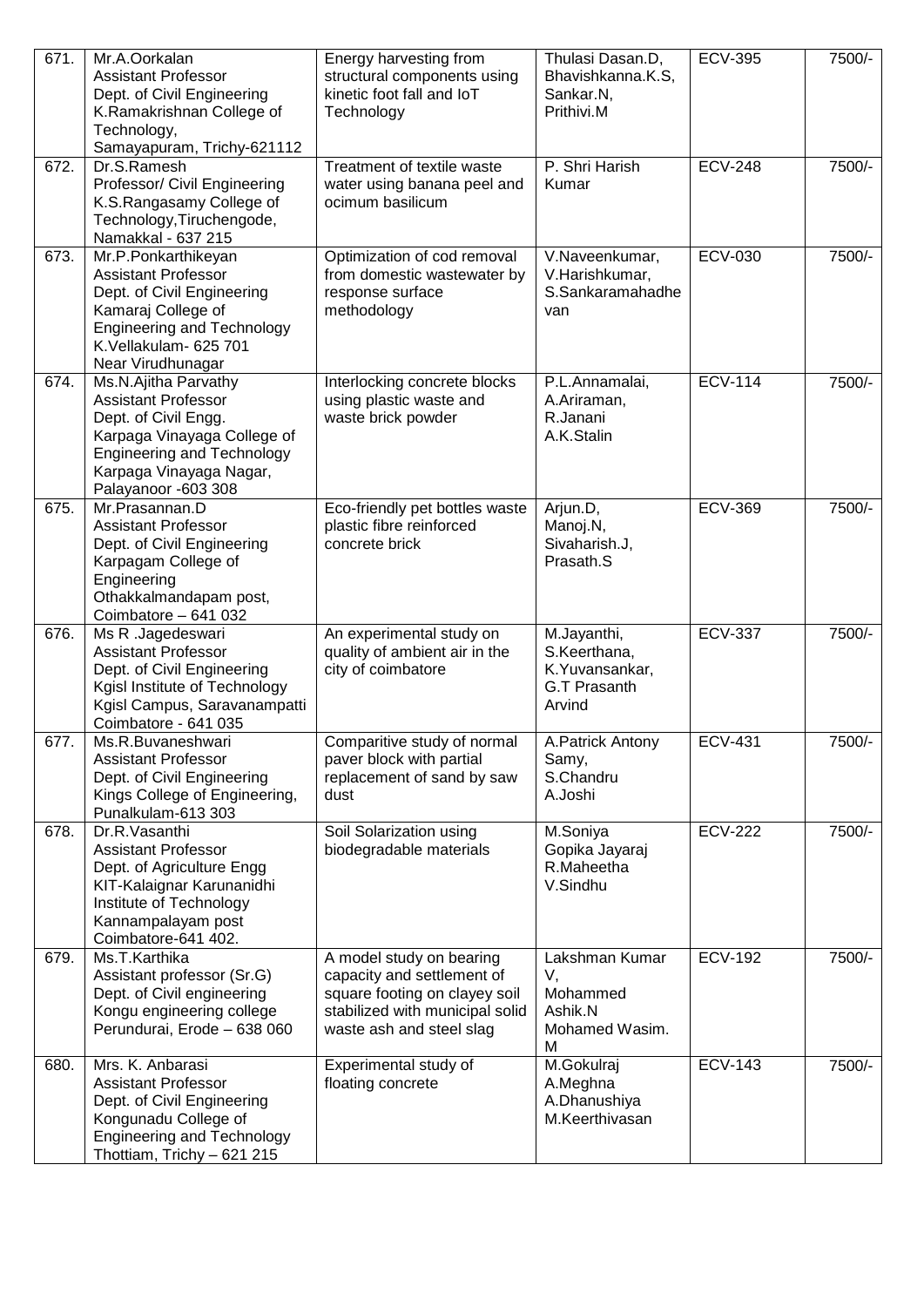| 681. | Mr.S.P Cowsigan<br><b>Assistant Pofessor</b><br>Dept. of ECE<br><b>KPR Institute of Engineering</b><br>and Technology Arasur<br>Coimbatore -641 407                                | Enhancing survival during<br>fire accidents using<br>quadcopter                                                      | Jayavarshini.A<br>Karthikeyan.E<br>Monisha.K<br>Pramanayagam.A    | <b>ECV-034</b> | 7500/- |
|------|------------------------------------------------------------------------------------------------------------------------------------------------------------------------------------|----------------------------------------------------------------------------------------------------------------------|-------------------------------------------------------------------|----------------|--------|
| 682. | Dr. R. Manju<br>Associate Professor<br>Dept. of Civil Engineering<br>Kumaraguru College of<br>Technology, Athipalayam Rd,<br>Chinnavedampatti<br>Coimbatore-641 049                | Reduction of heavy metal<br>toxicity in cement using<br>microorganisms                                               | Vijay Karthekeyan.<br>R,<br>Anantharam. T                         | <b>ECV-001</b> | 7500/- |
| 683  | Mr.N P Srinivasan<br><b>Assistant Professor</b><br>Dept. of Civil Engineering<br>M.Kumarasamy College of<br>Engineering, Thalavapalaym<br>Karur - 639 113                          | Paver block using tyre rubber<br>waste and recycled<br>aggregate                                                     | G.Kausalya<br>Manivel.S<br>Loganathan.B                           | <b>ECV-154</b> | 7500/- |
| 684. | Ms. V. Santhiya<br><b>Assistant Professor/ Civil Engg</b><br>AVS College of Technology<br>Chinnagoundapuram<br>Salem - 636106                                                      | An experimental investigation<br>on water absorbing<br>pavements by using porous<br>concrete                         | S.Srimanju,<br>P.Sivapriya                                        | <b>ECV-161</b> | 7500/- |
| 685. | Dr.K.Vidhya and B.Nithya<br>Professor & Head, Asst. Prof.,<br>Dept. of Civil Engineering<br>Mahendra Engineering college<br>Mahendhirapuri<br>Namakkal - 637 503                   | Water replant road                                                                                                   | Vasundhara.P,<br>Monisha.M,<br>Sangavi.S,<br>Prema.M              | <b>ECV-118</b> | 7500/- |
| 686. | Mr.Jaiganesan K<br><b>Assistant Professor</b><br>Dept. of Civil engg,<br>Mailam Engineering College<br>Mailam, Villupuram - 604 304                                                | Assessment of surface water<br>quality in and around<br>Gadilam River Basin,<br>Cuddalore district, Tamilnadu        | Naveen.R,<br>Mugilan.R,<br>Joe Daniel.N                           | <b>ECV-084</b> | 7500/- |
| 687. | Dr.J. Jeyanthi<br>Associate Professor<br>Dept. of Civil Engineering<br>Mepco Schlenk Engg College<br>Sivakasi-626005                                                               | Cement based battery for<br>two wheelers                                                                             | Karthikeyan,<br>Mohanraj,<br>Kaliraj                              | <b>ECV-131</b> | 7500/- |
| 688. | Dr.Sathees Kumar.P<br>Associate Professor<br>Dept. of Civil Engineering<br>Mohamed Sathak A.J College<br>of Engineering<br>Chennai-603103                                          | An analysis of air pollutants<br>in Chennai                                                                          | M.H.Mahamood<br>Naina,<br>S.Shaik Mohamed<br>Saif                 | <b>ECV-197</b> | 7500/- |
| 689. | Ms.Regina mary.I<br><b>Assistant Professor</b><br>Dept. of Civil Engineering<br>Mount Zion College of<br><b>Engineering and Technology</b><br>Lena vilakku<br>Pudukkottai- 622 507 | Flexural strengthening of<br>geopolymer concrete beam<br>using basalt fibre reinforced<br>polymer laminates          | B.Anushiya Devi,<br>V.Varshini,<br>V.Kinglyton<br>Velmurugan      | <b>ECV-093</b> | 7500/- |
| 690. | Mr.K.Sankar<br><b>Assistant Professor</b><br>Dept. of Civil Engineering<br>Muthayammal Engineering<br>College, Rasipuram - 637 408                                                 | Utilization of textile industry<br>sludge as a constructive<br>building blocks                                       | G.Aadhavan,<br>K.Sanjay,<br>S.Gomathi,<br>R.Srisowmiya            | <b>ECV-017</b> | 7500/- |
| 691. | Mr.P.Govintharaj<br><b>Assistant Professor</b><br>Dept. of Civil Engineering<br>Narasu's Sarathy Institute of<br>Technology, Salem -636 305                                        | <b>Technical Analysis of</b><br>Accidents on NH-44 in Hilly<br>Terrain (Thoppur Ghat):<br><b>Causes and Remedies</b> | S.Keerthana,<br>M.Narmathadevi,<br>V.Udayaprasath,<br>P.Sakthivel | <b>ECV-026</b> | 7500/- |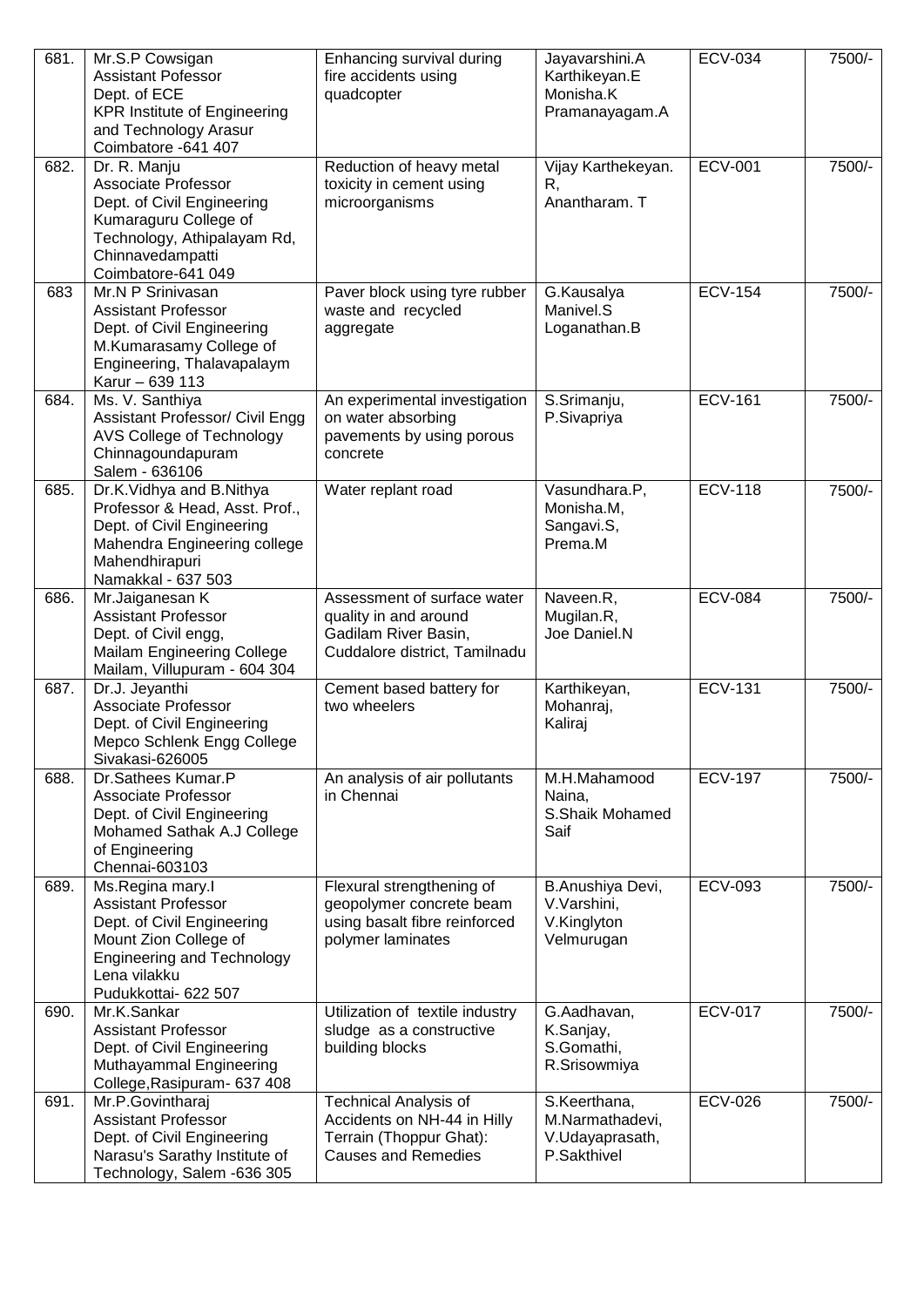| 692. | Dr.C.Chella Gifta<br>Assistant Professor(Sr.Grade),<br>Dept. of Civil Engineering<br><b>National Engineering College</b><br>Kovilpatti, Tuticorin- 628 503                  | Pozzolanic reactivity of corn<br>husk ash as a<br>supplementary cementitious<br>materials                                                           | Sankara<br>Narayanan.M<br>Sankara Subbu.M<br>Partha Sarathi.T<br>Muhammad Al<br>Faizal.S                 | <b>ECV-314</b> | 7500/- |
|------|-----------------------------------------------------------------------------------------------------------------------------------------------------------------------------|-----------------------------------------------------------------------------------------------------------------------------------------------------|----------------------------------------------------------------------------------------------------------|----------------|--------|
| 693. | Mrs.A.Dhanalakshmi<br>Associate Professor<br>Civil Engineering<br>P.S.R.Engineering College<br>Sivakasi- 626 140                                                            | Partial Replacement of E-<br>Waste in Concrete Kerbs                                                                                                | J.Anandhakumari,<br>J.Harini,<br>V.Pradeeba                                                              | <b>ECV-330</b> | 7500/- |
| 694. | Dr. M. Kannan<br>Professor/ Civil Engineering<br>Parisutham Institute of<br><b>Technology and Science</b><br>Thanjavur - 613 006                                            | Evaluation of gasification in<br>municipal solid waste and<br>sewage waste                                                                          | Anjali.T,<br>Kowshika.R,<br>Swathi.R                                                                     | <b>ECV-261</b> | 7500/- |
| 695. | Mr.G.Thirumalmurugan<br><b>Assistant Professor</b><br>Dept. of Civil Engineering<br>Periyar Maniammai Institute of<br>Science and Technology<br>Vallam, Thanjavur - 613 403 | Effect of recycled aggregates<br>in alkali activated dumbel<br>shape paver blocks using fly<br>ash.                                                 | K.Sathish kumar                                                                                          | <b>ECV-241</b> | 7500/- |
| 696. | Mr.S.Aravind<br><b>Assistant Professor</b><br>Dept. of Civil Engineering<br>R.M.K. Engineering College<br>R.S.M Nagar<br>Kavaraipettai-601206                               | Construction of Bio gas plant<br>for a house in a Village                                                                                           | Prajval.U.V.R,<br>Praveen John<br>Theres.J,<br>Mettu Murali<br>Krishna,<br>Mamandooru<br>Jyothiradhithya | <b>ECV-339</b> | 7500/- |
| 697. | Mrs.R.Kalaimani<br><b>Assistant Professor</b><br>Dept. of Civil Engineering<br>Ramco Institute of Technology<br>North Venganallur Village<br>Rajapalayam - 626 117          | <b>Cement Battery</b>                                                                                                                               | G.Mohanrajan,<br>M.R.A. Suresh<br>kumar,<br>S.Srivarshan                                                 | <b>ECV-233</b> | 7500/- |
| 698. | Dr.P.Krishnakumar<br>Associate Professor<br>Dept. of Civil Engineering<br>Rathinam Technical Campus,<br>Eachanari,<br>Coimbatore- 641021.                                   | Geographical information<br>system based impact<br>assessment on landuse<br>changes in groundwater<br>geochemistry of Coimbatore<br>City, Tamilnadu | Ajith.V<br>Karthika.R                                                                                    | <b>ECV-133</b> | 7500/- |
| 699. | Ms.Anila Dani D A<br><b>Assistant Professor</b><br>Dept. of Civil Engineering<br>Rathnavel Subramaniam<br><b>Technical Campus</b><br>Kannampalayam,<br>Coimbatore-641402    | Pavements converting<br>vehicle kinetic energy into<br>electrical energy                                                                            | Nandhu Pramod,<br>Akshay Praveen,<br>Mohammed<br>Ajmal.T.A,<br>Bhuvaneshwari.R                           | <b>ECV-072</b> | 7500/- |
| 700. | Mr.S.Raja<br><b>Assistant Professor</b><br>Dept. of Civil Engineering<br>S.Veerasamy Chettiar college of<br><b>Engineering and Technology</b><br>Puliyangudi - 627 855      | Disposal of Hatchery waste<br>using bio -reactor                                                                                                    | Guruprasath.T,<br>Kannan.K,<br>Sivakumarasamy<br>Durai.P                                                 | <b>ECV-209</b> | 7500/- |
| 701. | Dr. A. Belin Jude<br>Assistant professor and Head,<br>Dept. of Civil Engineering<br>Saranathan College of<br>Engineering, Panjappur,<br>Tiruchirapalli-620012               | Study of the performance of<br>Polystyrene Petroleum Gel<br>as Construction material                                                                | Dinesh.K,<br>Gokul.B<br><b>Mohamed Nawfal.R</b><br>Mohan Kishor.S                                        | <b>ECV-132</b> | 7500/- |
| 702. | Dr. Saranaathan.S.E.<br>Assistant Professor - III<br>School of Civil Engineering<br><b>SASTRA University</b><br>Thanjavur - 613 402                                         | Geo-mechanical (RMR &<br>SMR) and Kinematic analysis<br>Chittarevu - Pullaveli stretch<br>in Thandikudi Ghat section,<br>Dindigul, Tamil Nadu.      | V.Sabarish,<br>R.Shyamalan,<br>S.K. Yogeshwar                                                            | <b>ECV-420</b> | 7500/- |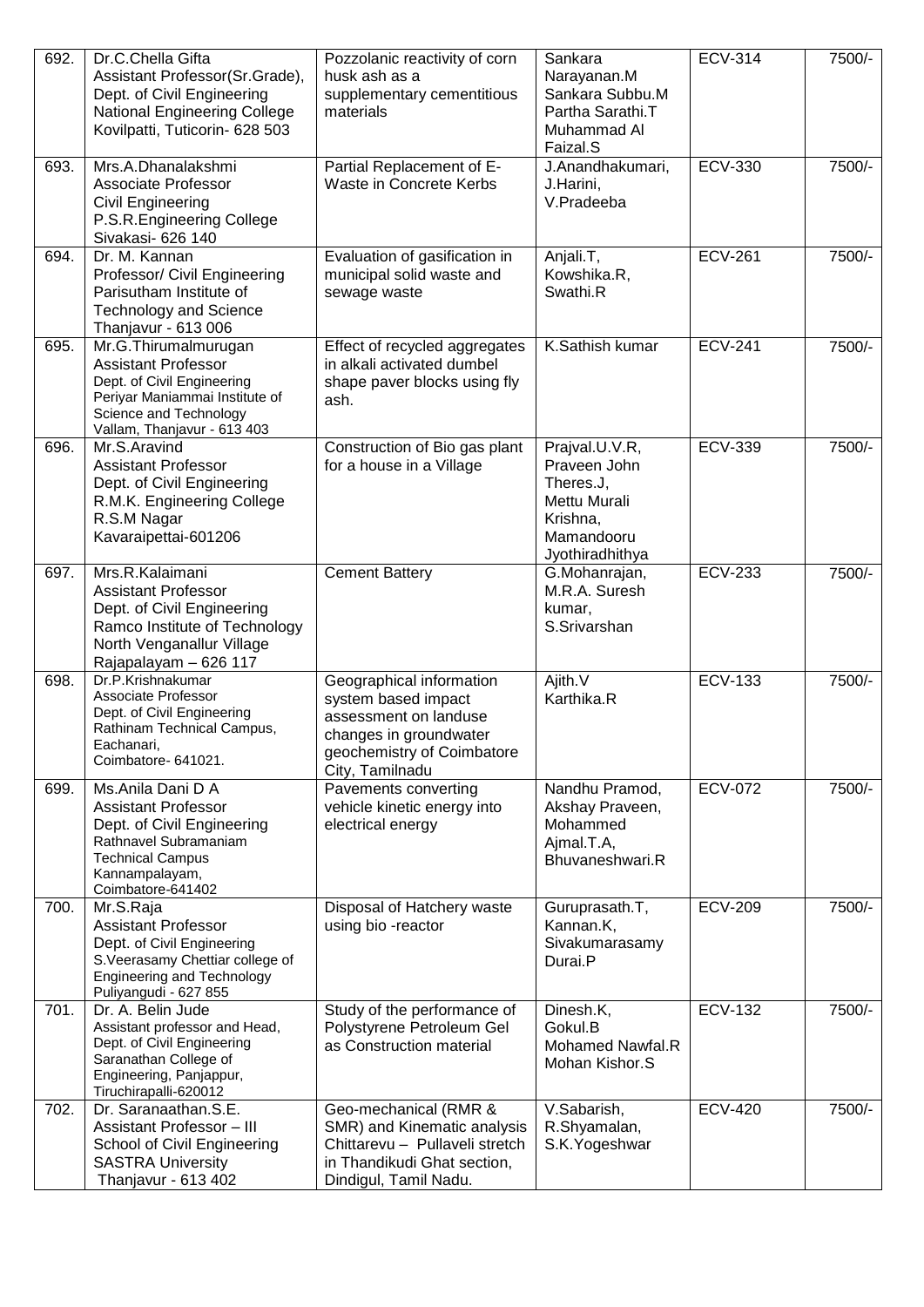| 703. | Dr. Suresh D<br>Associate Professor,<br>Department of Civil Engg<br>Saveetha Engineering College<br>Sriperumbudur Taluk,<br>Kanchipuram - Chennai Rd,<br>Chennai- 602105               | Analysis of Impact of COVID<br>19 Lockdown on Air Quality<br>and Ground Water Level - A<br>Case Study over Chennai<br>City                  | Pothy Krishna.C,<br>Nirmal Raj.T,<br>Poovarasan.D                  | <b>ECV-385</b> | 7500/- |
|------|----------------------------------------------------------------------------------------------------------------------------------------------------------------------------------------|---------------------------------------------------------------------------------------------------------------------------------------------|--------------------------------------------------------------------|----------------|--------|
| 704. | Ms.R.Sheela Daniel<br>Assistant professor<br>Dept. of Civil engineering<br><b>SCAD College of Engineering</b><br>and Technology, SCAD Nagar,<br>Cheranmahadevi<br>Tirunelveli- 627 414 | Design For Low Cost Grey<br><b>Water Treatment And</b><br>Purification                                                                      | Hari shankar.C,<br>Supriyadharshini.M,<br>Jervish.J.L              | <b>ECV-436</b> | 7500/- |
| 705. | Ms.B. Bhuvaneswari<br><b>Assistant Professor</b><br>Dept. of ECE<br>Sengunthar Engineering<br>College<br>Tiruchengode- 637 205                                                         | Traffic less system for<br>ambulance in smart cities                                                                                        | Gowsalya.G,<br>Susmitha.M,<br>Kirthika.K                           | <b>ECV-440</b> | 7500/- |
| 706. | Dr. Gulshan Taj M.N.A<br>Associate Professor<br>Dept. of Civil Engineering<br>Sona College of Technology<br>Salem - 636 005                                                            | 3D printing technology for<br>low cost energy harvesting<br>speed bump in plastic roads                                                     | S.Vidyalakshmi,<br>K.Gopalakrishnan,<br>P.Gokul Raj                | <b>ECV-294</b> | 7500/- |
| 707. | Mrs.A.Vennila<br><b>Assistant Professor</b><br>Dept. of Civil Engg,<br>Sri Krishna College of<br>Technology<br>Kovaipudur - 641 042                                                    | Experimental investigation of<br>foundry sand paver block<br>and flyash bricks with<br>addition of metakaolin                               | Chandrakumari.<br>Pon                                              | <b>ECV-296</b> | 7500/- |
| 708. | Dr.S.D.Anitha Selvasofia<br>Assistant Professor (Sr.Gr),<br>Dept. of Civil Engineering<br>Sri Ramakrishna Engineering<br>College, Coimbatore- 641 022                                  | Lockdown turned 'farm to<br>fork' - dream or reality!<br>Agricultural situation in<br>thanjavur, india before,<br>during and after covid-19 | Moulica.G<br>Prathiksha.J<br>Tharani.M                             | <b>ECV-095</b> | 7500/- |
| 709. | Ms.Nandhini.U<br><b>Assistant Professor</b><br>Dept. of Civil Engineering<br>Sri Ranganathar Institute of<br><b>Engineering and Technology</b><br>Coimbatore- 641 110                  | Development of low cost<br>rural roads using bioenzymes                                                                                     | Pugazhenthi.B,<br>Nithyasree.R                                     | <b>ECV-116</b> | 7500/- |
| 710. | Mr. S. Baislahamed<br><b>Assistant Professor</b><br>Dept. of Civil Engineering<br>J.N.N. Institute of Engineering,<br>Tiruvallur District - 601 102                                    | Influence of Waste Plastic<br>Strips in Stabilization of Soil                                                                               | G.Jayashree<br>V.Jeeva<br>A.Kaleeswaran                            | <b>ECV-349</b> | 7500/- |
| 711. | Ms.K.Vaidhegi<br><b>Assistant Professor</b><br>Dept. of Civil Engineering<br>Sri Sai Ram Engineering<br>College, Sai Leo Nagar, West<br>Tambaram, Chennai- 602 109                     | <b>Green Fuel Briquettes</b>                                                                                                                | S.Sridevi,<br>D.Kousalya,<br>V.Anitha                              | <b>ECV-182</b> | 7500/- |
| 712. | Ms. Ruby Freeya<br><b>Assistant Professor</b><br>Dept. of Civil Engineering<br>Sri Venkateswara College of<br>Engineering<br>Sriperumbudur- 602 117                                    | Low cost speedy recovery of<br>dwellings from disaster                                                                                      | B.Srinithyan,<br>R.Sriram,<br>P.Siva,<br>V.Rajarajan               | <b>ECV-392</b> | 7500/- |
| 713. | Mrs.G. Nantha Priya<br>Associate Professor/ Civil<br>M.A.M. College of Eng& Tech.<br>Siruganur-621105                                                                                  | Accident hotspot analysis in<br>an urban area using GIS                                                                                     | K.Deepika,<br>T.Aadalarasan,<br>M.Pragadeeth,<br>S.Safiya Thahseen | <b>ECV-237</b> | 7500/- |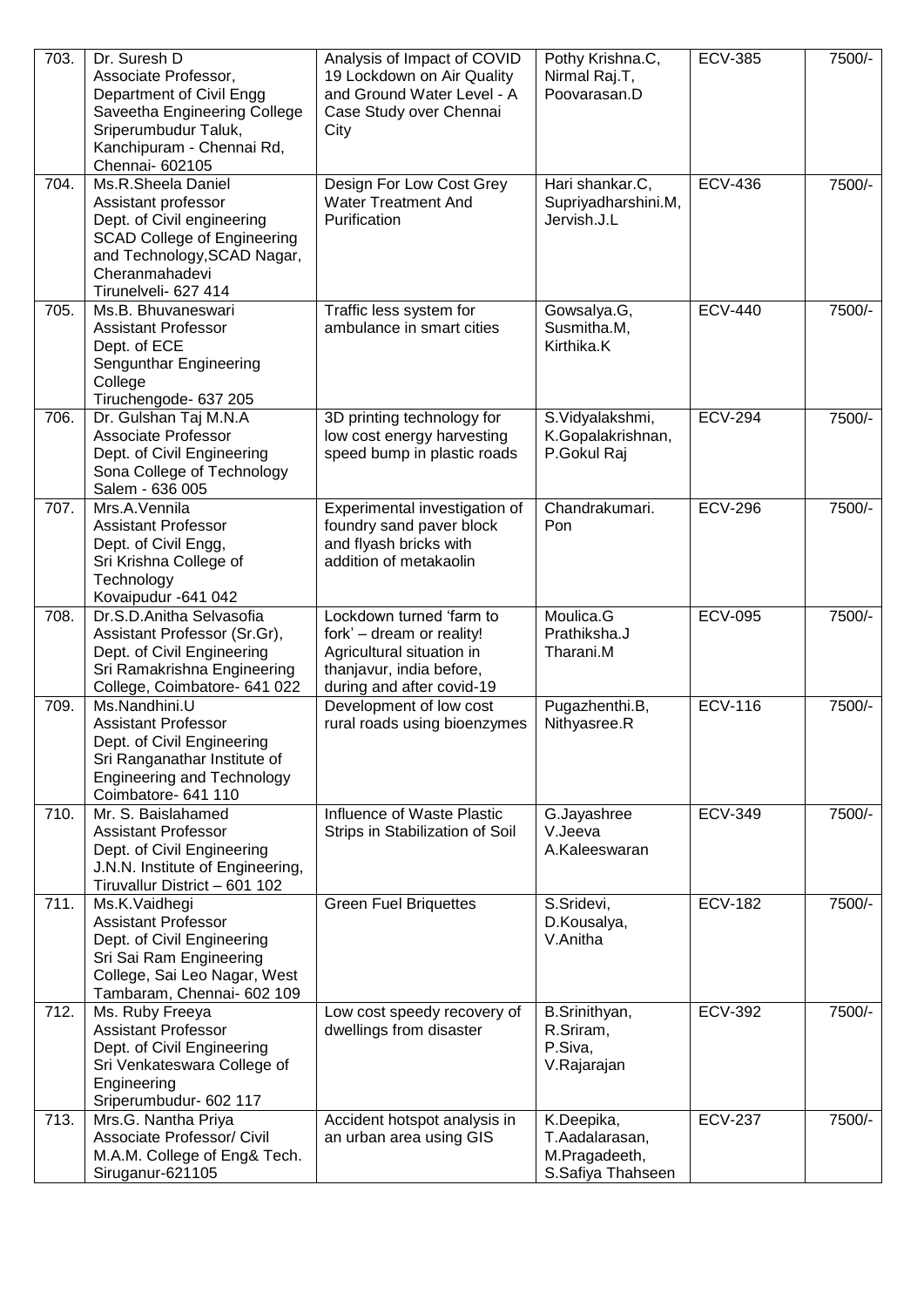| 714. | Mr.P.R.Kalyana Chakravarthy<br><b>Assistant Professor</b><br>Dept. of Civil Engineering<br>Vels institute of Science,<br>Technology & Advanced<br>Studies, Chennai- 600 117                     | Experimental investigation on<br>partial replacement of fine &<br>coarse aggregates using<br>waste foundry sand and<br>waste coconut shell                               | Ganapathi.E,<br>Balamurugan.S,<br><b>Mohamed Aathif</b><br>Jignesh,<br>Pandian.A.K | <b>ECV-371</b> | 7500/- |
|------|-------------------------------------------------------------------------------------------------------------------------------------------------------------------------------------------------|--------------------------------------------------------------------------------------------------------------------------------------------------------------------------|------------------------------------------------------------------------------------|----------------|--------|
| 715. | Dr. A. Leema Rose<br>Associate Professor<br>Dept. of Civil Engineering<br>SRM Valliammai Engineering<br>College, SRM Nagar,<br>Kattankulathur-603 203                                           | Study On Ductility<br>Performance Of Carbon<br>Nanotubes In Basalt Fibre<br><b>Reinforced Concrete Beams</b>                                                             | S.Suganthan                                                                        | <b>ECV-066</b> | 7500/- |
| 716. | Dr. Michael Mahesh K<br>Assistant professor<br>Dept. of ECE<br>St. Joseph College of<br>Engineering<br>Chennai- 602 117                                                                         | Intelligent Covid-19<br>Pandemic Bus Service with<br><b>Safety Measure</b>                                                                                               | Vivetha.S.K,<br>Sheelit Merjal.C.J,<br>Sweety Kiruba.A                             | <b>ECV-404</b> | 7500/- |
| 717. | Dr. PL. Meyyappan<br>Associate Professor<br>Dept. of Civil Engineering<br>Kalasalingam Academy of<br>Research and Education,<br>Krishnankoil- 626 126<br>Srivilliputtur,<br>Virudhunagar (Dist) | Development of a Cost<br><b>Effective Light Emitting</b><br><b>Transparent Concrete</b>                                                                                  | S. Fazur Rehman,<br>M. Madesh Kumar,<br>T. Sharveshram,<br>R. Sivaneshan           | <b>ECV-353</b> | 7500/- |
| 718. | Ms.Manisha.B<br><b>Assistant Professor</b><br>Dept. of Civil Engineering<br>St. Mother Theresa<br>Engineering College, Putupatti,<br>Thoothukudi -628 102                                       | Removal of suspended solids<br>from wastewater with pumice<br>media filter                                                                                               | Vallinayaki.M,<br>Naseer<br>Ahamed.T.J,<br>Allan Goudham                           | <b>ECV-343</b> | 7500/- |
| 719. | Ms.S.Banupriya<br><b>Assistant Professor</b><br>Dept. of Civil Engineering<br>St.Joseph's College of<br>Engineering<br>Kamaraj Nagar, Semmancheri,<br>Chennai- 600 119                          | Development of IoT Based<br>Landslide Monitoring,<br><b>Detection And Early Warning</b><br>System Using Drone And<br>Remote Sensing Data For<br><b>Nilgiris District</b> | Chandra Sivam.S,<br>Jeffin.P,<br>Arun Balaji.S,<br>Rithish Ragul.B                 | <b>ECV-140</b> | 7500/- |
| 720. | Dr.V.Gowri<br>Associate Professor<br>Dept. of Civil Engineeirng<br>St.Joseph's Institute of Tech.<br>Semmencherry, OMR,<br>Chennai- 600 119.                                                    | Investigation of sustainable<br>concrete using agriculture<br>waste as a composite<br>material                                                                           | Nivedhitha.D                                                                       | <b>ECV-266</b> | 7500/- |
| 721. | Mr. M. Vignesh<br><b>Assistant Profesor</b><br>Dept. of Civil Engineering<br>Maha Barathi Engineering<br>College, A.Vasudevanur(PO)<br>Chinna Salem - 606 201<br><b>Villupuram District</b>     | Experimental studies on<br>concrete utilizing red mud as<br>a partial replacement of<br>cement with hydrated lime                                                        | J.Akash,<br>J.Arulsaminathan,<br>A.Nishanth,<br><b>B.Saravanan</b>                 | <b>ECV-419</b> | 7500/- |
| 722. | Dr.D. Kamalnataraj<br><b>Assistant Professor</b><br>Dept. of Civil Engineering<br>Surya Group of Institutions<br>Vikravandi - 605 652                                                           | Preventing fall hazards by<br>using smart helmet in<br>construction site                                                                                                 | T.Thenkumariya                                                                     | <b>ECV-252</b> | 7500/- |
| 723. | Ms.Santhi.K<br><b>Assistant Professor</b><br>Dept. of Civil Engineering<br>Thanthai periyar govt institute<br>of Technology<br>Vellore - 632 002                                                | Experimental investigation of<br>fiber reinforced concrete<br>wing partial replacement of<br>the river sand by sea sand<br>and metakaolin                                | Azhagarsamy.S,<br>Mohammed<br>Raiyan.K.E,<br>Gokulnath.A.V,<br>Ajithkumar.A        | <b>ECV-368</b> | 7500/- |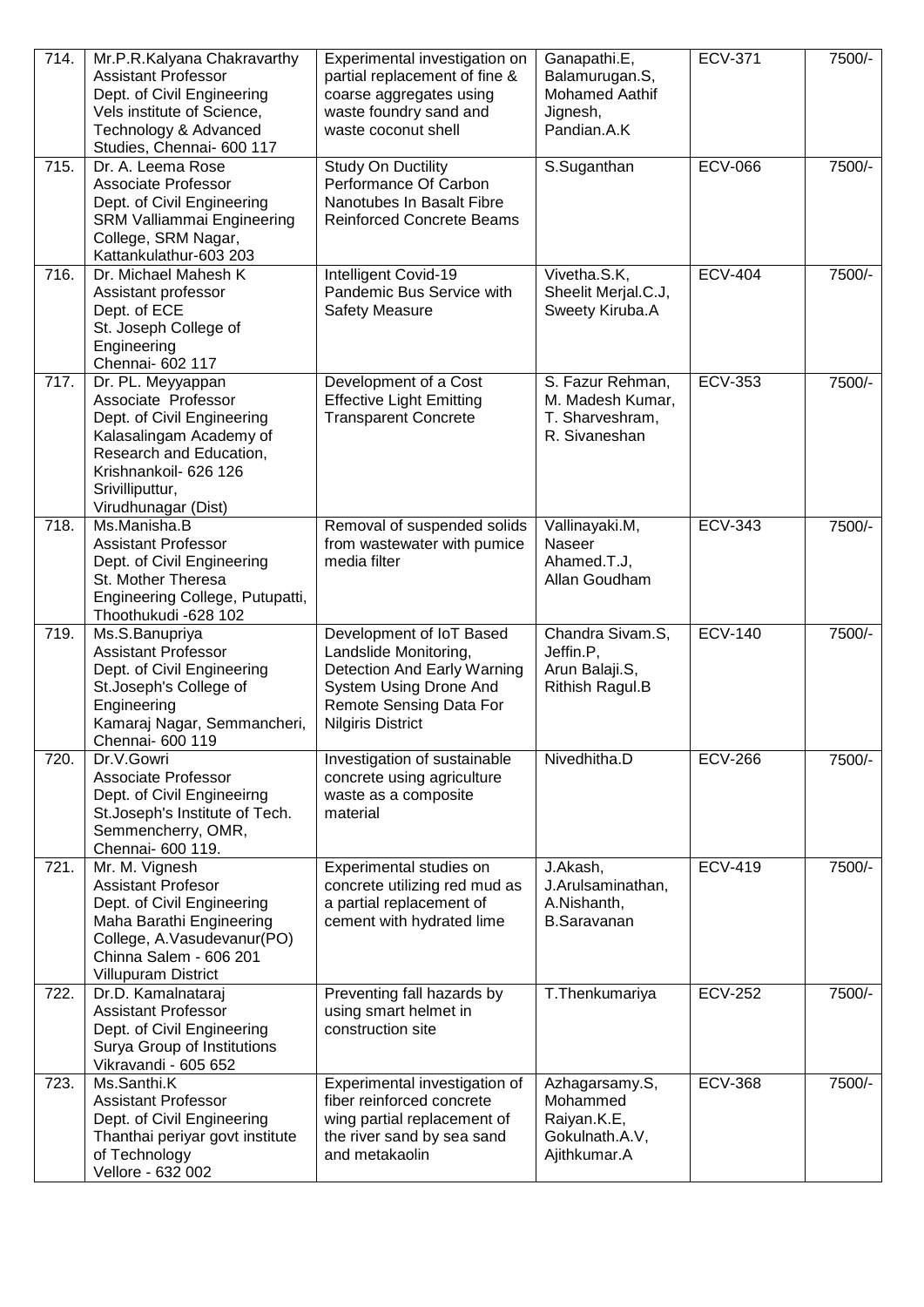| 724. | Mrs.G.Preethi<br><b>Assistant Professor</b><br>Dept. of Civil Engineering<br>Theni Kammavar Sangam<br>College of Technology<br>Koduvilarpatti, Theni- 625 534                | Experimental investigation on<br>conversion of Agriculture<br>waste, E-waste, Sludge<br>waste and municipal waste to<br>construction material | Sureshkumar.K,<br>Girisankar.S,<br>Bharathkumar.M          | <b>ECV-362</b>  | 7500/- |
|------|------------------------------------------------------------------------------------------------------------------------------------------------------------------------------|-----------------------------------------------------------------------------------------------------------------------------------------------|------------------------------------------------------------|-----------------|--------|
| 725. | Dr.R.Viji<br><b>Assistant Professor/Civil Engg</b><br>University College of<br>Engineering BIT Campus,<br>Anna University<br>Tiruchirappalli -620 024                        | Characteristics Study On<br><b>Tiles By Partially Replacing</b><br>Cement as Fly Ash                                                          | Akkshaya.P,<br>Harini.S,<br>Harshavardhini.J,<br>Jeyasri.R | <b>ECV-193</b>  | 7500/- |
| 726. | Mrs.V.M.Rajanandhini<br>Assistant Professor & HOD,<br>Dept. of Civil Engineering<br>University College of<br>Engineering, Thirukkuvalai,<br>Nagapattinam - 610 204           | Grey Markov Model in<br><b>Forecasting Road Accident</b><br>at Thiruvarur Town                                                                | B.Sivabharathi,<br>R.Kanmani                               | <b>ECV-322</b>  | 7500/- |
| 727. | Ms.Anitha. A<br><b>Assistant Professor</b><br>Dept. of Civil Engineering<br>Velalar College of Engg &<br>Tech. Thindal, Erode - 638 012                                      | Utilization of industrial waste<br>for developing low cost<br>concrete                                                                        | Jeevitha.R,<br>Mayurii.P,<br>Sivaranjani.D,<br>Sowmitha.C  | <b>ECV-393</b>  | 7500/- |
| 728. | Mr.Rajha Rajeswaran.T.A<br><b>Assistant Professor</b><br>Dept. of Civil Engineering<br><b>Velammal Engineering College</b><br>Department of Civil Engg<br>Chennai -600 066   | Manufacturing of Masonry<br>Blocks from C & D Waste                                                                                           | Zafar Khan.N,<br>Prasanna.T,<br>Shrinath.B,<br>Sujan.C     | <b>ECV-263</b>  | 7500/- |
| 729. | Dr. S. Anandh<br>Assistant Professor/ Civil Engg<br>SRM Institute of Science and<br>Tech., Kattankulathur - 603203                                                           | The design and development<br>of composite steel concrete<br>beam with stiffness adjacent<br>to web openings                                  | Sheik Mastan                                               | <b>ECV-137</b>  | 7500/- |
| 730. | Ms.Urmila<br>Assistant Professor/ Civil Engg<br>Veltech hightech<br>Dr.Rangarajan Dr.Sakunthala<br>Engineering College,<br>Avadi, Chennai -600 062                           | Institutional structure with<br>effective acoustics                                                                                           | Vineeth.S                                                  | <b>ECV-321</b>  | 7500/- |
| 731. | Mr. Thiruppathi.M<br>Assistant professor/ ECE<br>Vivekanandha College of<br>Engineering for women<br>Tiruchengode -637 205                                                   | <b>Heart Beat &amp; Wireless</b><br>Temperature Read-out using<br>Microcontroller                                                             | Shalini.S,<br>Sowmiya.S,<br>Suvega.R,<br>Vaishnavi.S       | <b>ECV-409</b>  | 7500/- |
|      | <b>COMPUTER SCIENCE AND ENGINEERING</b>                                                                                                                                      |                                                                                                                                               |                                                            |                 |        |
| 732. | Dr.Sureshkumar.S<br><b>Assistant Professor/CSE</b><br>Sri Krishna College of<br><b>Engineering and Technology</b><br>Coimbatore-641008                                       | Reuse of mobile<br>e-waste to automobile<br>accessories in india                                                                              | Agash.C.P,<br>Sathiya.S                                    | <b>CSE-1107</b> | 7500/- |
| 733. | Dr.R.Suganya<br><b>Head and Assistant Professor</b><br>PG Department of IT<br><b>BON Secours College for</b><br>Women, Thanjavur-613006                                      | Patient health monitoring<br>using wireless sensor<br>network                                                                                 | D.Sowmiya                                                  | CSE-0415        | 7500/- |
| 734. | Dr.R.Kala<br><b>Assistant Professor</b><br>Department of Computer<br>Science and Engineering<br>Hindusthan Institute of<br>Technology, Malumichampatti<br>Coimbatore- 641028 | Finger print based ATM<br>system                                                                                                              | Haritha M.P,<br>Sreeyuktha.R,<br>Vishnu Prasad.R           | CSE-0246        | 7500/- |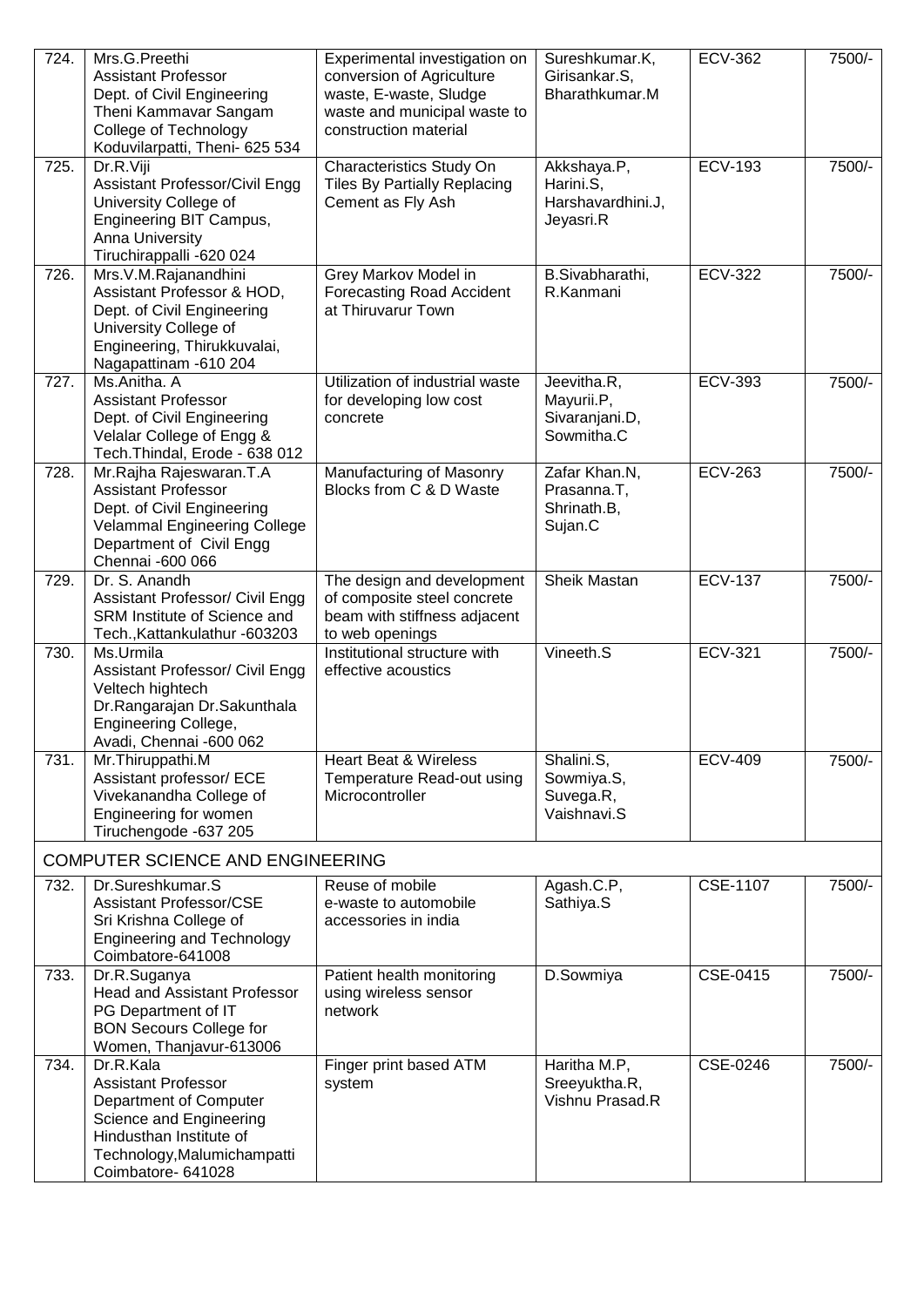| 735. | Ms.M.Vidhya<br><b>Assistant Professor</b><br>Department of Computer<br>Science and Engineering<br>Kings Engineering College<br>Irungattukottai,<br>Sriperumbudur-602117    | Night patrol robot for<br>detecting and tracking of<br>human motions using<br>proximity sensor | Manigandan.A,<br>Samuel Frank,<br>Bhuvanesh<br>Kumar.S,<br>Sakthivel. T | CSE-0273 | 7500/- |
|------|----------------------------------------------------------------------------------------------------------------------------------------------------------------------------|------------------------------------------------------------------------------------------------|-------------------------------------------------------------------------|----------|--------|
| 736. | Dr.Sathyaseelan<br><b>Assistant Professor</b><br>Department of Information<br>Technology<br>Sri Ramakrishna Institute of<br>Technology, Pachapalayam,<br>Coimbatore-641010 | Heart disease prediction<br>using machine learning                                             | Akash.S,<br>Arvindh.K,<br>Palpandi,<br>Rahul.S                          | CSE-0396 | 7500/- |
| 737. | Dr.M.Gomathy nayagam<br>Associate Professor<br>Department of Computer<br>Science and Engineering<br>Ramco Institute of Technology<br>Rajapalayam - 626117                  | An automated solid waste<br>monitoring and management<br>using smart dustbin for<br>smarthome  | Sabna Devi.P                                                            | CSE-0327 | 7500/- |
| 738. | Dr.Vanitha V<br>Professor<br>Department of IT<br>Kumaraguru College of<br>Technology<br>Coimbatore- 641049                                                                 | Smart agriculture system to<br>improve the productivity of<br>crops                            | Prakash Kumar.K                                                         | CSE-0223 | 7500/- |
| 739. | Dr.M.Nithya<br>Associate Professor<br>Department of Computer<br>Science and Engineering<br>Sri Sairam Engineering<br>College, West Tambaram,<br>Chennai-600044             | Challenge operating system                                                                     | Sakthinathan.J,<br>Vikas.K,<br>Shalini S,<br>Pradeep.T                  | CSE-0917 | 7500/- |
| 740. | Dr.E.S.Shamila<br>Professor<br>Department of Computer<br>Science and Engineering<br>Jansons Institute of Tech.<br>Coimbatore - 641659                                      | AN intelligent graphic eye<br>with text to speech converter<br>for blind people                | Varun.S,<br>Soundhur.G,<br>Vishnu Varsha.U,<br>Rupali Singh.J           | CSE-0340 | 7500/- |
| 741. | Dr.Chairma Lakshmi.K.R<br><b>Assistant Professor</b><br>Department of Electronics and<br>Instrumentation Engineering<br>R.M.K Engineering College<br>Kavaraipettai-601206  | Leafy                                                                                          | Mohamed Hashim.I                                                        | CSE-0558 | 7500/- |
| 742. | Dr.P.Santhi<br>Associate Professor<br>Department of CSE<br>M.Kumarasamy College of<br>EngineeringThalavapalayam,<br>Karur-639113                                           | <b>Secured Voting System</b>                                                                   | Deepthi.T,<br>Laksmi Priya.M,<br>Noodhana.R,<br>Thamarai Selvi.J.K      | CSE-0051 | 7500/- |
| 743. | Dr.Regan.R<br><b>Assistant Professor</b><br>Department of Computer<br>Science and Engineering<br>University College of<br>Engineering<br>Villupuram- 605103                | Smart insects repellent and<br>pesticide spray using<br>ultrasonic for agricultural<br>purpose | Vignesh.D,<br>Viswanathan.A                                             | CSE-0607 | 7500/- |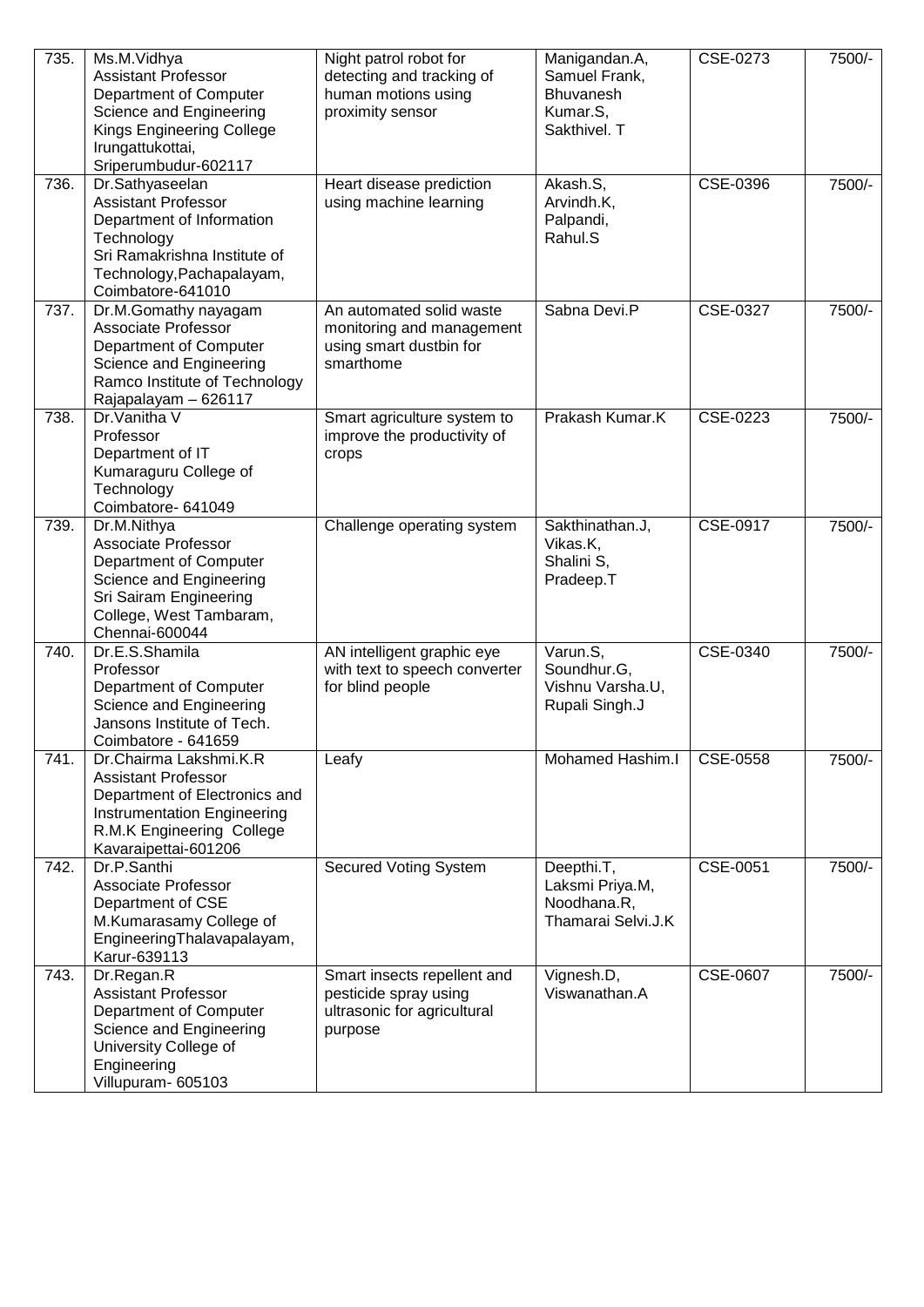| 744. | Dr.Gokilavani.A<br>Associate Professor<br>Department of Computer<br>Science and Engineering<br>Jai Shriram Engineering<br>College, Avinashipalayam,<br>Tiruppur-638660                        | Secured Bios-crypt based<br>vehicle access                            | Jeyaprakash.R,<br>MakeshKumar.M,<br>Sasikumar.S                  | CSE-0705        | 7500/- |
|------|-----------------------------------------------------------------------------------------------------------------------------------------------------------------------------------------------|-----------------------------------------------------------------------|------------------------------------------------------------------|-----------------|--------|
| 745. | Dr.K.Ravikumar<br><b>Associate Professor</b><br>Department of Computer<br>Science and Engineering<br><b>Builders Engineering College</b><br>Nathakadaiyur, Kangayam<br>Taluk, Tirupur-638 108 | Walking stick for visually<br>impaired using raspberry Pi             | M.Jeevitha,<br>M.Siva Priya,<br>M.Sridharani                     | CSE-0029        | 7500/- |
| 746. | Mr.S.Sivakumar<br>Assistant professor<br>Department of Computer<br>Applications,<br><b>AVC College of Engineering</b><br>Mannampandal,<br>Mayiladuthurai-609305                               | IOT based automatic thermal<br>scanner detector                       | M.Kaviya,<br>T.Lavanya,<br>R.Reena,<br>M.Subhashini              | CSE-1248        | 7500/- |
| 747. | Ms.Saranya Devi.S<br><b>Assistant Professor</b><br>Department of Biomedical<br>Engineering<br><b>KPR Institute Of Engineering</b><br>and Technology<br>Arasur-641048                          | Data-driven stress prediciton<br>model using physiological<br>signals | Jayaprabha.S,<br>Maheshwari.P,<br>Olive Danita.S                 | CSE-1022        | 7500/- |
| 748. | Ms. Vijayalakshmi. K<br><b>Assistant Professor</b><br>Department of Computer<br>Science and Engineering<br>AVS College of Technology<br>Chinnagoundapuram,<br>Salem - 636106                  | Image fusion for CT and MRI<br>scan image using DWT                   | Vijay.P,<br>Surya.G,<br>Suryaprakash.R                           | <b>CSE-0867</b> | 7500/- |
| 749. | Mrs.Kamala.V<br><b>Assistant Professor</b><br>Department of Computer<br>Science and Engineering<br><b>KGISL Institute of Technology</b><br>Coimbatore-641035                                  | Driver drowsiness detection<br>system using Harr Cascade<br>Algorithm | Nithya.S,<br>Revathy.P,<br>Sathya.R,<br>Vahini.P                 | CSE-0364        | 7500/- |
| 750. | Mr.K.Ashokkumar<br>Associate Professor<br>Department of Computer<br>Science and Engineering<br>Sengunthar Engineering<br>College<br>Komaramangalam Road,<br>Tiruchengode-637205               | C4.5 based decision tree for<br>students grade prediction             | R.Aswini,<br>D.Rithanya,<br>M.Shalini,<br>M.Thanika<br>dharshini | CSE-0002        | 7500/- |
| 751. | Mrs.S.Ancy<br><b>Assistant Professor</b><br>Department of Information<br>Technology<br>St.Joseph's College of<br>Engineering, Semmenchery,<br>Chennai-600 119                                 | IOT based flood detection<br>system                                   | Kapila.R.G,<br>Aarthi.S                                          | CSE-0041        | 7500/- |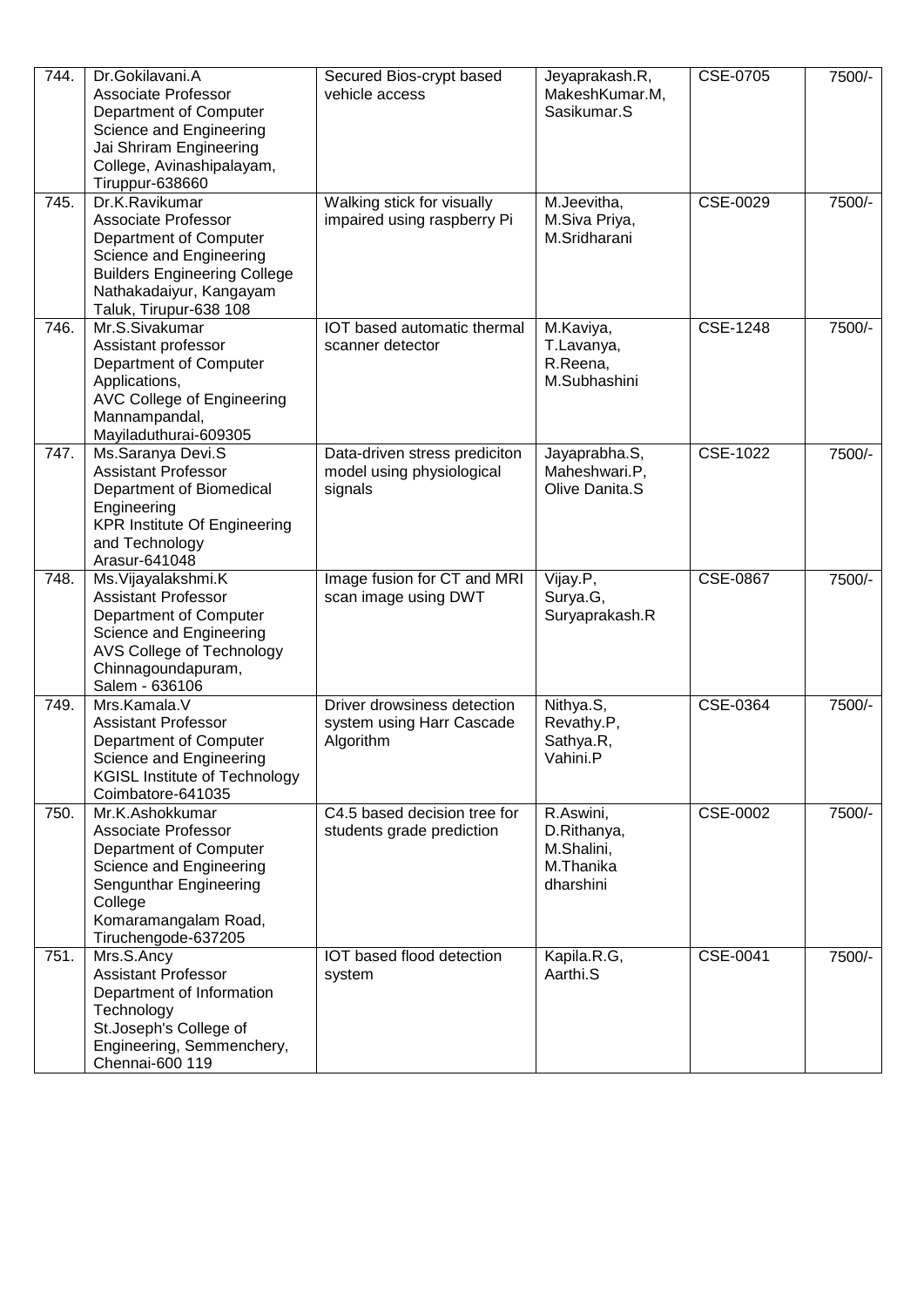| 752. | Ms.K Kalaivani<br><b>Assistant Professor</b><br>Department of Computer<br>Science and Engineering<br>Vels Institute of Science,<br><b>Technology and Advanced</b><br>Studies, Pallavaram<br>Chennai-600117 | Detecting fake reviews on<br>online consumer products<br>using machine learning<br>techniques            | A.Mary Caroline<br>Jeevitha,<br>Priti Ojha                              | CSE-0386 | 7500/- |
|------|------------------------------------------------------------------------------------------------------------------------------------------------------------------------------------------------------------|----------------------------------------------------------------------------------------------------------|-------------------------------------------------------------------------|----------|--------|
| 753. | Dr.K.SureshKumar<br>Associate Professor<br>Department of Information<br>Technology<br>Saveetha Engineering<br>College, Thandalam,<br>Sriperumbadur Taluk<br>Chennai -602105                                | An innovative rapid cursor<br>control system using eye<br>movement for a physically<br>challenged person | Nandinisree.V.S,<br>Aishwarya.T,<br>Amarnaath Alias<br>Sekkappan K.N.K  | CSE-0351 | 7500/- |
| 754. | Dr.N.Rajathi<br>Professor<br>Department of Data Sciences<br>Kumaraguru College of<br>Technology<br>Coimbatore-641049                                                                                       | Rice plant disease detection<br>and classification                                                       | Yogajeeva.K                                                             | CSE-0222 | 7500/- |
| 755. | Dr.Gladys Aani Sujitha J<br><b>Assistant Professor</b><br>Department of Computer<br>Science and Engineering<br>Sri Sairam Institute of<br>Technology,<br>Chennai-600044.                                   | Milk distribution management<br>system                                                                   | Sivashankaran.E,<br>Vasanth Allen<br>Raj.A,<br>Vijay.M                  | CSE-0393 | 7500/- |
| 756. | Dr.J.Frank Vijay<br>Head of the Department<br>Department of Information<br>Technology<br><b>KCG College of Technology</b><br>Karapakkam,<br>Chennai- 600097                                                | Intelligent edge-AI proctored<br>services                                                                | Muzzamil Sait.A,<br>Staffin T Shabu,<br>Antony Raj.A,<br>Logith Kumar.B | CSE-1010 | 7500/- |
| 757. | Dr.C.Gnana Kousalya<br>Head of the Department<br>Department of Electronics and<br><b>Communication Engineering</b><br>St.Joseph's Institute of<br>Technology<br>Chennai - 600119                           | Women safety night<br>patrolling bot                                                                     | Keerthana.A,<br>Mary Susma<br>Rose.S                                    | CSE-0537 | 7500/- |
| 758. | Dr.R.Jeberson Retna Raj<br>Associate Professor<br>Department of Information<br>Technology<br>Sathyabama Institute of<br>Science and Technology<br>Chennai -600119                                          | Automated car door open<br>warning and locking safety<br>system                                          | Mokitha.B,<br>Sanjudha                                                  | CSE-0650 | 7500/- |
| 759. | Dr.R.Jaichandran<br>Professor<br>Department of Computer<br>Science and Engineering<br>Aarupadai Veedu Institute of<br>Technology,<br>Chengalpattu - 603104.                                                | Early Prediction of COVID-19<br>disease using deep learning                                              | Alok Shree                                                              | CSE-0299 | 7500/- |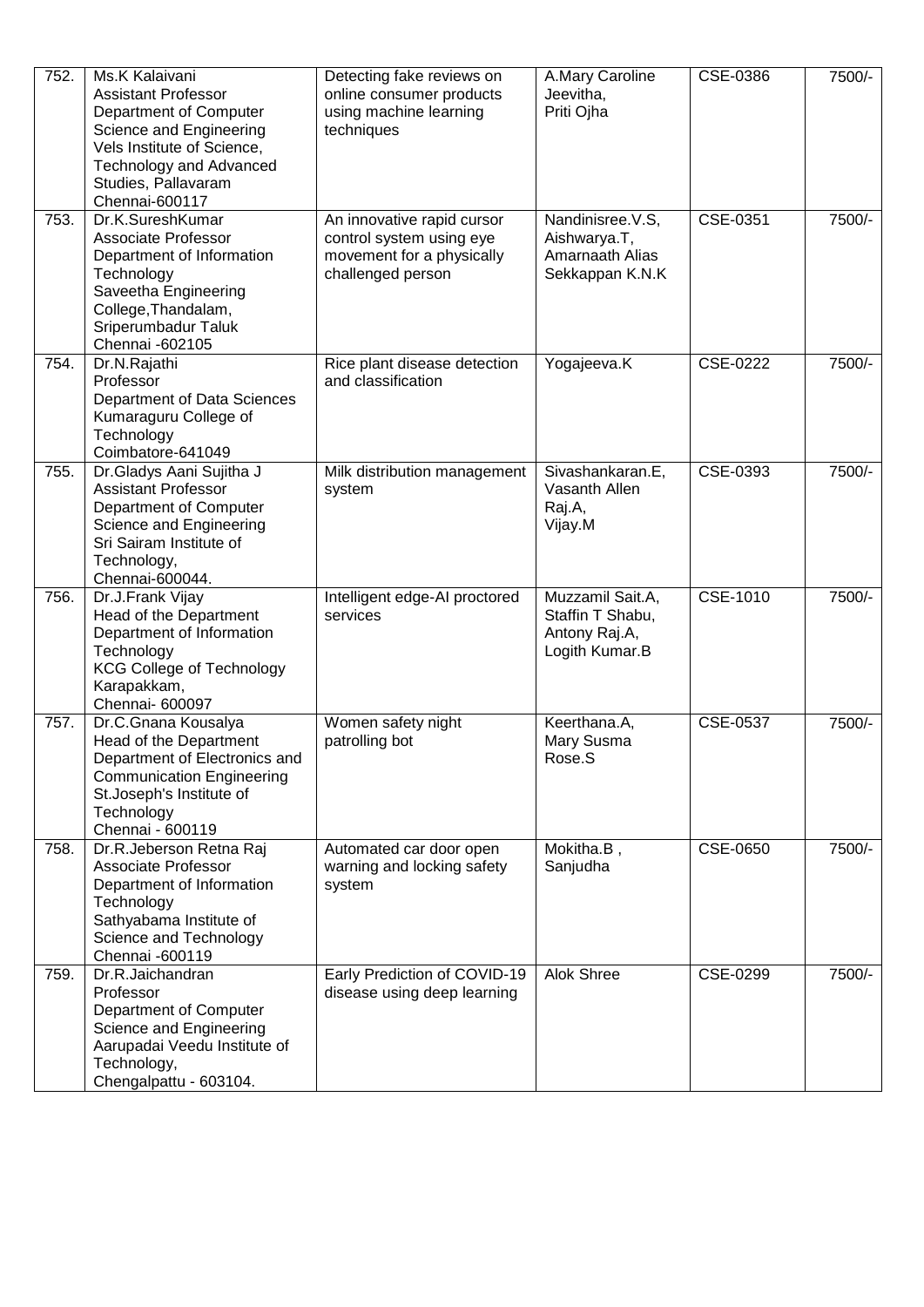| 760. | Dr.Shanthini E<br><b>Assistant Professor</b><br>Department of Electronics and<br><b>Communication Engineering</b><br>Sri Ramakrishna Engineering<br>College, Vattamalaipalayam,<br>Coimbatore-641022 | Exploring ancient poompuhar<br>using Virtual Reality                         | Sangeetha.T,<br>Suresh.S                                              | CSE-0289        | 7500/- |
|------|------------------------------------------------------------------------------------------------------------------------------------------------------------------------------------------------------|------------------------------------------------------------------------------|-----------------------------------------------------------------------|-----------------|--------|
| 761. | Mr.A.Rajaprabu<br><b>Assistant Professor</b><br>Department of Computer<br>Science and Engineering<br><b>Arasu Engineering College</b><br>Kumbakonam-612501.                                          | Reducing the man power and<br>improving the plant<br>productivity using IoT  | M.Magesh,<br>K.Sachitha<br>nantham,<br>S. Thennarasu                  | CSE-0233        | 7500/- |
| 762. | Dr.S.Kanchana<br><b>Assistant Professor</b><br>Department of Software<br>System<br>PSG College of Arts and<br>Science, Coimbatore-641014                                                             | Avenue-D Zone                                                                | Priyadarshini.A,<br>Roshan Peniel.W                                   | CSE-0208        | 7500/- |
| 763. | Ms.R. Asmitha Shree<br><b>Assistant Professor</b><br>Department of Computer<br><b>Science Engineering</b><br>Sri Krishna College of<br>Technology, Kovaipudur,<br>Coimbatore-641042                  | <b>Factory Leakage Detection</b><br>and Monitoring System using<br>IoT       | V.Subaharini,<br>B.Subashree,<br>G.Suganth                            | CSE-593         | 7500/- |
| 764. | Dr.S.Selvi<br>Professor<br>Department of IT<br>Dr.Sivanthi Aditanar College of<br>Engineering<br>Tiruchendur-628215                                                                                  | <b>IRCTC Alexa Bot for</b><br>physically challenged people                   | J.Dwarika,<br>K.Gugashri,<br>D.Iruthaya<br>Santhiya,<br>K.Suhacini    | CSE-0855        | 7500/- |
| 765. | Dr.L.Jerart Julus, Dr.V.Jackins<br><b>Assistant Professor</b><br>Department of IT<br>National Engineering College<br>Thoothukudi-628503                                                              | Live fish counter for<br>aquaculture farming                                 | S.Lakshmi Prabha,<br>V.Sivasangari,<br>K.Suga Priya,<br>S.Nandhakumar | CSE-1234        | 7500/- |
| 766. | Dr.M.Nithya<br>Head of the Department<br>Department of CSE<br>Vinayaka Mission's<br>Kirupananda Variyar<br><b>Engineering College</b><br>Salem-636308                                                | loT Door                                                                     | Jenis Rowan<br>Basker,<br>Hevin Kumar.S                               | <b>CSE-1228</b> | 7500/- |
| 767. | Mr. Vijaykumar. V<br>Head of department<br>Department of Computer<br>Science and Engineering<br>AVS Engineering college<br>Ammapet, Salem-636003                                                     | <b>Dynamic Firewall</b><br>Decomposition and<br>Composition in The Cloud     | Sanjaykumar.K,<br>Pradeep.H,<br>Rajaganapathy.M,<br>Naveen Kumar.R    | <b>CSE-0807</b> | 7500/- |
| 768. | Dr.Senthil Pandi, Mr.D.Weslin<br><b>Assistant Professor</b><br>Department of Information<br>Technology<br>Mohamed Sathak AJ College<br>of Engg, Siruseri<br>Chennai-603103                           | Augmented Robotics dialog<br>system for Enhancing<br>Human-Robot interaction | Fouzia.M.A,<br>Humaira.Y,<br>Joshitha.J                               | CSE-1039        | 7500/- |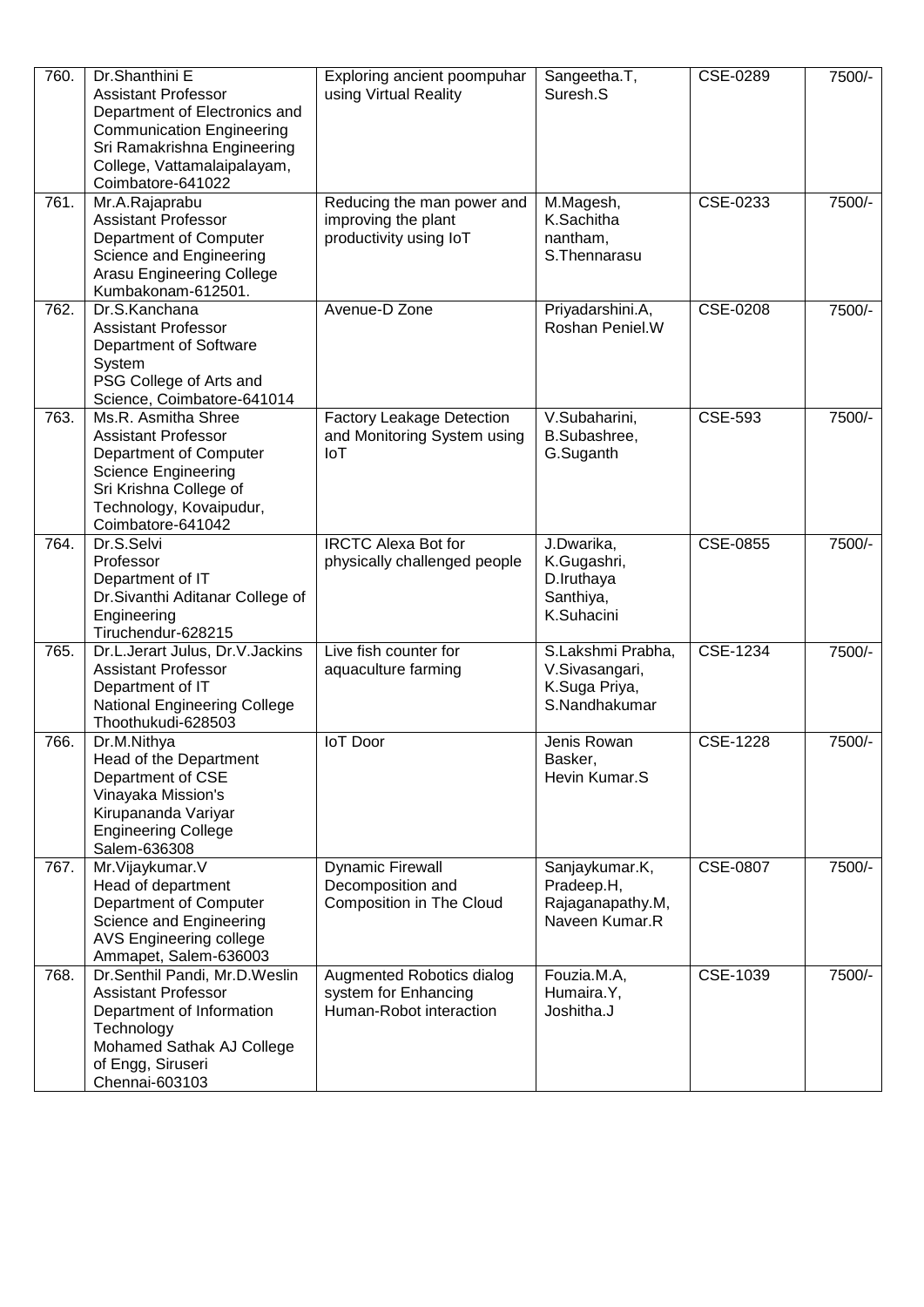| 769. | Dr. Vinothini. B<br><b>Assistant Professor</b><br>Department of Computer<br>Science and Engineering<br>Bannari Amman Institute of<br>Technology<br>Sathyamangalam-638401                                | Soldier Strap                                                                                                                             | K.Aswini,<br>Hemang Murugan,<br>A.C.Akashprabhu                                         | CSE-0604 | 7500/- |
|------|---------------------------------------------------------------------------------------------------------------------------------------------------------------------------------------------------------|-------------------------------------------------------------------------------------------------------------------------------------------|-----------------------------------------------------------------------------------------|----------|--------|
| 770. | Dr E.Karthikeyan<br>Head of the Department<br>Department of Computer<br>Science<br><b>Government Arts College</b><br>Udumalpet-642126                                                                   | Public street lights faults<br>monitoring and automation<br>using ioT                                                                     | S.Gayathiri                                                                             | CSE-0491 | 7500/- |
| 771. | Mr.A.Prabhu<br><b>Assistant Professor</b><br>Department of Electronics and<br><b>Electrical Engineering</b><br>K.Ramakrishnan College of<br>Engineering, Samayapuram,<br>Trichy-621112                  | Event management system<br>using full stack web<br>application                                                                            | V.Moushiya,<br>A.Pooja Shree,<br>R.Ramya,<br>J.Sahaya Ajeetha                           | CSE-0495 | 7500/- |
| 772. | Dr.Lalitha Pattabiraman<br><b>Assistant Professor</b><br>Department of Computer<br>Science and Engineering<br>SRM Institute of Science and<br>Technology, Ramapuram<br>Chennai-600089                   | Application of programmable<br>blockchain in the data<br>analytics of smart agriculture                                                   | Madhumitha<br>Mohan,<br>Amrutha Obili,<br>Swetha Rama<br>chandran,<br>Bachala Lekhasree | CSE-0028 | 7500/- |
| 773. | Ms.M.Mythili<br><b>Assistant Professor</b><br>Department of Information<br>Technology<br>Kongunadu College of<br><b>Engineering and Technology</b><br>Tholurpatti Post,<br>Trichy- 621215               | Fire alarm using web and IoT                                                                                                              | Aswin.S,<br>Muhilan.M.S,<br>Raguram.S,<br>Vikas.D                                       | CSE-0884 | 7500/- |
| 774. | Dr.A.E.Narayanan<br>Associate Professor<br>Department of Computer<br>Science and Engineering<br>Periyar Maniammai Institute of<br>Science and Technology<br>Periyar Nagar, Vallam<br>Thanjavur - 613403 | Prevention of fake food and<br>adulteration using electronic<br>product code (EC) and<br>machine learning based<br>block chain technology | Arivunila M,<br>Santhosh.A,<br>Arun P                                                   | CSE-0011 | 7500/- |
| 775. | Mrs.S.Gopalakrishnan<br><b>Assistant Professor</b><br>Department of Computer<br>Science and Engineering<br>CK College of Engineering and<br>Technology, Challangkuppam,<br>Cuddalore-607003             | Asthma prediction using<br>Internet of things and<br>machine learning                                                                     | Jothika<br>Poornima.M<br>Parkavi.N,<br>Subasri.V,<br>Gokul Appadurai. K                 | CSE-0020 | 7500/- |
| 776. | Dr.C.Deepa<br><b>Associate Professor</b><br>Department of Computer<br>Science and Engineering<br>Kalaignarkarunanidhi Institute<br>of Technology<br>Kannampalayam<br>Coimbatore-641402                  | Safety band for autism<br>people                                                                                                          | Aruna C,<br>Karthikeyan V,<br>Kishore R,<br>Kishore Kumar.S                             | CSE-1072 | 7500/- |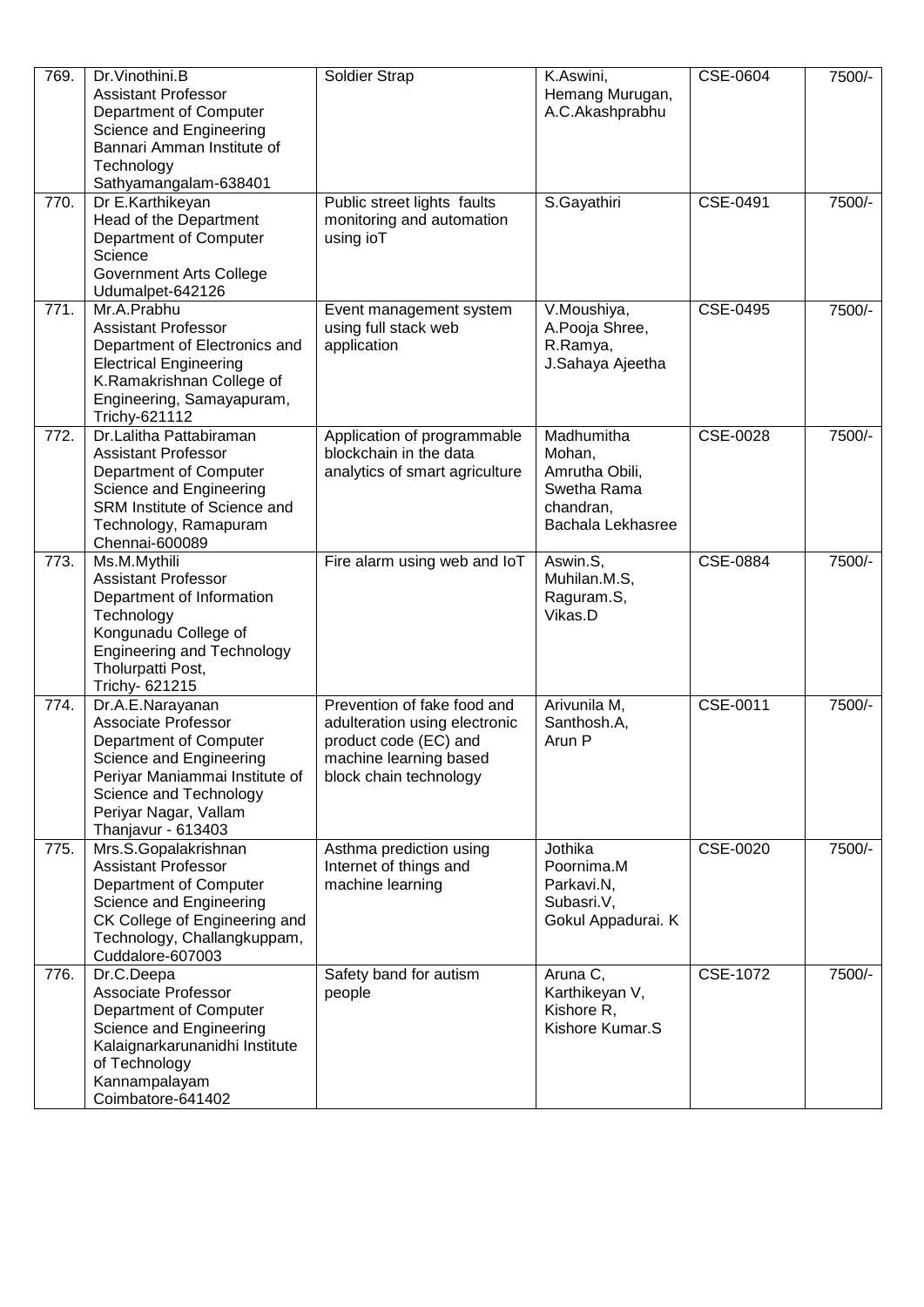| 777. | Dr.S.Sumathi<br>Assistant Professor(Sr.G)<br>Department of Computer<br>Science and Engineering<br>Sri Ramakrishna Institute of<br>Technology<br>Perur Chettipalayam<br>Coimbatore - 641046      | Intelligent COVID-19<br>contactless safety monitor in<br>public transport system using<br>Internet of Things | Rathnambika.S,<br>Gurukishore.J,<br>Janane.S,<br>Sanjay.S               | CSE-0022       | 7500/- |
|------|-------------------------------------------------------------------------------------------------------------------------------------------------------------------------------------------------|--------------------------------------------------------------------------------------------------------------|-------------------------------------------------------------------------|----------------|--------|
| 778. | Ms.C.Devipriya<br><b>Assistant Professor</b><br>Department of Computer<br>Science And Engineering<br>Dr.Mahalingam College of<br><b>Engineering Technology</b><br>Pollachi-642003               | Plant disease recognition for<br>farmers                                                                     | <b>Peniel David</b>                                                     | <b>CSE-683</b> | 7500/- |
| 779. | Dr.M.Madan Mohan<br><b>Assistant Professor</b><br>Department of Computer<br>Science and Engineering<br>Nehru Institute of Engineering<br>and Technology<br>Coimbatore- 641105.                  | Computing-based smart and<br>portable system for drug<br>dispatch system using IoT in<br>real time           | Anju Mol.K,<br>Harini.A,<br>Kesiya George,<br>Naurin.M                  | CSE-0211       | 7500/- |
| 780. | Ms P. Divya<br><b>Assistant Professor</b><br>Department of Computer<br>Science And Engineering<br><b>IFET College of Engineering</b><br>Gangarampalaiyam,<br>Villupuram-605108                  | Automatic speed reduction<br>system of drowsiness driver<br>vehicle                                          | Vignesh. D,<br>Subash Surya.E                                           | CSE-1241       | 7500/- |
| 781. | Dr.P.S.Nandhini<br><b>Assistant Professor</b><br>Department of Computer<br>Science and Engineering<br>Kongu Engineering College<br>Erode-638060.                                                | Driver drowsiness detection<br>using deep learning                                                           | Srinath.P,<br>Veeramanikandan.<br>P                                     | CSE-0711       | 7500/- |
| 782. | Er.C.Reikha<br>Associate Professor<br>Department of Computer<br>Science and Engineering<br>Krishnasamy college of<br><b>Engineering and Technology</b><br>S.Kumarapuram,<br>Cuddalore- 607 109. | Medi-care robot for serving<br>patients using<br>ATMEGA2560microcontroller                                   | B.Bhakyalakshmi,<br>B.Pavithra,<br>D.Priyadharshini,<br>T.Sneha         | CSE-0401       | 7500/- |
| 783. | Dr.R.Ravi<br>Professor Research & Head<br>Department of Computer<br>Science and Engineering<br><b>Francis Xavier Engineering</b><br>College, Vannerpettai,<br>Tirunelveli-627003                | IOT based automated drones<br>for agriculture                                                                | S.K.Mohamed<br>Akram Khan,<br>M.Syed Mohideen<br>Saleem                 | CSE-0422       | 7500/- |
| 784. | Dr.A.R.Revathi<br>Associate Professor<br>Department of Information<br>Technology<br>SRM Valliammai Engg College<br>Kattankulathur - 603203                                                      | An intellectual based real<br>time assistance smart class<br>room monitoring system                          | Ramachandiran.R,<br>Raajmohan.N,<br>Mohan.S,<br>Periyachandrunath.<br>S | CSE-0433       | 7500/- |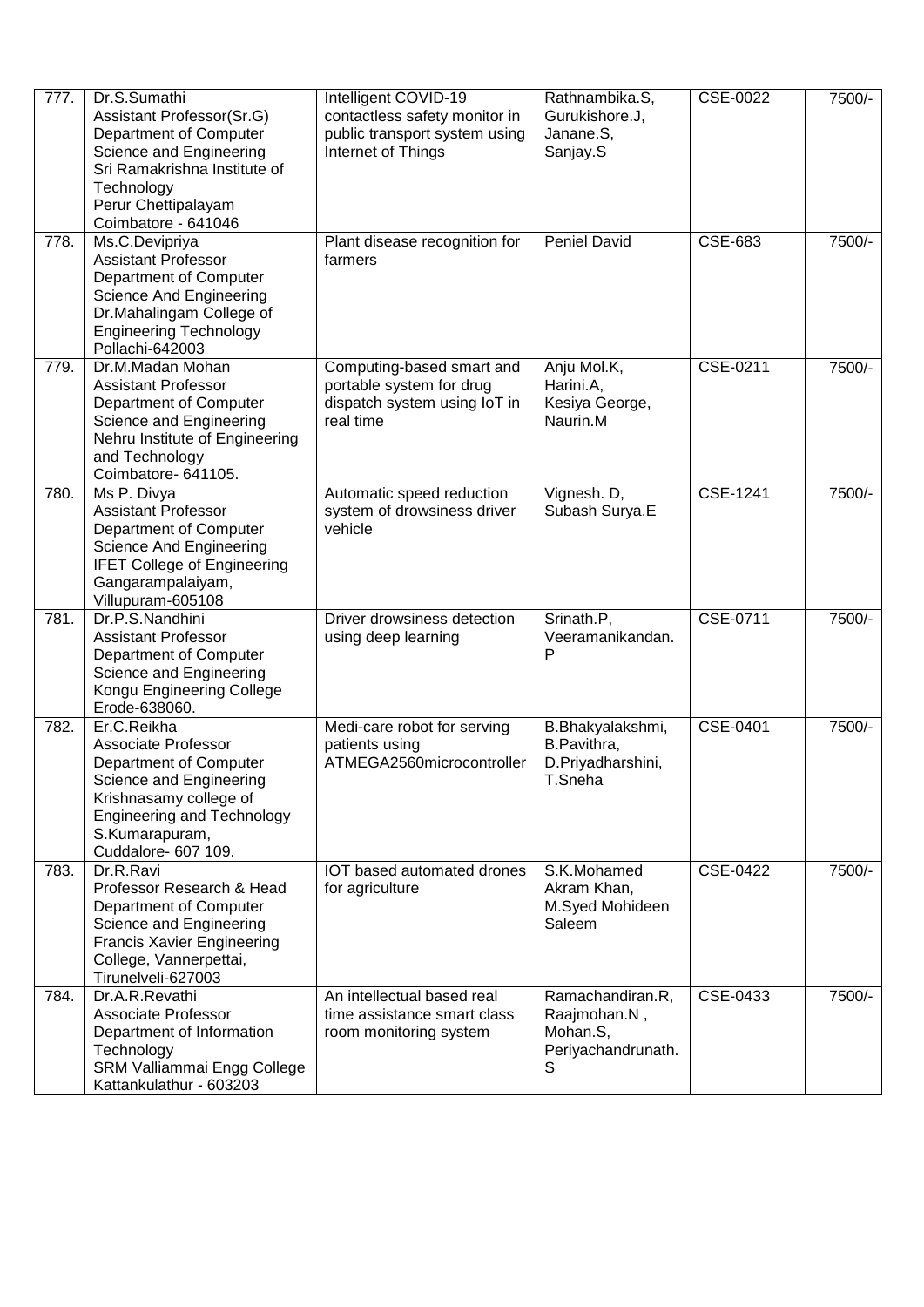| 785. | Dr.Sumathy Jayaram<br><b>Assistant Professor</b><br>Department of Information<br>Technology<br>Jeppiaar Engineering College<br>Chennai-600119.                                               | <b>DROBOT- A Essential</b><br>Supplier                                                                                      | Mathesh.T,<br>Lakshmi<br>Narasiman.K,<br>Antony Nicostin.R         | <b>CSE-122</b>  | 7500/- |
|------|----------------------------------------------------------------------------------------------------------------------------------------------------------------------------------------------|-----------------------------------------------------------------------------------------------------------------------------|--------------------------------------------------------------------|-----------------|--------|
| 786. | Dr.Sasikala.S<br>Assistant professor<br>Department of Computer<br>Science and Engineering<br><b>Excel Engineering College</b><br>Komarapalayam,<br>Namakkal-637303                           | Drone based smart<br>agriculture and animal<br>monitoring system                                                            | A.Abdul Raguman,<br>S.Ajith Kumar,<br>R.Anjali,<br>V.Keerthanajali | <b>CSE-0487</b> | 7500/- |
| 787. | Dr.E.K. Vellingiriraj<br>Professor and HoD<br>Department of Computer<br>Applications<br>Nandha Engineering College<br>Erode-638 052                                                          | Real-Time GPS based<br>tracking blood donors for<br>emergency                                                               | Arun Kumar.S,<br>Kirubaa.V,<br>Sanmuga Priya.G,<br>S.Vijay         | CSE-0846        | 7500/- |
| 788. | Mr.I.Anbumuthu<br><b>Assistant Professor</b><br><b>Computer Science and</b><br>Engineering<br>Narasu's Sarathy Institute of<br>Technology<br>Poosaripatty, Salem-636 305                     | Deduction and controlling of<br>wildfire using unmanned<br>aerial vehicle and providing<br>handheld extinguisher            | Bothraj.P,<br>Brindha.G,<br>Dilip Kumar.S,<br>Kalpana.P            | CSE-0306        | 7500/- |
| 789. | Dr.G.Vimal Subramanian<br><b>Assistant Professor</b><br>Department of IT<br>M.A.M College of Engineering<br>and Technology<br>Siruganur-621105                                               | Rehabilitating the under 18<br>alcoholic teenagers                                                                          | Ajith Kumar.T,<br>Aravin.S,<br>Prabakaran.R                        | CSE-1285        | 7500/- |
| 790. | Dr.S.Mohana<br><b>Associate Professor</b><br>Department of Computer<br>Science and Engineering<br>Saranathan College of Engg.<br>Tiruchirapalli- 620012                                      | An emergency rescuer app                                                                                                    | Manoj Michael Raj.<br>А,<br>Giridhar.B                             | <b>CSE-547</b>  | 7500/- |
| 791  | Dr.V.Naveen Kumar<br><b>Assistant Professor</b><br>Department of Computer<br>Science and Engineering<br>Vivekanandha College of<br><b>Technology for Women</b><br>Namakkal District - 637205 | Prediction of coronary artery<br>heart disease disease using<br>machine learning technique                                  | T.Uma,<br>A. Thondral Nayagi,<br>R.S.Yashana                       | CSE-0218        | 7500/- |
| 792. | Dr.K.Senthilvadivu<br><b>Assisant Professor</b><br>Department of Information<br>Technology<br><b>Erode Sengunthar Engineering</b><br>College, Perundurai<br>Erode-638057                     | Game console using arduino<br><b>UNO</b>                                                                                    | P.Kathirvel,<br>K.Hariharan,<br>G.Mohanakannan                     | CSE-0997        | 7500/- |
| 793. | Mr.M.Ramesh<br><b>Assisant Professor</b><br>Department of ECE<br><b>Excel Engineering College</b><br>Namakkal-637303                                                                         | <b>COVID Patients and vaccine</b><br>side effects real time patient<br>analysis monitoring system<br>using wearable devices | Ismail,<br>Abudhakeer.S,<br>C.Ramachandran,<br>Mayurika.P          | CSE-0224        | 7500/- |
| 794. | Dr.Karpagam.G.R<br>Professor/CSE<br>PSG College of Technology<br>Peelamedu<br>Coimbatore-641004                                                                                              | Easy Pesticide Detection in<br>Fruits and Vegetables for<br><b>Buyers using Mobile</b><br>Microscopy                        | Aishvarya.G,<br>Janarthanan.K                                      | CSE-0230        | 7500/- |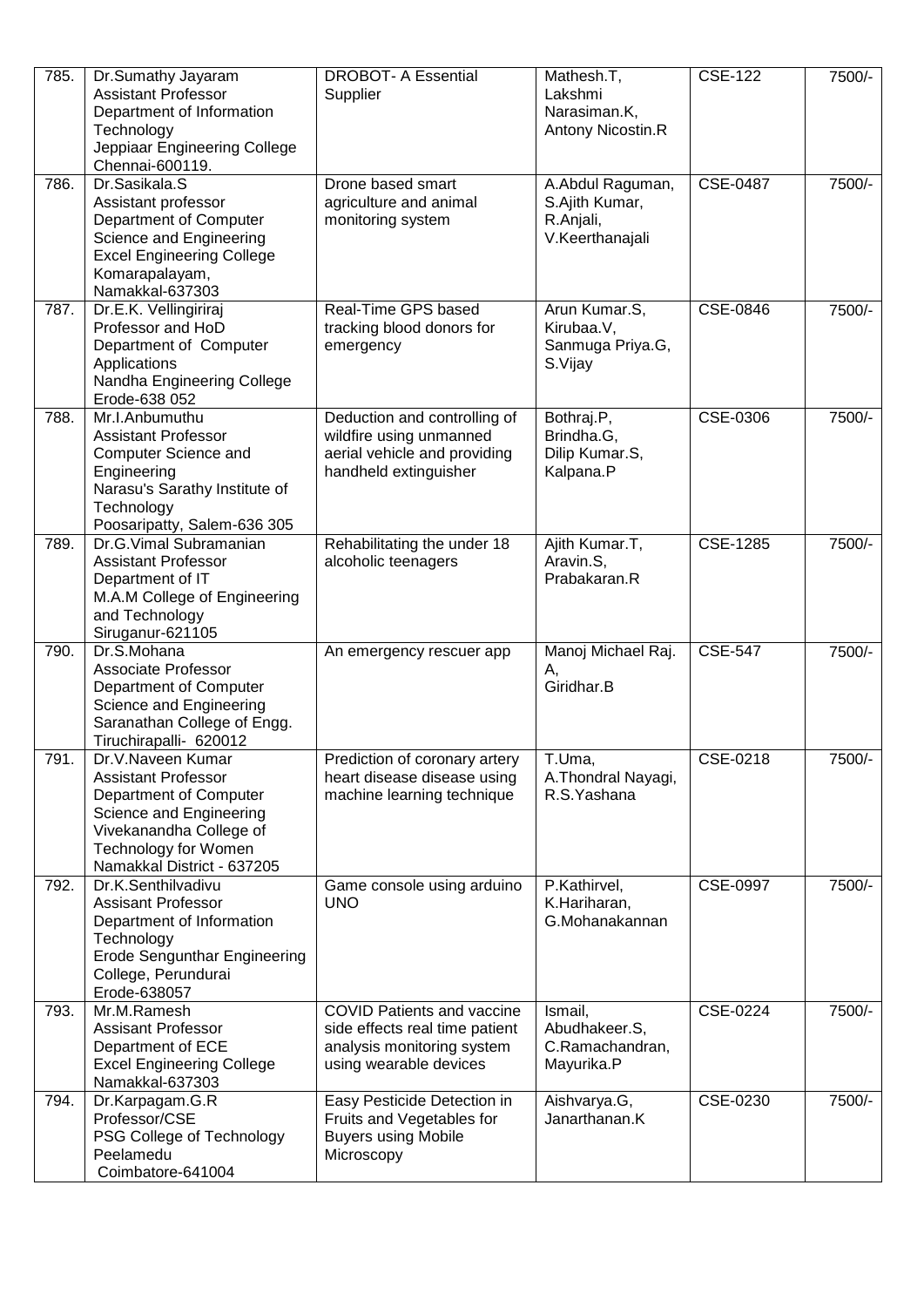| 795. | Dr.Srinivasan<br><b>Assisant Professor</b><br>Department of Computer<br>Science and Engineering<br>Muthayammal Engineering<br>College, Kakaveri (PO),<br>Rasipuram(TK)-637408             | A secure IOT enabled smart<br>system                                                                                           | Anusha,<br>Maheswari,<br>Chandrasekhar<br>Reddy,<br>Sathish Kumar<br>Reddy                                        | CSE-0263 | 7500/- |
|------|-------------------------------------------------------------------------------------------------------------------------------------------------------------------------------------------|--------------------------------------------------------------------------------------------------------------------------------|-------------------------------------------------------------------------------------------------------------------|----------|--------|
| 796. | Dr.Dhamodharan.S<br><b>Assistant Professor</b><br>Department of Electronics and<br><b>Communication Engineering</b><br>SSM Institute of Engineering<br>and Technology<br>Dindigul-624002. | Design of menstrual cycle<br>calculator app with gynae bot<br>interface using react native<br>frame work                       | R.Madhumitha,<br>C.N.Nalli Sneha,<br>M.Keerthana,<br>M.Priyadharshini                                             | CSE-0231 | 7500/- |
| 797. | Dr.D.Sivakumar<br>Professor<br>Department of Information<br>Technology<br><b>Easwari Engineering College</b><br>Ramapuram,<br>Chennai- 600089                                             | Smart reverse osmosis<br>monitoring system in the<br>desalination plant                                                        | K.R.Sivaraj,<br>Tarun Viswa.V,<br>J.Sanjeev                                                                       | CSE-0238 | 7500/- |
| 798. | Mr.B.Venkatesan<br><b>Associate Professor</b><br>Department of Information<br>Technology<br>Paavai Engineering College<br>Pachal, Namakkal-637018                                         | Guidance System for Visually<br>Challenged People using<br>Machine Learning                                                    | Mohamed<br>Rilwan.A,<br>Abinas.N                                                                                  | CSE-0288 | 7500/- |
| 799. | Dr.Justin Varghese<br>Professor<br>Department of Computer<br>Science and Engineering<br>Karpagam College of Engg.<br>Coimbatore-641032                                                    | Early Identification of coconut<br>rhinoceros beetle/oryctes<br>rhinoceros presence in<br>coconut farms using deep<br>learning | Kabilesh.V,<br>Yuvraja.S,<br>Lukeshwaran.M,<br>Rajavel.P                                                          | CSE-0355 | 7500/- |
| 800. | Dr.A.Jagan<br>Associate Professor<br>Department of Computer<br>Science and Engineering<br>Surya Group of Institutions<br>Villupuram-605652                                                | Armouring the internet of<br>things via Bulwark security                                                                       | K.Palaniappan                                                                                                     | CSE-0869 | 7500/- |
| 801. | Dr.K.Nattar Kannan<br>Professor/CSE<br>Department of Computer<br>Science and Engineering<br><b>Bharath Institute of Science</b><br>and Technology, Selaiyur<br>Chennai- 600073            | Garden Nurture using<br>Internet of Things (IOT)                                                                               | <b>Tirumalasetty Sri</b><br>Nishitha,<br>L.Tejaswi,<br>Adapa Venkata<br>Harsha Vardhan<br>Chowdary,<br>Suma bindu | CSE-0617 | 7500/- |
| 802. | Ms.G.R.Khanaghavalle<br><b>Assistant Professor/CSE</b><br>Sri Venkateswara College of<br>Engineering<br>Sriperumbudur - 602117.                                                           | Handwritten tamil character<br>recognition using deep<br>neural networks                                                       | Arvind<br>Nachiappan.L,<br>Bharath Vyas.S,<br>Chaitanya.M                                                         | CSE-0331 | 7500/- |
| 803. | Mr.R.Selvam<br><b>Assistant Professor/CSE</b><br>St.Joseph College of<br>Engineering<br>Chennai-602117                                                                                    | Automatic attendance<br>scheme using face<br>recognition system                                                                | U.Marialivin,<br>M.Gowtham                                                                                        | CSE-0271 | 7500/- |
| 804. | Mr.Allocious Britto Rajkumar.R<br><b>Assisant Professor</b><br>Department of Aeronautical<br>Engineering<br>Nehru Institute of Technology<br>Kaliapuram,<br>Coimbatore -641105            | IRF trident remote                                                                                                             | Deepin Raghul.A,J,<br>Konsa Jorin.A,<br>Mariya Seja<br>Davincy.S                                                  | CSE-1020 | 7500/- |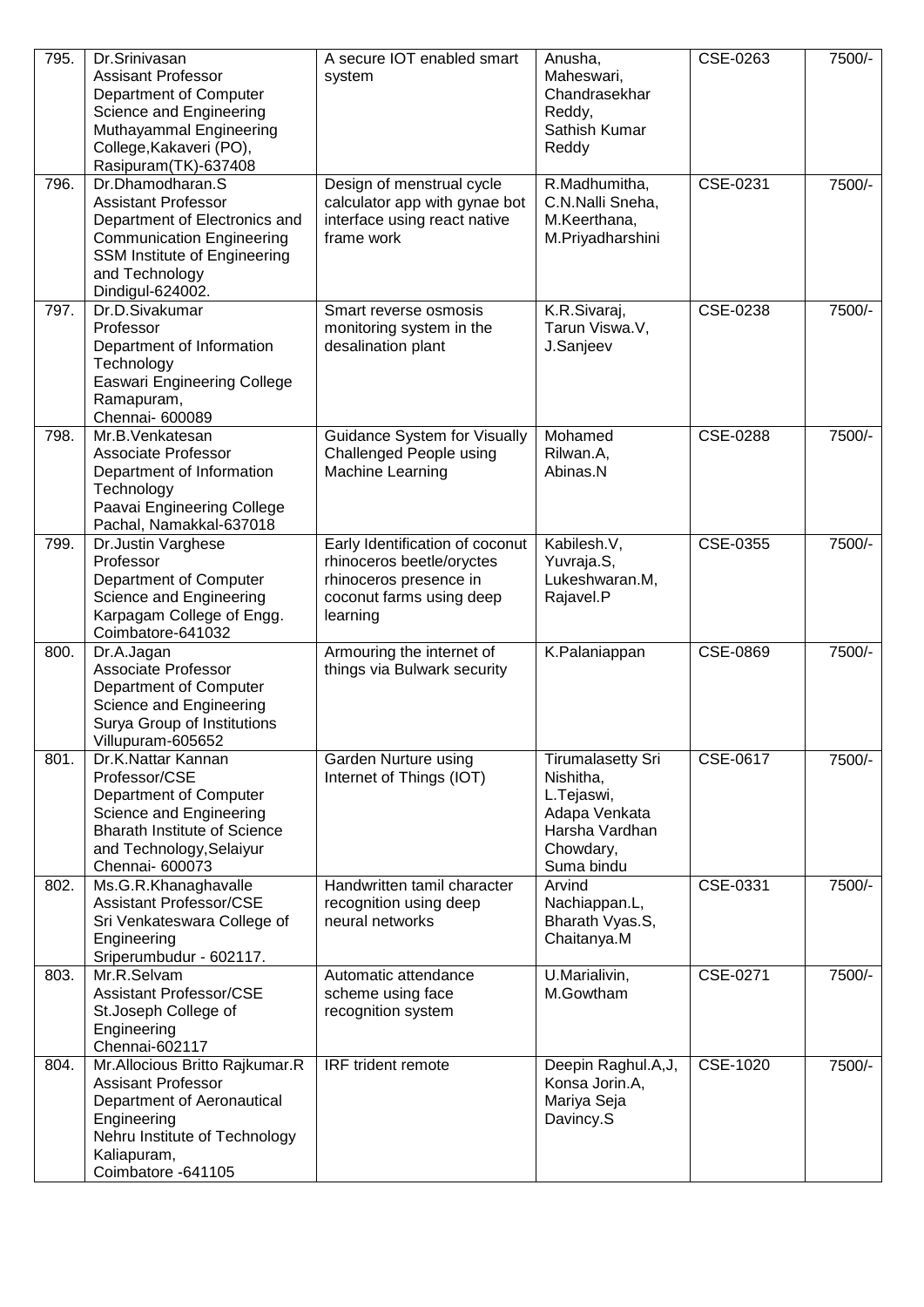| 805. | Dr.H.Mercy<br><b>Assistant Professor</b><br>Department of Computer<br>Science and Engineering<br>Jerusalem College of Engg.<br>Pallikaranai, Chennai-600100 | Smart farming system using<br>IoT for efficient crop growth                                                                                              | P.Shreenithi,<br>N.Pavithra,<br>D.Mogana Priya                        | CSE-0354 | 7500/- |
|------|-------------------------------------------------------------------------------------------------------------------------------------------------------------|----------------------------------------------------------------------------------------------------------------------------------------------------------|-----------------------------------------------------------------------|----------|--------|
| 806. | Ms.Mangai<br>HoD<br>Department of Biomedical<br>Velalar college of engineering<br>and technology<br>Thindal, Erode-638012                                   | 911 services and vital sign<br>measurement utilizing mobile<br>phone sensors and<br>applications                                                         | M.Ramganesh<br>waran,<br>R.Madhav,<br>Santhosh kumar,<br>Rahul rajeev | CSE-0699 | 7500/- |
|      | ELECTRICAL, ELECTRONICS COMMUNICATION AND ENGINEERING                                                                                                       |                                                                                                                                                          |                                                                       |          |        |
| 807. | Dr.A.Ragavendiran<br>Assistant Professor, EEE<br>A.V.C. College of Engineering<br>Mannampandal,<br>Mayiladuthurai-609305                                    | Landslide Monitoring,<br>Detection and Prevention<br>System Using lod                                                                                    | C.Chandrurithvick<br>J.Divakar<br>R.Gopi<br>P.Sivakumar               | EEE-0762 | 7500/- |
| 808. | Dr.G.Sujatha<br>Assistant Professor in Food<br><b>Process Engineering</b><br>College of Food and Dairy<br>Technology<br>Koduveli, Chennai- 600052           | Development of Cost<br>Effective sensor based<br>environmental chamber for<br>preparation of fermented<br>dairy products for self help<br>groups (SHG's) | G. Yogasri,<br>R.Supriya,<br>K.Baby Shalini,<br>K.Vignesh             | EEE-1034 | 7500/- |
| 809. | Dr.G. Yamuna<br>Professor, ECE<br>Annamalai University<br>Annamalai Nagar- 608002                                                                           | Deep learning algorithm and<br>its applications in the<br>prediction of benign and<br>malignant thyroid nodules on<br>ultrasound images                  | Pavithra<br>Shanmugasundara<br>m                                      | EEE-0087 | 7500/- |
| 810. | Ms.Bhavani.M.<br>Assistant Professor, EEE<br>Government College of Engg,<br>Sethurapatti, Trichy-620012                                                     | <b>Transforming Non-Smart to</b><br>Smart Loads and Performing<br>demand Response Using<br>Local Measurement                                             | Maha Janani.M.,<br>Sowbarnika.M.                                      | EEE-0551 | 7500/- |
| 811. | Mr.T.N.Suresh Babu<br>Assistant Professor, ECE<br>Adhiparasakhi Engineering<br>College, Kalavai<br>Ranipet District - 632 506                               | Super-Solar integrated<br>Antenna for 5G Green<br><b>Wireless Applications</b>                                                                           | Abirami.S<br>Sandhiya.K<br>Sujithra.M<br>Kowsalya.K                   | EEE-1326 | 7500/- |
| 812. | Mr. Vikram. G<br>Assistant Professor, EEE<br>Adithya Institute of Technology<br>Kurumbapalayam,<br>Coimbatore-641045                                        | Design and performance<br>evaluation of battery<br>powered compact power<br>supply for dielectric barrier<br>discharge devices                           | Divya.A<br>Karthick.S<br>Pradeep.B                                    | EEE-0886 | 7500/- |
| 813. | Ms.Nithiya.R<br>Assistant Professor/Biomedical<br>Engineering<br>Agni College of Technology<br>Thalambur, Chennai-600130                                    | Time controlled infrared<br>emitted belt for menstrual<br>pain relief                                                                                    | Sharmila.R<br>Bhavadharani.R<br>Naveen Kumar.S                        | EEE-1376 | 7500/- |
| 814. | Mr.G.V.Jason Jebasingh<br>Assistant Professor/<br><b>Biomedical Engineering</b><br>Alpha College of Engineering<br>Poonamallee, Chennai-600124              | Design of Hand Gripper to<br>stimulate Muscle activity for<br>Hemiparetic Patients using<br><b>EMG Sensor.</b>                                           | Aameena.K,<br>Chitra Devi.N,<br>Kanagavalli.M                         | EEE-0343 | 7500/- |
| 815. | Mr.Rajavelu.K<br>Assistant Professor, EEE<br>C.K.College of Engineering<br>and Technology,<br>Chellangkuppam,<br>Cuddalore - 607003.                        | Intelligent And Adaptive<br><b>Illumination For Street Lights</b><br>Using lot                                                                           | R.Ragul<br>V.Sivasubramaniya<br>n<br>S. Thamizhrasan<br>S.Mukeshkumar | EEE-0651 | 7500/- |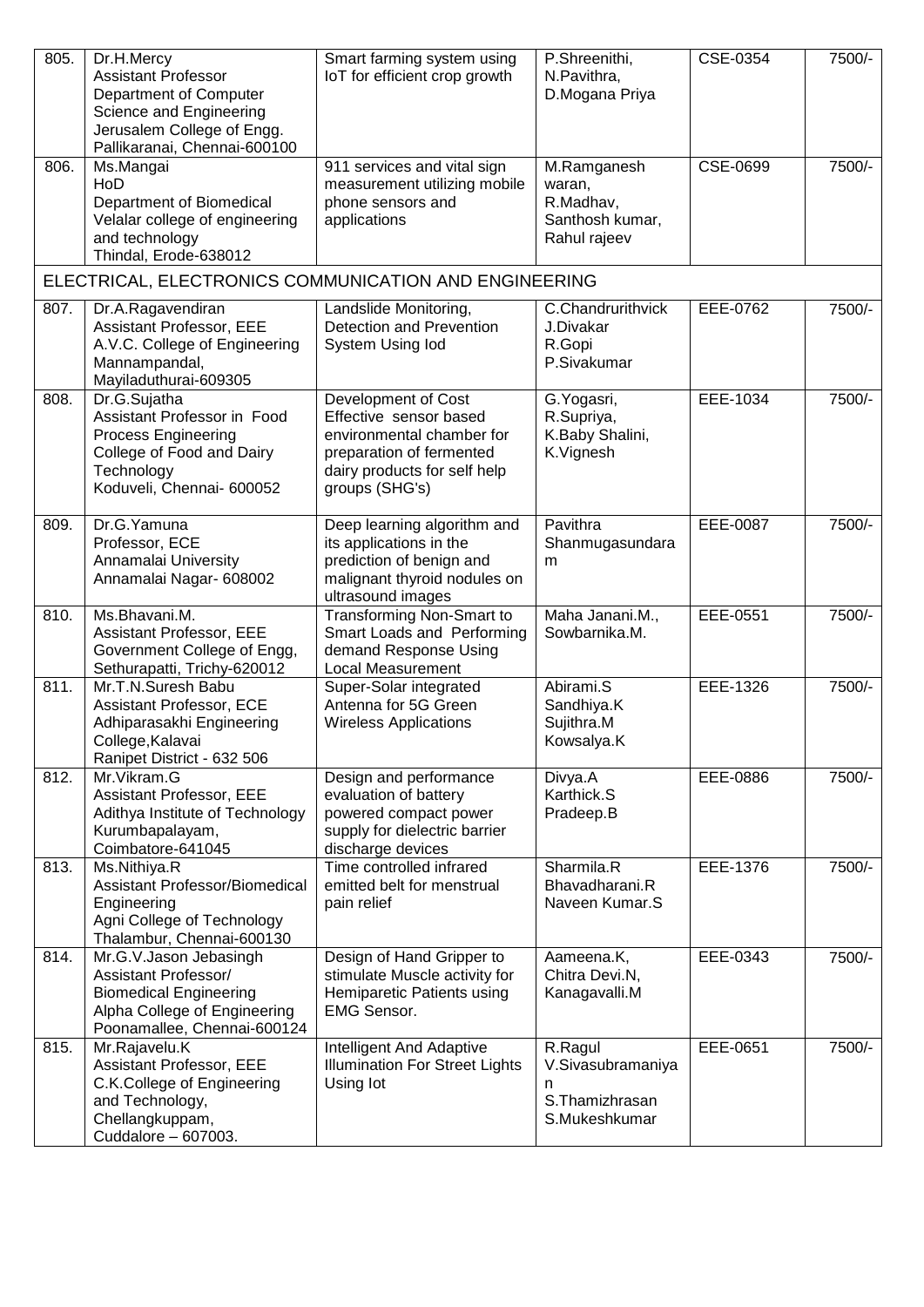| 816. | Dr.A.Suresh<br>Professor, Marine Engineering<br><b>AMET University</b><br>Kanathur, Chennai - 603112.                                    | Stand-Alone Photovoltaic<br><b>Generation System For</b><br><b>Efficient Electric Propulsion</b><br>In Small Boats                                  | Suraj Pandiyan S,<br>Dhurva R Shetty,<br>Ameer al safer                      | EEE-1705 | 7500/- |
|------|------------------------------------------------------------------------------------------------------------------------------------------|-----------------------------------------------------------------------------------------------------------------------------------------------------|------------------------------------------------------------------------------|----------|--------|
| 817. | Dr.Sivagama Sundari<br>Assistant Professor, EEE<br>Amrita College of Engineering<br>and Technology<br>Erachakulam,<br>Nagercoil-629901   | Preprogrammed Mulch<br>Maker                                                                                                                        | Aruna.A.S,<br>Aswini.K.A,<br>Pooja.G                                         | EEE-1852 | 7500/- |
| 818. | Mr.Logeshwaran.R<br>Assistant Professor, ECE<br>Anand Institute of Higher<br>Technology<br>Kazhipattur-603103                            | <b>Cross Layer Optimization</b><br>Design for Localization of<br><b>Underwater Unmanned</b><br>AUV/BUOYS in Bay of<br>Bengal                        | Vidhusha.A,<br>Abirami.R,<br>Amudha.A                                        | EEE-0290 | 7500/- |
| 819. | Mrs.D.Chandrakala<br>Assistant Professor, EEE<br><b>Easwari Engineering College</b><br>162, Bharathi Salai,<br>Ramapuram, Chennai-600089 | Heart Rate Monitoring and<br><b>Heart Attack Risk Detection</b><br>Using IoT                                                                        | S.Kausalya,<br>C.Logeshwaran                                                 | EEE-1842 | 7500/- |
| 820. | Dr.J.Palanivel<br>Professor and Head, ECE<br>Anjalai Ammal Mahalingam<br><b>Engineering College</b><br>Kovilveni-614403                  | Fabrication and<br>Characterizations of Super-<br>capacitors using Activated<br><b>Charcoal Electrodes from</b><br>Waste Golden shower Tree<br>pods | R.Venkateshwa<br>ran,<br>M.Sethupathi,<br>M.Abinesh,<br><b>B.Abinash</b>     | EEE-0904 | 7500/- |
| 821. | Dr.V.Arun<br>Assistant Professor, ECE<br>Anna University Regional<br>Campus Madurai<br>Madurai-625019                                    | E - Coconut Counting and<br>Weighing Machine                                                                                                        | Sadeesh.A,<br>Srirama<br>Madusuthanan.M,<br>Maheshwaran.S                    | EEE-1868 | 7500/- |
| 822. | Ms.R.Nivetha<br>Assistant Professor, ECE<br>Dr.Mahalingam College of<br><b>Engineering and Technology</b><br>Pollachi, Coimbatore-642003 | Performance evaluation of<br>Lora Lpwan technology for<br>mountain search and rescue                                                                | Sivanesan.S,<br>Satheesh Kumar.N                                             | EEE-1952 | 7500/- |
| 823. | Ms.R.Manju<br>Assistant Professor,<br><b>Biomedical Engineering</b><br>Dr.N.G.P Institute of Tech.<br>Coimbatore-641048                  | <b>IOT Thermal and Mask entry</b><br>System                                                                                                         | Anantha<br>Krishnan.M,<br>Krishna Kumar,<br>Dineshwar. S                     | EEE-1024 | 7500/- |
| 824. | Dr.I.Alagarasan<br>Professor, EEE<br>Annapoorana Engineering<br>College, Periyaseeragapadi<br>(Po), Salem -636308                        | Artificial tree energy<br>harvesting "A future<br>electricity"                                                                                      | Dhanasekar.M,<br>Anbu.M,<br>Prabu.T,<br>Anandhi.M                            | EEE-0362 | 7500/- |
| 825. | Mr.M.Thiyagarajan<br>Assistant Professor, EEE<br>Arasu Engineering College<br>Kumbakonam - 612501                                        | Design and implementation<br>of multi-sensor embedded<br>bed for the earthquake<br>protection                                                       | A.Ashwin,<br>P.Ragul,<br>S.Arun kumar                                        | EEE-0694 | 7500/- |
| 826. | Dr.U.Palani<br>Professor, ECE<br><b>IFET College of Engineering</b><br>Gangarampalayam<br>Villupuram-605108                              | Automatic battery charging<br>unit for soldiers using the<br>vibration of gun barrel                                                                | Padmavathi.N,<br>Sadhana.R                                                   | EEE-0820 | 7500/- |
| 827. | Ms.Vinothini.N<br>Assistant Professor, EEE<br>AVS Engineering college<br>Ammapet, Salem-636003                                           | Low switching loss SVPWM<br>inverter for Electric Vehicle                                                                                           | Akashnathan.K,<br>Dhilipan.R,<br>Ragul.V,<br>Srinath.M.P,<br>Qvidhya sagar.B | EEE-0640 | 7500/- |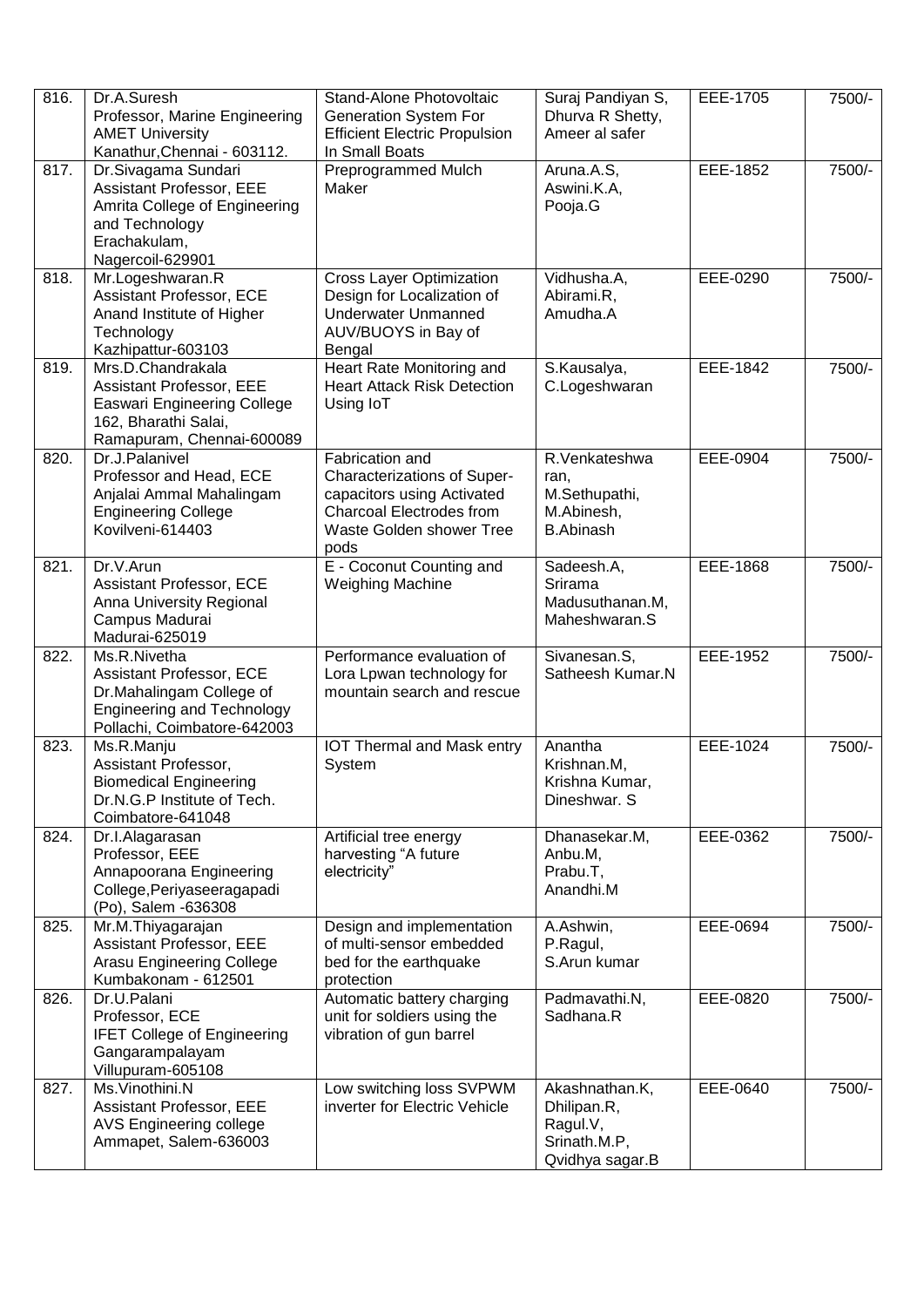| 828. | Ms.K. Jamuna<br>Associate Professor, School of<br><b>Electrical Engineering</b><br>VIT Chennai<br>Vandalur - Kelambakkam<br>Road, Chennai - 600 127 | Z source inverter for PV<br>applications                                                                           | Vishnukarthik.S,<br>Santhosh.R.S,<br>Manoj kumar.K,<br>S Lokesh            | EEE-0168 | 7500/- |
|------|-----------------------------------------------------------------------------------------------------------------------------------------------------|--------------------------------------------------------------------------------------------------------------------|----------------------------------------------------------------------------|----------|--------|
| 829. | Dr.S.R.Preethi<br>Assistant Professor, ECE<br><b>SRM Valliammai Engineering</b><br>College<br>Kattankulathur- 603203                                | A Low Power Voice Assistant                                                                                        | R.M.Vaasanth,<br>M.Sri ram,<br>A.Uves,<br>M.Vasantha Raj                   | EEE-1701 | 7500/- |
| 830. | Mr.Raju.C<br>Assistant Professor, ECE<br>Bannari Amman Institute of<br>Technology<br>Alathukombai - Post,<br>Sathyamangalam- 638401                 | A portable iot based dipstick<br>type engine oil level and<br>impurities monitoring system                         | Aniritha.M,<br>Ayisha.R,<br>Shanmugapriya.S,<br>Vidyavikashini.S           | EEE-1841 | 7500/- |
| 831. | Dr.R.Arulraj<br>Assistant Professor, EEE<br>Kings College of Engineering<br>Punalkulam-613303                                                       | Optimal distributed<br>generation planning in<br>distribution network using<br>efficient evolutionary<br>algorithm | S.Chandra kumar,<br>G.Santhosh,<br>G.Santhosh                              | EEE-1720 | 7500/- |
| 832. | Dr.S.P.Vijayaragavan<br>Associate Professor, EEE<br>Bharath Institute of Higher<br><b>Education and Research</b><br>Selaiyur, Chennai-600073        | Density based traffic<br>controlled and emergency<br>vehicle rescue monitoring<br>system                           | Naveen kumar,<br>Bindhu sagar,<br>Vignesh.G,<br>Thirumoorthi.T             | EEE-1591 | 7500/- |
| 833. | Ms.N.Vijayalakshmi<br>Assistant Professor, CSE<br>Bon Secours College for<br>Women, Vilar bypass<br>Thanjavur-613006                                | Automatic barrier control in<br>zebra crossing of roads                                                            | M.Rajalakshmi                                                              | EEE-0422 | 7500/- |
| 834. | Mr.M.Shanmugham<br>Assistant Professor, ECE<br><b>Builders Engineering College</b><br>Mullipuram(Po),<br>Tirupur(Dt)-638108                         | <b>Emergency Flying</b><br><b>Warehouse for Medicine</b><br>supply to Hospitals.                                   | M.Rajeswari,<br>T.Logesh                                                   | EEE-0987 | 7500/- |
| 835. | Mr.Mohamed Hashim.B.A<br>Assistant Professor, ECE<br>C.Abdul Hakeem College of<br><b>Engineering and Technology</b><br>Melvisharam, Ranipet -632509 | Jetson based activity<br>monitoring system for elderly<br>people at home                                           | Syed kalamuddin.S<br>Muhammed<br>hamza.N,<br>Rounaq sharief.F              | EEE-0696 | 7500/- |
| 836. | Dr.B.Ashok Kumar<br><b>Assistant Professor, EEE</b><br>Thiagarajar College of<br>Engineering<br>Thiruparankundram,<br>Madurai - 625015              | <b>Energy Management System</b><br>in Residence using Smart<br>Controller                                          | Shanmuga Priya K,<br>Shobha M.S,<br>Yoga Priya S,<br>Swetha Dharshini.T    | EEE-0217 | 7500/- |
| 837. | Ms.Rathna.R<br>Assistant Professor, ECE<br>C.K.College of Engineering<br>and Technology<br>Chellangkuppam,<br>Cuddalore - 607003.                   | Papr reduction in 5G UFMC<br>system                                                                                | Nitheeshkumar.B,<br>Kavipriya.S                                            | EEE-0661 | 7500/- |
| 838. | Dr.S.Saravanan<br>Assistant Professor, EEE<br>Sri Krishna College of<br>Technology, Kovaipudur<br>Coimbatore-641042                                 | Methodology for low cost<br>battery self-reconfiguration<br>process                                                | Rishi Kumar.S,<br>Ragav Raj Kumar.<br>В,<br>Shankar.S,<br>Sarudharshini. R | EEE-1123 | 7500/- |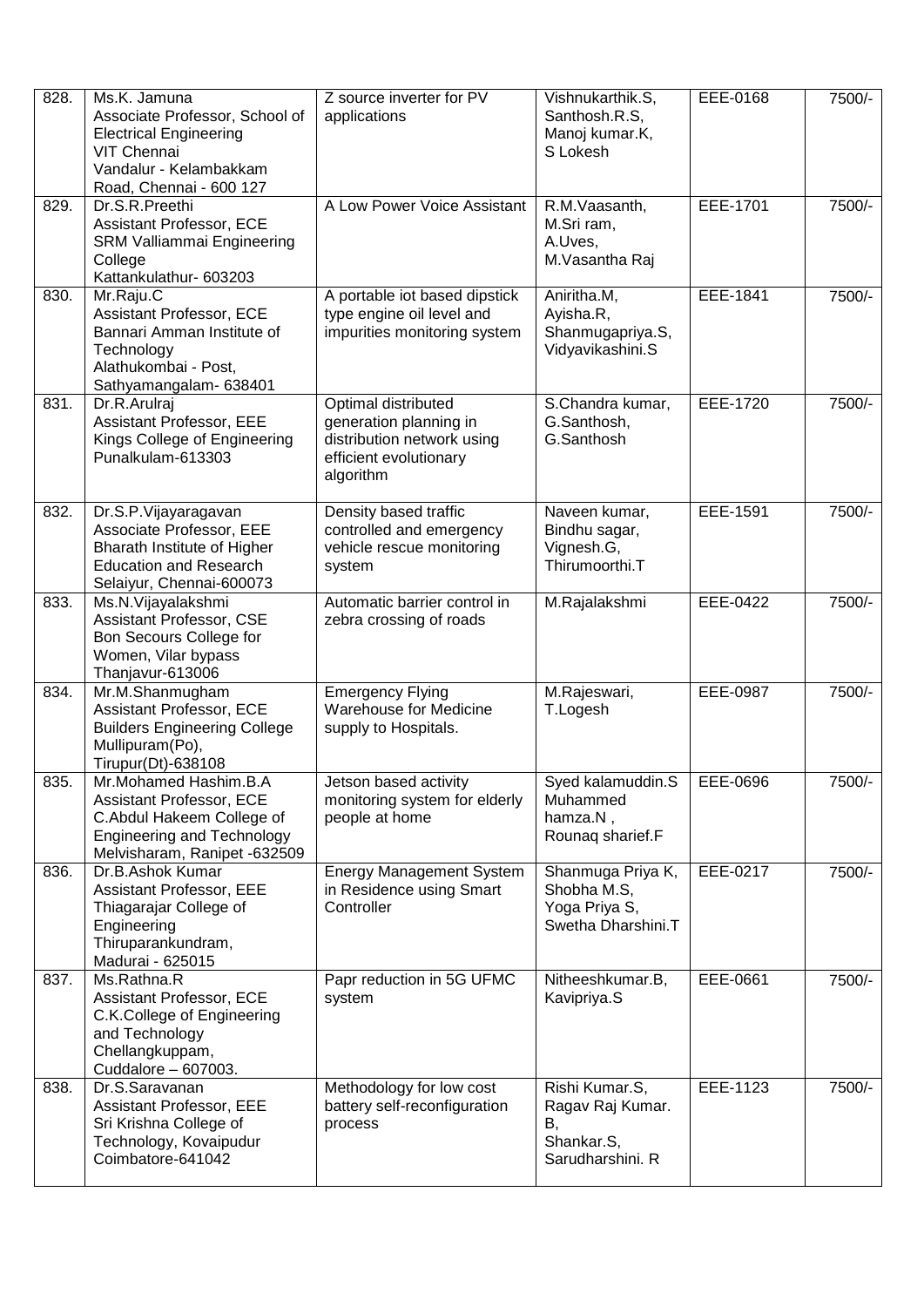| 839. | Mr.B.Paranthagan<br>Associate Professor, EEE<br>Saranathan College of<br>Engineering, Panjappur,<br>Tiruchirappalli - 620012                        | Implementation of peltier<br>module based iron box<br>powered by battery                                                                                                                               | Giridharan.R,<br>Jagan Nivas.M,<br>Mithun Raja.S.B,<br>Rohith.S                        | EEE-1653 | 7500/- |
|------|-----------------------------------------------------------------------------------------------------------------------------------------------------|--------------------------------------------------------------------------------------------------------------------------------------------------------------------------------------------------------|----------------------------------------------------------------------------------------|----------|--------|
| 840. | Dr.M.Kumar<br>HoD, Dept. of ECE<br>Chettinad College of<br><b>Engineering and Technology</b><br>Karur-639114                                        | Dry Handwash using fog to<br>save water                                                                                                                                                                | R.Ayshwarya,<br>S.M.Valliammai,<br>R.Priyadharshini,<br>M.Vijayalakshmi                | EEE-0816 | 7500/- |
| 841. | Satheesh Kumar.P<br>Assistant Professor, ECE<br>Coimbatore Institute of<br>Technology<br>Coimbatore - 641014                                        | Super Wide Band, Defected<br>Ground Structure (DGS), and<br><b>Metamaterial Based</b><br>Compact Flexible Antenna<br>for WLAN/ISM/WiMAX/UWB<br>and other Wireless<br><b>Communication Applications</b> | Aagash Raaj.J.M,<br>Arush.S,<br>Ramal A Rahman,<br>Uday Kumar.V                        | EEE-0040 | 7500/- |
| 842. | Ms.C.Jayasri<br>Assistant Professor, ECE<br>A.V.C. College of Engineering<br>Mayiladuthurai - 609305                                                | Design of a low-cost Arduino<br>based ventilator                                                                                                                                                       | A. Ayisha Begam,<br>S. Devi,<br>N. Padmapriya                                          | EEE-1051 | 7500/- |
| 843. | Ms.Sheena Christabel Pravin<br>Assistant Professor, ECE<br>Rajalakshmi Engineering<br>College, Thandalam<br>Chennai - 602105                        | E.D.N.U.S: Emotion<br>Detection for Individuals with<br><b>Neurological Disorders Using</b><br>Speech                                                                                                  | Vishal Balaji<br>Sivaraman,<br>Vishal.A,<br>Vimalraj.S,<br>Shiva Shankar.U             | EEE-1736 | 7500/- |
| 844. | Mr.Nandakumar<br>Assistant Professor, ECE<br>Dhaanish Ahmed Institute of<br>Technology, Pichanur(PO)<br>Coimbatore-641105                           | PLC Fault Passage Detector                                                                                                                                                                             | <b>Muhammed Shibili</b><br>Κ,<br>Ameer Zain.S,<br><b>Muhammed Anas</b><br>Κ,<br>Shifas | EEE-1724 | 7500/- |
| 845. | Dr.N.Arunkumar<br>Associate Professor, EEE<br>Dhanalakshmi Srinivasan<br><b>College of Engineering</b><br>Perambalur-621212                         | Solar energy based electric<br>vehicle battery charging<br>using lqr plus pdic voltage lift<br>split inductor type boost<br>converter                                                                  | S.Praveen,<br>K.B.Ragul,<br>R.Selvakumar,<br>S.Sriram                                  | EEE-0293 | 7500/- |
| 846. | Dr.G.Sekar<br><b>Assistant Professor</b><br>Dept. of ECE<br>Sri Ramakrishna Institute of<br>Technology, Pachapalayam,<br>Coimbatore 641010          | lot Based Smart Parking<br>System                                                                                                                                                                      | G.Akash,<br>A.Aswin Kumar.<br>P.Lokeshvar                                              | EEE-1258 | 7500/- |
| 847. | Dr.T.Joby Titus<br>Professor & Head, ECE<br>Dhanalakshmi Srinivasan<br><b>College of Engineering</b><br>Navakkarai post,<br>Coimbatore - 641 105    | Pole climbing robot for<br>transmission line fault<br>rectification                                                                                                                                    | S.Vinod kannan,<br>S.Surya,<br>G.Mugilan,<br>S.Saranya                                 | EEE-1864 | 7500/- |
| 848. | Mrs.C.Ramadevi<br>Assistant professor<br>Dept. of EIE<br>St.Joseph's College of Engg<br>Semmencherry,<br>Chennai-600119                             | Automation of effluent<br>treatment plant                                                                                                                                                              | Kruthika.A,<br>Pooja.P                                                                 | EEE-1301 | 7500/- |
| 849. | Dr.K.Rajathi<br><b>Assistant Professor</b><br>Dep. Of Biochemistry<br>Dr.N.G.P Arts and Science<br>College, Kalapatti Main Rd,<br>Coimbatore-641035 | Design and Implementation<br>of IoT Technology in Vehicle<br>for Accident Detection and<br><b>Emergency Vehicle Tracking</b>                                                                           | Rajapriya.D                                                                            | EEE-0766 | 7500/- |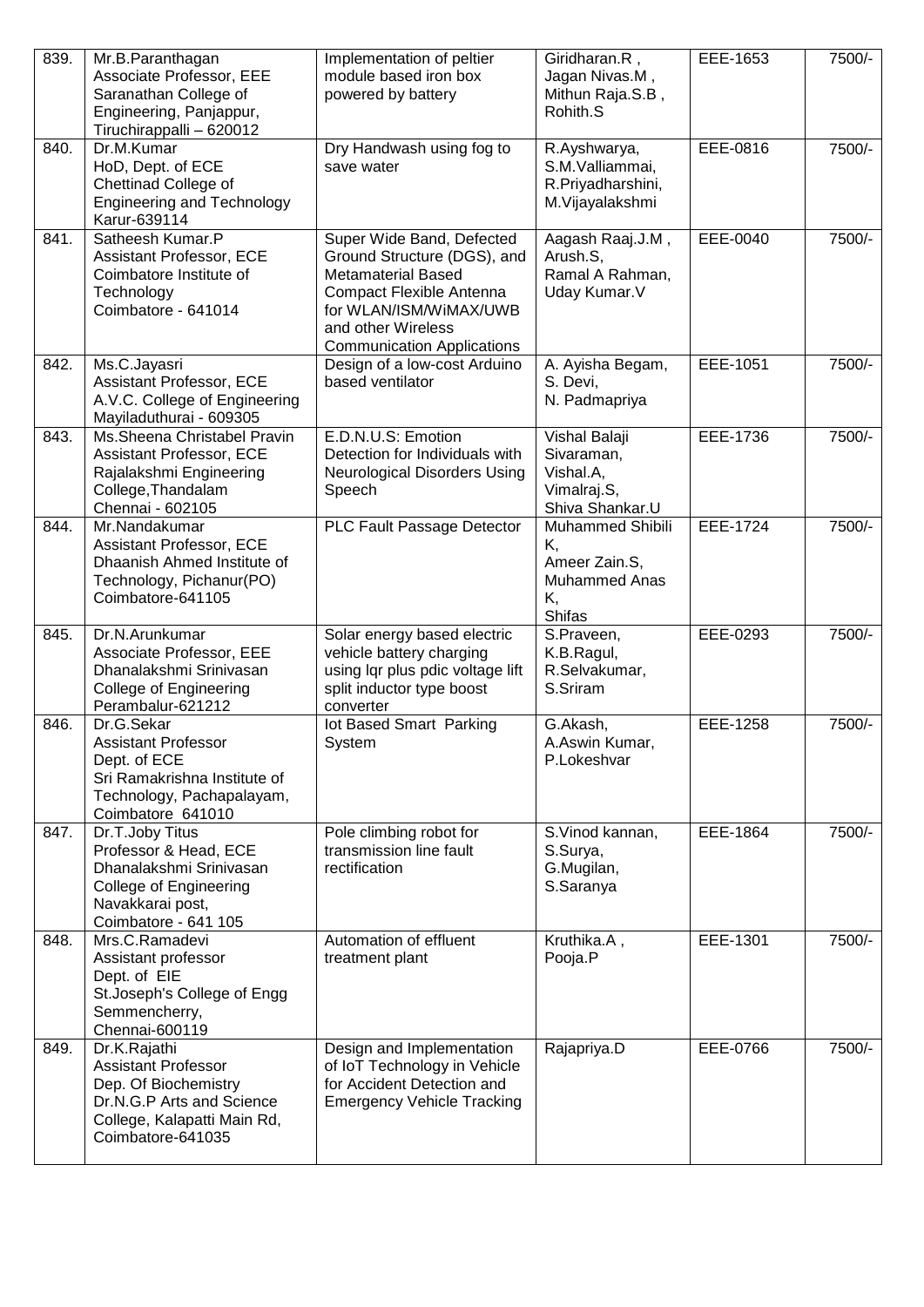| 850. | Dr.S.Rajeshkannan<br>Associate Professor, ECE<br>St.Joseph's College of<br>Engineering<br>Semmencheri,<br>Chennai-600119                 | Development of smart<br>surveillance and vehicle halt<br>system using deep learning<br>vison model      | Eswara Prasad.S,<br>Giridharan.B                             | EEE-1334 | 7500/- |
|------|------------------------------------------------------------------------------------------------------------------------------------------|---------------------------------------------------------------------------------------------------------|--------------------------------------------------------------|----------|--------|
| 851. | Dr.K.Ramesh Kumar<br>Professor<br>Dept. of EEE<br>Dr.N.G.P Institute of<br>Technology<br>Coimbatore-641048                               | Novel efficient luo converter<br>based on sheppard taylor<br>topology for d.c micro grid<br>application | S.Rohith,<br>T.Gughapriyan<br>S.Dhinesh                      | EEE-0969 | 7500/- |
| 852. | Mrs.M.Vidya<br>Assistant Professor, ECE<br>Sri Venkateswara College of<br>Engineering, Pennalur,<br>Sriperumbudur-602117                 | <b>Optical Pen</b>                                                                                      | Rahul.B,<br>V Madhumitha,<br>Nivedha<br>Mugundhan            | EEE-0577 | 7500/- |
| 853. | Ms.D.Saranya<br><b>Assistant Professor, EEE</b><br>Aarupadai Veedu Institute of<br>Technology, Paiyanoor,<br>Chennai - 603104            | Design and development of<br>improved converter<br>performance for solar system                         | Balaji.R,<br>Abhijith.A                                      | EEE-0609 | 7500/- |
| 854. | Dr.R.Manjith<br>Associate Professor, ECE<br>Dr.Sivanthi Aditanar College of<br>Engineering, Tuticorin District,<br>Tiruchendur-628215    | <b>High Speed Low Power</b><br><b>SRAM</b>                                                              | Aswini.N                                                     | EEE-1570 | 7500/- |
| 855. | Mrs.Bindu Babu<br>Assistant Professor, ECE<br><b>Easwari Engineering College</b><br>162, Bharathi Salai,<br>Ramapuram, Chennai-600089    | Multiple breast tumor<br>detection using microwave<br>imaging utilizing antipodal<br>Vivaldi antennas.  | Rama devi.S,<br>Ramadevi.R                                   | EEE-0314 | 7500/- |
| 856. | Mr.Justin Livingston<br>Assistant Professor, EEE<br>St. Mother Teresa Engineering<br>College, Vagaikulam,<br>Thoothukudi -628102         | Ultrasonic sensor based on<br><b>Automatic Rotating Wheel</b><br>chair                                  | Rajesh kumar.R.K,<br>Karkuvelmani.V,<br>Thomas riniston.M    | EEE-0472 | 7500/- |
| 857. | Ms.Lavanya<br>Assistant professor, ECE<br><b>SRM TRP Engineering College</b><br>Irungalur(PO)<br>Mannachanallur (TK),<br>Trichy- 621 105 | Multipurpose agricultural<br>vehicle                                                                    | M.R.Padmalakshmi<br>P.Sruthi                                 | EEE-0175 | 7500/- |
| 858. | Dr.R.Kalaivani<br>HoD, ECE<br><b>Erode Sengunthar Engineering</b><br>College, Perundurai<br>Erode - 638057                               | Audio transmission using<br>USRP and LabVIEW for<br>Disaster response                                   | A.D.Nivetha,<br>A.Bhuvaneshwari,<br>K.Dhivya                 | EEE-0470 | 7500/- |
| 859. | Dr.S.Jayapoorani<br>Professor, ECE<br><b>Excel Engineering College</b><br>Komarapalayam,<br>Namakal-637303                               | PLC -SCADA based<br>automated boiler controller                                                         | Gowher jan.J,<br>Nikitha.P,<br>Parkavi.S,<br>Bhuvaneshwari.S | EEE-0063 | 7500/- |
| 860. | Mrs.N.S.Pratheeba<br>Assistant professor, EEE<br><b>Francis Xavier Engineering</b><br>College, Vannarpet<br>Tirunelveli-627003           | Pv based nanogrid for<br>residential load using hybrid<br>converter                                     | L.T.Abinaya,<br>M.Masha,<br>I.Melbana,<br>J.Dharshini        | EEE-0971 | 7500/- |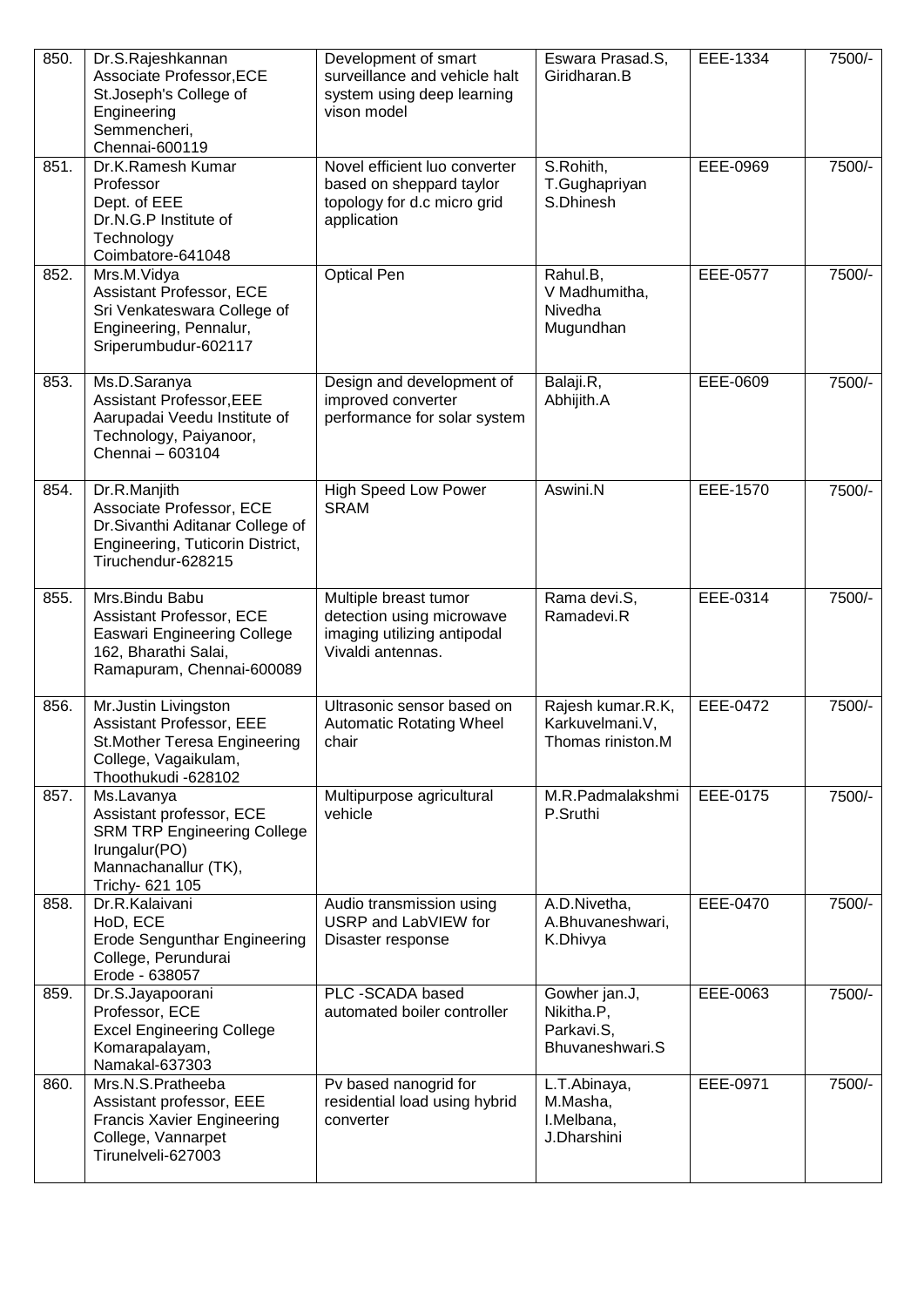| 861. | Mr.R.Poomurugan<br>Assistant professor, ECE          | Moving object tracking<br>distance and velocity             | Gokul M,<br>Harivignesh.D,       | EEE-1040        | 7500/- |
|------|------------------------------------------------------|-------------------------------------------------------------|----------------------------------|-----------------|--------|
|      | Gnanamani College of                                 | determination based on                                      | Gowtham.A,                       |                 |        |
|      | Technology, Pachal                                   | background subtraction                                      | Charles.A                        |                 |        |
|      | Namakkal-637018                                      | algorithm                                                   |                                  |                 |        |
| 862. | Dr.M.L.Sundararajan                                  | Study of Renewable Biogas                                   | Nandhakumar.S,                   | <b>EEE-1787</b> | 7500/- |
|      | <b>Assistant Professor, EEE</b>                      | and Bio fertilizer Generation                               | Dhanush.T,                       |                 |        |
|      | Government College of                                | In Anaerobic Wastewater                                     | Rafeeq ahamed.A,                 |                 |        |
|      | Engineering, Sengipatti<br>Thanjavur-613402          | Treatment                                                   | Esakkiraja.R                     |                 |        |
| 863. | Dr.P.Maruthupandi                                    | Maritime border alert system                                | Thottatharani.l,                 | EEE-0435        | 7500/- |
|      | Assistant professor, EEE                             | for fishermen                                               | Gunasekhar.P,                    |                 |        |
|      | Government College of                                |                                                             | Tamizh Manju.M,                  |                 |        |
|      | Technology                                           |                                                             | Saranya.J                        |                 |        |
|      | Coimbatore - 641 013                                 |                                                             |                                  |                 |        |
| 864. | Dr.S.Chitra                                          | Automatic Power factor                                      | Nagpradheep.N,                   | EEE-0927        | 7500/- |
|      | Assistant Professor,<br>Government College of        | correction based smart<br>metering                          | Aravintha raju.R,<br>Sindhuja.B, |                 |        |
|      | Technology                                           |                                                             | Britney jennifer.R               |                 |        |
|      | Coimbatore - 641 013                                 |                                                             |                                  |                 |        |
| 865. | Mrs.G.Besliya Angel                                  | Diminution of THD level for                                 | T.Ananth,                        | EEE-0555        | 7500/- |
|      | <b>Assistant Professor, EEE</b>                      | tranforrmerless grid                                        | S.Mariselvi,                     |                 |        |
|      | <b>Grace College of Engineering</b>                  | connected PV system using                                   | P.Prasitha                       |                 |        |
|      | Mullakkadu<br>Thoothukudi-628005                     | multilevel hybrid inverter                                  |                                  |                 |        |
| 866. | Ms.Saranya                                           | Design of TENS based anti-                                  | Mukesh.M,                        | EEE-1048        | 7500/- |
|      | Assistant Professor,                                 | sleep glass for drivers                                     | Grishanth.B                      |                 |        |
|      | <b>Biomedical Engineering</b>                        |                                                             |                                  |                 |        |
|      | <b>GRT Institute of Engineering</b>                  |                                                             |                                  |                 |        |
|      | and Technology                                       |                                                             |                                  |                 |        |
|      | Tiruttani-631209                                     |                                                             |                                  |                 |        |
| 867. | Dr.T.D.Sudhakar<br>Professor, EEE                    | Mitigation of mosquito larvae<br>production in water bodies | Sebastian Sugan<br>Gomez.J       | EEE-0059        | 7500/- |
|      | St. Joseph's College of Engg.                        | using photovoltaic energy                                   | Sasikkumar.B                     |                 |        |
|      | Semmencheri                                          | applied to water agitators                                  |                                  |                 |        |
|      | Chennai-600119                                       |                                                             |                                  |                 |        |
| 868. | Karpoora Sundari K                                   | Implementation of Automatic                                 | Mohamed faisal.M,                | EEE-0352        | 7500/- |
|      | <b>Assistant Professor/ECE</b>                       | Garlic Peeler using MEMs for                                | Mohamed faisel                   |                 |        |
|      | K.Ramakrishnan College of<br>Technology, Samayapuram | home based applications.                                    | bari.M,<br>Venkatesan.R          |                 |        |
|      | Tiruchirappalli-621112                               |                                                             | R.Vasantha kumar                 |                 |        |
| 869. | Ms.N.Krishnapriya                                    | IOT based low cost smart                                    | Gayathri Devi.C,                 | EEE-0350        | 7500/- |
|      | Assistant Professor, ECE                             | Ambu-bag compressing                                        | Madhumitha.M,                    |                 |        |
|      | Jansons Institute of                                 | machine for low cost                                        | Yogakrishnan.N.R.                |                 |        |
|      | Technology, Karumathampatti                          | ventillators                                                | Κ,                               |                 |        |
| 870. | Coimbatore-641659<br>Ms.D.Monisha                    | <b>Automated Paralysis Patient</b>                          | Ganeshram.M<br>Bharathi.B,       | EEE-1991        | 7500/- |
|      | <b>Assistant Professor</b>                           | <b>Monitoring System</b>                                    | Dharsan.K.K,                     |                 |        |
|      | Dept. of Biomedical                                  |                                                             | Pankaj.V,                        |                 |        |
|      | Engineering                                          |                                                             | Wasim Akram                      |                 |        |
|      | Hindusthan College of                                |                                                             |                                  |                 |        |
|      | <b>Engineering and Technology</b>                    |                                                             |                                  |                 |        |
|      | Coimbatore-641032                                    |                                                             |                                  |                 |        |
| 871. | Dr.B.Paulchamy<br>Professor & Head                   | A novel approach to<br>communicate and to detect            | Sarath kumar,<br>B               | EEE-0559        | 7500/- |
|      | Dept of ECE                                          | emotion of differently-abled                                | Shaik abdul                      |                 |        |
|      | Hindusthan Instittue of                              | persons using sensor                                        | rehaman,                         |                 |        |
|      | Technology                                           | devices and                                                 | Vijay K,                         |                 |        |
|      | Otthakkalmandapam (po)                               | electroencephalogram                                        | Manachala Mahesh                 |                 |        |
|      | Coimbatore -641032                                   | signals                                                     |                                  |                 |        |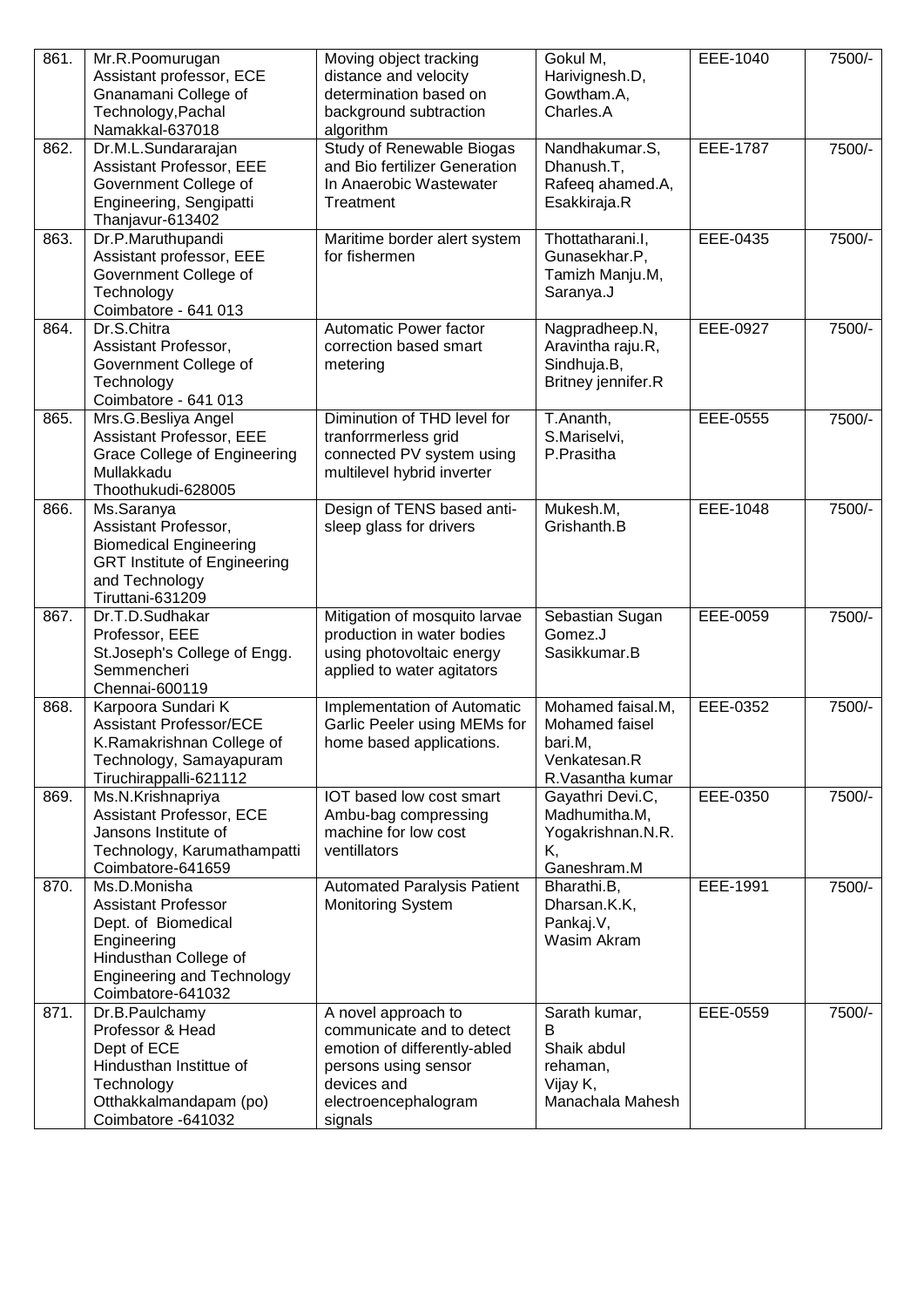| 872. | Mr.Jenifer John. J<br><b>Assistant Professor</b><br>Dept of ECE<br>Dr.C.Prema<br>Associate Professor, ECE<br>Jayaraj Annapackiam CSI<br><b>College of Engineering</b><br>Nazareth-628617 | <b>IOT Based Realtime</b><br><b>Washing Machine Outlet</b><br>Water Recovery system                                                             | Nandhini.B<br>Sivapriyatharshini.J<br>Periyatharshini.N,<br>Shree Jeyagowri.M                                                | <b>EEE-0447</b> | 7500/- |
|------|------------------------------------------------------------------------------------------------------------------------------------------------------------------------------------------|-------------------------------------------------------------------------------------------------------------------------------------------------|------------------------------------------------------------------------------------------------------------------------------|-----------------|--------|
| 873. | Mr.G.Karthick<br>Assistant Professor, EEE<br>Indra Ganesan College of<br>Engineering, Manikandam<br>Tiruchirappalli -620012                                                              | Forest Fire Prediction using<br>Deep Learning and Sound<br>Waves based Fire<br>Extinguisher                                                     | R.Sasikumar,<br>A.Inbaraj,<br>A Arun Praveen Raj                                                                             | EEE-0049        | 7500/- |
| 874. | Mr.Mari Selvam<br>Assistant Professor, ECE<br>J.N.N Institution of Engineering<br>Kannigaipair<br>Tiruvallur-601102                                                                      | <b>Tech Army Suit</b>                                                                                                                           | Challa suresh,<br><b>Chillakuru Eekshith</b><br>Redddy,<br>Mallela Charath<br>Kumar Reddy,<br>Challa Guru<br>Venkata Krishna | EEE-0231        | 7500/- |
| 875. | Mrs.A.S.Narmadha<br>Assistant Professor, ECE<br>Jai Shriram Engineering<br>College, Avinashipalayam<br>Tirupur - 638660                                                                  | Smart safety monitoring<br>system for sewage workers<br>with two way communication                                                              | S.Susmitha,<br>D.Poongodi,<br>R.Jayamalini                                                                                   | EEE-0568        | 7500/- |
| 876. | Dr.T.Srihari<br>Professor, EEE<br><b>KSR Institute for Engineering</b><br>and Technology<br>Tiruchengode-637 215                                                                         | Innovative IoT enabled bed<br>for infants equipped with an<br>auto quick dry sheet changer<br>at bed wetting                                    | Nandhakumar.J,<br>Gokul.P,<br>Meiyarasu.K,<br>Sankar.S.                                                                      | EEE-0347        | 7500/- |
| 877. | Mr.J.Saravanan<br>Assistant professor, EIE<br>Jaya Engineering College<br>Thiruninravur<br>Chennai-602024                                                                                | Automated detection system<br>for crack and over speed<br>train                                                                                 | S.Pavithra,<br>S Revathi                                                                                                     | EEE-0565        | 7500/- |
| 878. | Dr.V.Jeyalakshmi<br>HOD, EEE<br>JP College of Engineering<br>Ayikudi, Agarakattu<br>Tenkasi-627852                                                                                       | Floating Solar Photo Voltaic<br>System                                                                                                          | M.Hamitha Banu,<br>S.Prabavathi,<br>S.Saranya                                                                                | EEE-0604        | 7500/- |
| 879. | Dr.C.Jeyalakshmi<br>Professor, ECE<br>K.Ramakrishnan College of<br>Engineering, Samayapuram,<br>Tiruchirappalli-621112                                                                   | Detection of varicose veins of<br>lower extremities based on<br>vascular endothelial cell<br>inflammation images using<br>fuzzy c mean approach | S. Mirunalini                                                                                                                | EEE-1325        | 7500/- |
| 880. | Dr.P.Gnanasivam<br>Professor & HOD, ECE<br>Jerusalem College of<br>Engineering<br>Pallikaranai, Chennai-600100                                                                           | Age Estimation Using Face<br>Biometrics to create safer<br>internet for children.                                                               | Jagadeesh.E,<br>Logapriya.P.S,<br>Selvalakshmi.P.                                                                            | EEE-1011        | 7500/- |
| 881. | Mr.V.Ramkumar<br>Assistant Professor, ECE<br>K.Ramakrishnan College of<br>Technology<br>Samayapuram, Trichy- 621112                                                                      | Design and Implementations<br>of Smart Helmet for Air<br>Quality and Hazardous Event<br>Detection for the Mining<br>Industry                    | Annamalai.S.P,<br>Balakumar.R,<br>Gajendra raj.V,<br>Mahendra raj.B                                                          | EEE-1612        | 7500/- |
| 882. | Dr.P.Vijayalakshmi<br>Professor, ECE<br>Hindusthan College of<br><b>Engineering and Technology</b><br>Pollachi High way,<br>Coimbatore-641032                                            | <b>SMART CARZ-Prognostic</b><br><b>Preventive Remote Health</b><br>Monitoring System for<br>Vehicles                                            | Alagusundaram.S,<br>Gowsik.P,<br>Amreen.R,<br>Immaculate<br>Pravithra.R                                                      | EEE-0029        | 7500/- |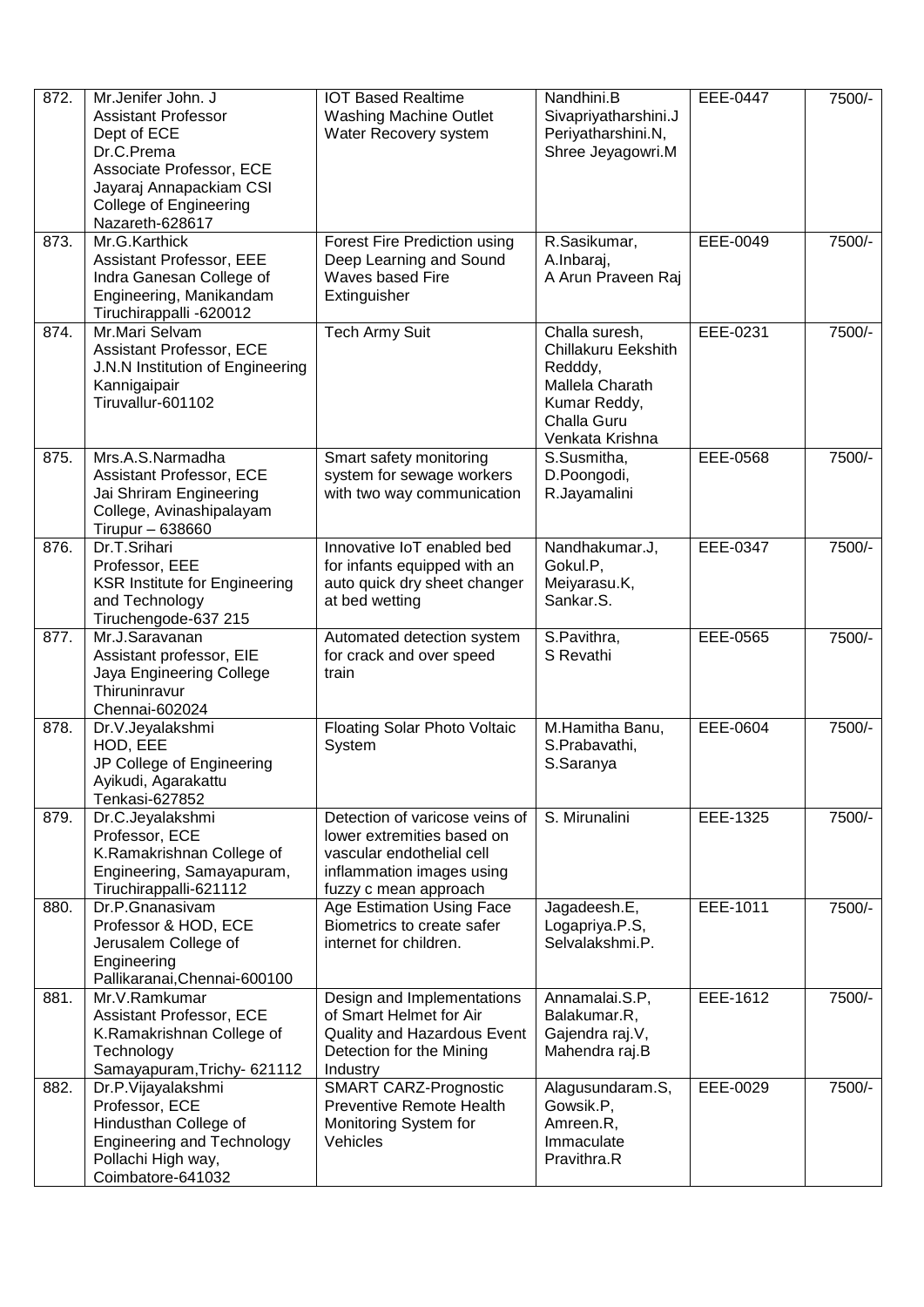| 883. | Dr.D.Sri Vidhya                                       | Intelligent e-rollator for                                    | $\overline{M}$ . Saravana       | EEE-0428 | 7500/- |
|------|-------------------------------------------------------|---------------------------------------------------------------|---------------------------------|----------|--------|
|      | Associate Professor, EEE                              | superannuated people                                          | Kumar,                          |          |        |
|      | K.S.Rangasamy College of                              |                                                               | S.Sathya,                       |          |        |
|      | Technology                                            |                                                               | M.Vijay                         |          |        |
|      | Tiruchengode-637215                                   |                                                               | A.Sekar                         | EEE-0416 | 7500/- |
| 884. | Mr.M.Rajasekar<br>Assistant Professor, EEE            | Pure spines - an IoT enabled<br>personal assistant to predict | Balaji.V,<br>Dinesh balaji.M,   |          |        |
|      | Knowledge Institute of                                | the arrival of back and leg                                   | Kajal.A,                        |          |        |
|      | Technology, Kakapalayam                               | pain for healthier human life                                 | Saranya.C.V                     |          |        |
|      | Salem-637504                                          |                                                               |                                 |          |        |
| 885. | Mr.T.Jagadesh                                         | Smart fertilizer management                                   | Ajay krishna.A.M,               | EEE-1711 | 7500/- |
|      | <b>Assistant Professor/ ECE</b>                       | system using iot                                              | Gowtham.P,                      |          |        |
|      | <b>KPR Institute of Engineering</b>                   |                                                               | Chittharanjan.D                 |          |        |
|      | and Technology                                        |                                                               |                                 |          |        |
|      | Arasur, Coimbatore - 641407                           |                                                               |                                 |          |        |
| 886. | R.Rajendran                                           | An early detection system of                                  | S.Aarthy,                       | EEE-1436 | 7500/- |
|      | Assistant Professor, ECE<br>Krishnasamy College of    | milk adulteration using<br>aritifical intelligence            | R.Girija                        |          |        |
|      | Engineering & Technology                              |                                                               |                                 |          |        |
|      | S.Kumarapuram,                                        |                                                               |                                 |          |        |
|      | Cuddalore-607109                                      |                                                               |                                 |          |        |
| 887. | Mr.P.Govindaraju                                      | <b>LoRa Based Wireless</b>                                    | Ranjith.G,                      | EEE-0796 | 7500/- |
|      | Associate Professor, ECE                              | <b>Weather Station Monitoring</b>                             | Joy princy.P,                   |          |        |
|      | <b>KSR Institute for Engineering</b>                  |                                                               | Dhivin rithik.J                 |          |        |
|      | and Technology                                        |                                                               |                                 |          |        |
|      | Tiruchengode,                                         |                                                               |                                 |          |        |
|      | Namakkal-637 215                                      |                                                               |                                 |          |        |
| 888. | Dr.N.M.Mary Sindhuja                                  | Power saving using motion                                     | K.Shenabaga Devi,               | EEE-0476 | 7500/- |
|      | <b>Assistant Professor, ECE</b><br>Kamaraj College of | sensor in public spaces                                       | U.Rajalakshimi<br>N.MadhuSivani |          |        |
|      | <b>Engineering &amp; Technology</b>                   |                                                               |                                 |          |        |
|      | Virudhunagar-626 001                                  |                                                               |                                 |          |        |
| 889. | Ms.Lakshmi prabha.K.E                                 | Performance analysis of                                       | Gowsalya,                       | EEE-2022 | 7500/- |
|      | Professor, EEE                                        | sepic with different                                          | Ragul,                          |          |        |
|      | Karpaga Vinayaga College of                           | controllers for grid connected                                | Shaajan,                        |          |        |
|      | <b>Engineering and Technology</b>                     | renewable energy system                                       | Vignesh                         |          |        |
|      | Chinna Kolambakkam,                                   |                                                               |                                 |          |        |
|      | Maduranthagam Taluk,                                  |                                                               |                                 |          |        |
| 890. | Chengalpattu District- 603 308<br>Mr.S.Baskar         | IoT based intelligent smart                                   | Siranjith.P,                    | EEE-0457 | 7500/- |
|      | Assistant Professor, ECE                              | home monitoring system                                        | Karthikeyan.A,                  |          |        |
|      | Karpagam Academy of Higher                            |                                                               | Sridhar.V,                      |          |        |
|      | Education, Eachanari Post,                            |                                                               | Vimal.T                         |          |        |
|      | Coimbatore - 641 021                                  |                                                               |                                 |          |        |
| 891. | Ms.C.L.Annapoorani                                    | Electromyography (EMG)                                        | A.Abimanyu,                     | EEE-0954 | 7500/- |
|      | Assistant Professor,                                  | with myoware muscles                                          | E.Anand Raj,                    |          |        |
|      | <b>Biomedical Engineering</b>                         | sensor and arduino                                            | K.S.                            |          |        |
|      | Jerusalem College of                                  |                                                               | Kalaichezhiyan                  |          |        |
|      | Engineering, Pallikaranai,<br>Chennai-600 100         |                                                               | K.Mahendran.                    |          |        |
| 892. | Mr.Athappan                                           | Centralized control and                                       | Sivanikesh.S.R,                 | EEE-2012 | 7500/- |
|      | Assistant Professor II, EIE                           | Monitoring of process plant                                   | Sounder Raj.S,                  |          |        |
|      | Kumaraguru College of                                 | using DCS                                                     | Perinpan.P                      |          |        |
|      | Technology                                            |                                                               |                                 |          |        |
|      | Chinnavedampatti,                                     |                                                               |                                 |          |        |
|      | Coimbatore -641 049                                   |                                                               |                                 |          |        |
| 893. | Dr.Sundar Ganesh.C.S                                  | Glucose trip bottle level                                     | Jayakumar.E,                    | EEE-0515 | 7500/- |
|      | Assistant Professor, EEE                              | indicator                                                     | Manikandan.R,                   |          |        |
|      | Karpagam College of Engg.                             |                                                               | Sridhar.S,<br>Venkatesan.C      |          |        |
|      | Myleripalayam,<br>Othakal Madndapam Post,             |                                                               |                                 |          |        |
|      | Coimbatore-641032                                     |                                                               |                                 |          |        |
|      |                                                       |                                                               |                                 |          |        |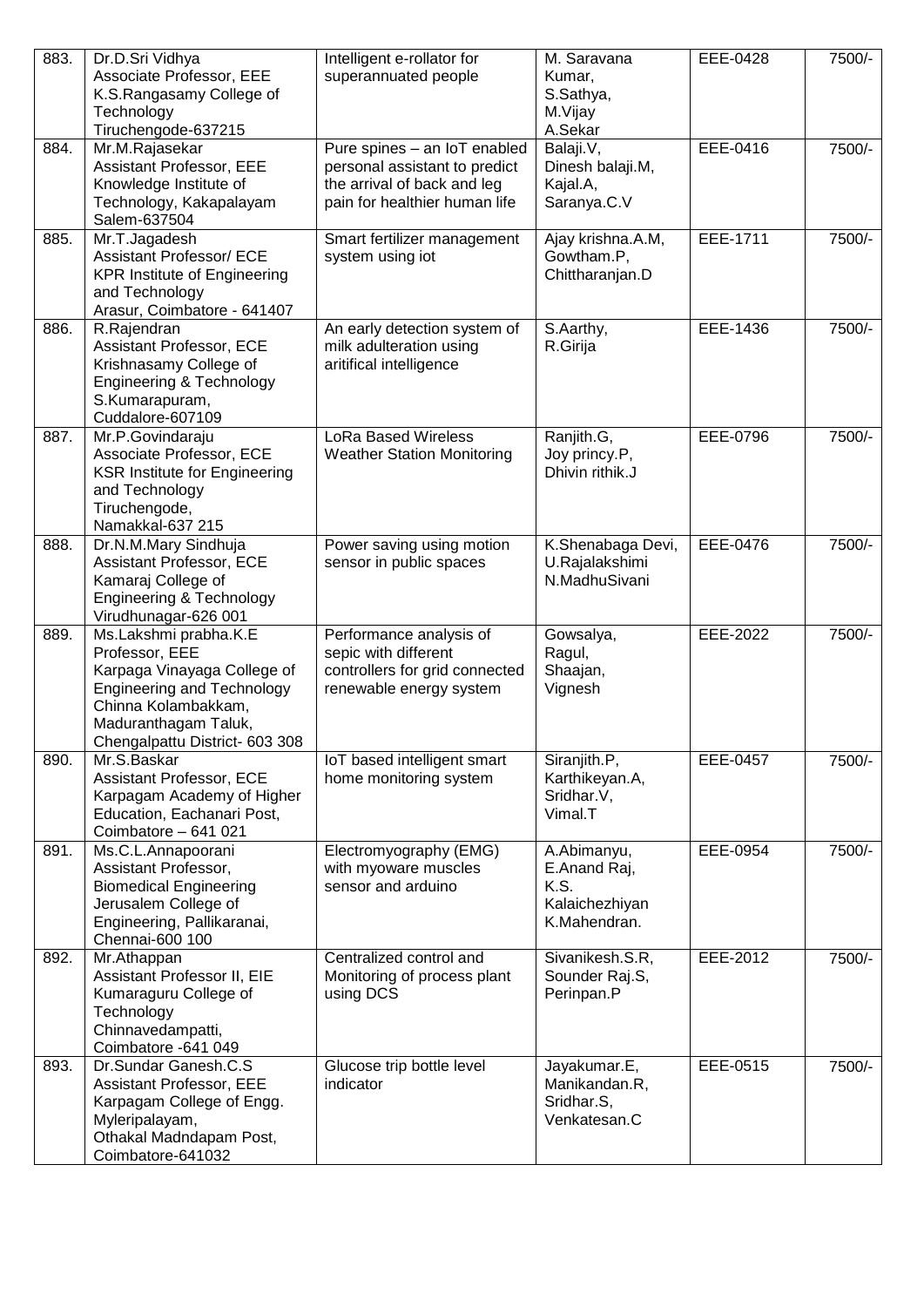| 894. | Mrs.Leena. B<br>Assistant Professor, ECE<br><b>KGiSL Institute of Technology</b><br>Saravanampatti,<br>Coimbatore - 641 035                                   | E-cycle for eco-friendly<br>environment                                                                                       | Karthick.R,<br>Dileepkumar.K,<br>Vivetha.P,<br>Veena.S        | EEE-1925 | 7500/- |
|------|---------------------------------------------------------------------------------------------------------------------------------------------------------------|-------------------------------------------------------------------------------------------------------------------------------|---------------------------------------------------------------|----------|--------|
| 895. | Mr.I.Aravindaguru<br>Assistant Professor, EIE<br>M.Kumarasamy College of<br>Engineering<br>Thalavapalayam,<br>Karur - 639113                                  | Automatic detection of white<br>blood cancer from bone<br>marrow microscopic images<br>using convolutional neural<br>networks | Baby Pranish.B,<br>Naveena.P,<br>Santhosh.T                   | EEE-0874 | 7500/- |
| 896. | Dr.L.Rajesh<br><b>Teaching Fellow, Electronics</b><br>Engineering<br>Madras Institute of Technology<br>Campus, Chrompet<br>Chennai-600044                     | Identification of rice<br>adulteration using machine<br>learning techniques                                                   | Jai.T.L.Harish                                                | EEE-1919 | 7500/- |
| 897. | Dr.C.Rajarajachozhan<br>Associate Professor, ECE<br>Kings Engineering College<br>Irungattukottai-602117                                                       | Transmission line multiple<br>fault detection and indication<br>to electricity board                                          | P.Sivagami,<br>D.Gokulapriya                                  | EEE-0622 | 7500/- |
| 898. | Dr.K.Ramasamy<br>Professor, Biomedical<br>Engineering<br>KIT-Kalaignar Karunanidhi<br>Institute of Technology<br>Kannampalayam (PO)<br>Coimbatore - 641402    | Robotic Sixth Finger to<br>compensate and augment<br>the human manipulation<br>abilities                                      | Pavithra.K,<br>Priyanka.P,<br>Aakash.MJ                       | EEE-0961 | 7500/- |
| 899. | Dr.K.Meena alias Jeyanthi<br>Professor, ECE<br>PSNA College of Engineering<br>and Technology<br>Dindigul-624622                                               | Incentivized trash bin for<br>smart city                                                                                      | C.Dinesh ram,<br>E.Harini,<br>M.Bagyasri,<br>A.Narmatha       | EEE-0704 | 7500/- |
| 900. | Dr.Bindu K.V<br>Assistant professor, EEE<br>R.M.K College of Engineering<br>and Technology<br>Gummidipoondi Taluk<br>Puduvoyal<br>Thiruvallur- 601 206        | High voltage generation by<br>using cockcroft walton<br>voltage multiplier                                                    | Aishwarya.K,<br>Achutha A.P,<br>Subhalakshmi.M                | EEE-1402 | 7500/- |
| 901. | Dr.K.Kavitha<br>Professor, ECE<br>Kumaraguru College of<br>Technology<br>Chinnavedampatti<br>Coimbatore -641049                                               | Vibration signals analysis<br>and condition monitoring of<br>centrifugal pump using<br>machine learning                       | Abirami R,<br>Mohamed Musthafa<br>Usama.J,<br>Ajey Bhalajee.K | EEE-0433 | 7500/- |
| 902. | Mr.K.Sudhakar<br>Assistant<br>Professor&Head,ECS<br>Kumararani Meena Muthiah<br>College of Arts & Science<br>Gandhi Nagar<br>Chennai-600020                   | Arduino based automatic<br>speed control system in<br>speed limited areas<br>(hospitals, schools & college<br>zone)           | B.Ajith,<br>P.Dineshkumar,<br>G.Kirubhakaran,<br>P.Prabhu     | EEE-1637 | 7500/- |
| 903. | Dr.S.P.Joy Vasantha Rani<br>Associate Professor,<br><b>Department of Electronics</b><br>Engg., Madras Institute of<br>Technology,<br>Chrompet, Chennai-600044 | Depression detection using<br>wearable technology                                                                             | Gayathri.K                                                    | EEE-1015 | 7500/- |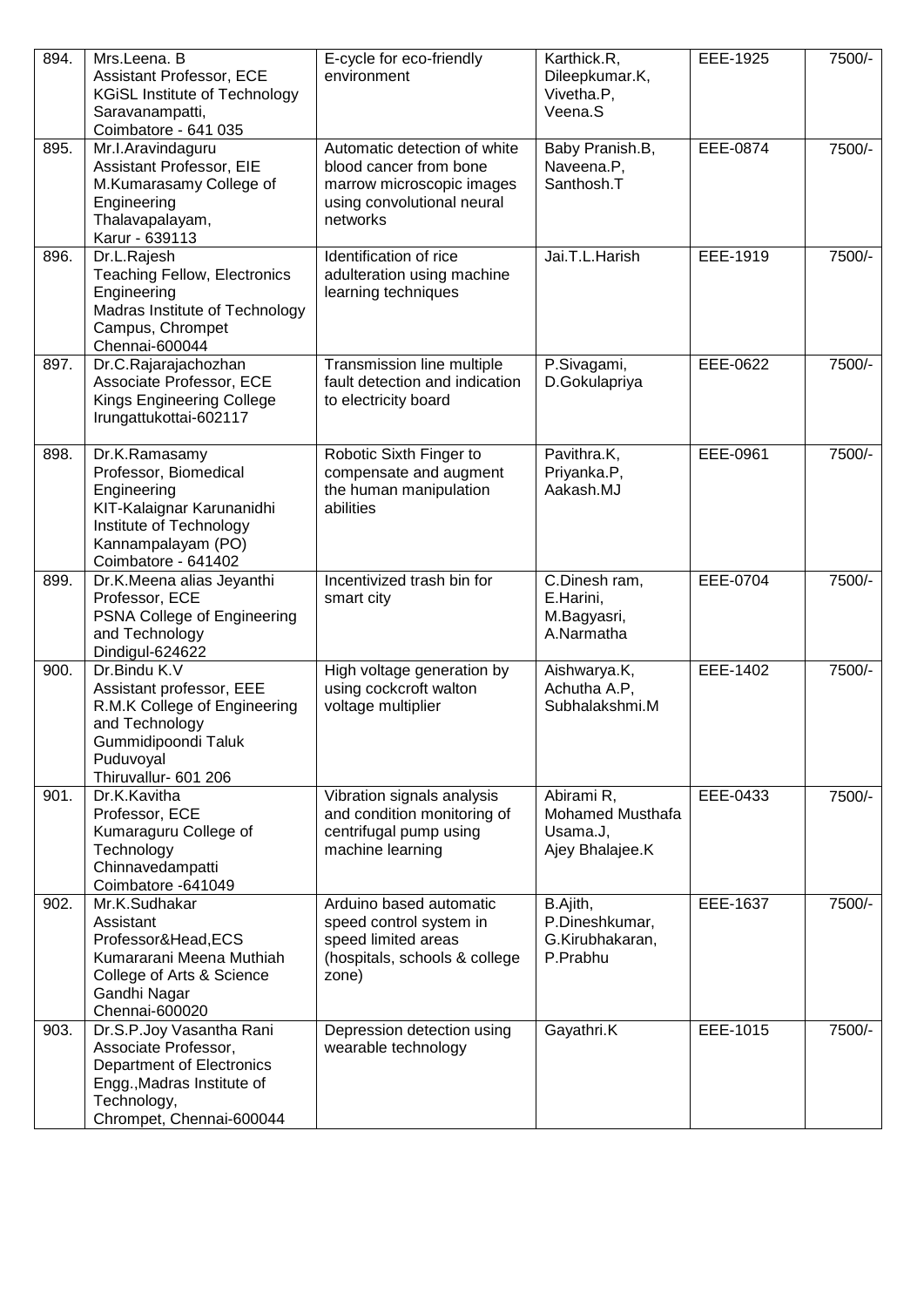| 904. | Ms.K.Jayanthi<br>Assistant Professor, ECE<br>Mahendra College of<br>Engineering, Minnampalli<br>Salem - 636106                                         | Design and implementation<br>of hard hat for construction<br>workers using iot                                              | Aruna.M,<br>Blesse devapriya.S,<br>Manimegalai.S,<br>Radhika.S                  | EEE-0508 | 7500/- |
|------|--------------------------------------------------------------------------------------------------------------------------------------------------------|-----------------------------------------------------------------------------------------------------------------------------|---------------------------------------------------------------------------------|----------|--------|
| 905. | Dr.S.Ganesan<br>Professor & Head, ECE<br>Mailam Engineering College<br>Mailam, Villupuram-604304                                                       | Controlled war field spy robot<br>using night vision wireless<br>camera and android<br>application                          | Nithish kumar,<br>Rasheed ali,<br>Dharma raj,<br>H.Mohamed fayas                | EEE-1434 | 7500/- |
| 906. | Ms.S.Kavitha<br>Assistant professor, ECE<br>MAM College of Engineering<br>and Technology<br>Siruganur- 621105                                          | Diagnosis of Covid-19 by Air<br>Content Analysation.                                                                        | Kishore bharathy.<br>KP,<br>Mohamed asheef<br>Μ,<br>Selvaraj.K                  | EEE-0573 | 7500/- |
| 907. | Dr.K.Menaka<br>Assistant professor, ECE<br>Mangayarkarasi College of<br>Engineering<br>Paravai-625402                                                  | <b>Abnormal Activity Detection</b><br>For Intelligence Survillence<br><b>Systems Applications</b>                           | Manojkumar.K,<br>Karvannan.U,<br>Gopinath.P,<br>Karthick.K                      | EEE-1539 | 7500/- |
| 908. | Dr.C K.Aravind<br>Assistant Professor, EEE<br>Mepco Schlenk Engineering<br>College,<br>Sivakasi -626005                                                | An adaptive-droop regulated<br>current sharing control of<br>parallel boost converters<br>using tms320f28379d<br>controller | Aarthi.A,<br>Amirtha.K,<br>Keerthana Sivaali.<br>м                              | EEE-1723 | 7500/- |
| 909. | Mr.M.Prabu<br>Assistant professor, ECE<br>Misrimal Navajee Munoth Jain<br>Engineering college<br>Thoraipakkam,<br>Chennai - 600097                     | Testing different types of<br>water samples for cultivation<br>& domestic purposes using<br>tds sensor                      | B. Sathya Abhinav,<br>Hayagriva<br>Narayanan.B,<br>Suraj Shailendra<br>Sugandhi | EEE-0096 | 7500/- |
| 910. | Dr.PL.Natchiammai<br>Assistant Professor, ECE<br>Mookambigai College of<br>Engineering<br>Kalamavur, Keeranur,<br>Pudukottai-622502                    | Monitoring system for coal<br>mine safety using wireless<br>sensor                                                          | Abiramy.S,<br>Besmah Gani<br>Ansary,<br>Sarojini.V,<br>Swetha.R                 | EEE-1390 | 7500/- |
| 911. | Mr.R.Arunkumar<br>Assistant Professor, ECE<br>Mount Zion College of<br>Engineering & Technology<br>Pilivalam P.O, Thirumayam Tk,<br>Pudukkottai-622507 | Automatic Wireless COVID-<br>19 Medical Assistant Bot                                                                       | Maria Angel Christy<br>V,<br>Abirami.S,<br>Akshaya.A,<br>Mohana Prasath         | EEE-0387 | 7500/- |
| 912. | Dr.R.Murugasami<br>Associate Professor, ECE<br>Nandha Engineering College<br>Pitchadampalayam<br>Erode-638052                                          | Real Time Monitoring of<br><b>Waste Water Production</b><br>and Effluent Treatment in the<br>Dying Industry                 | S.Santhosh,<br>R.Yogeshwaran,<br><b>M.Karthich Saran</b>                        | EEE-0443 | 7500/- |
| 913. | Mr.S.Govindasamy<br>Narasu's Sarathy Institute of<br>Technology, Poosaripatti<br>Salem-636305                                                          | Using drone to recognize<br>face &movement                                                                                  | G.Guna Varma<br>M V Mohammed<br><b>Toshief</b><br>M.Sathish Kumar               | EEE-0782 | 7500/- |
| 914. | Dr.K.J.Prasana Venkatesan<br>Mr.S.Cammillus<br>Assistant Professor/ ECE<br><b>National Engineering College</b><br>Kovilpatti - 628503                  | <b>Smart Commode</b>                                                                                                        | Manikandan.M,<br>Abiraminathan.T,<br>Shenbaga Ramya<br>М,<br>Jeyashri S.A       | EEE-0965 | 7500/- |
| 915. | Mr.S.Daison Stallion<br>Assistant Professor, EEE<br>Nehru Institute of Engineering<br>and Technology,<br>Coimbatore-641105                             | Fabrication of solar grass<br>cutting machine                                                                               | Manickavasakam.l,<br>Shajadh.S                                                  | EEE-0246 | 7500/- |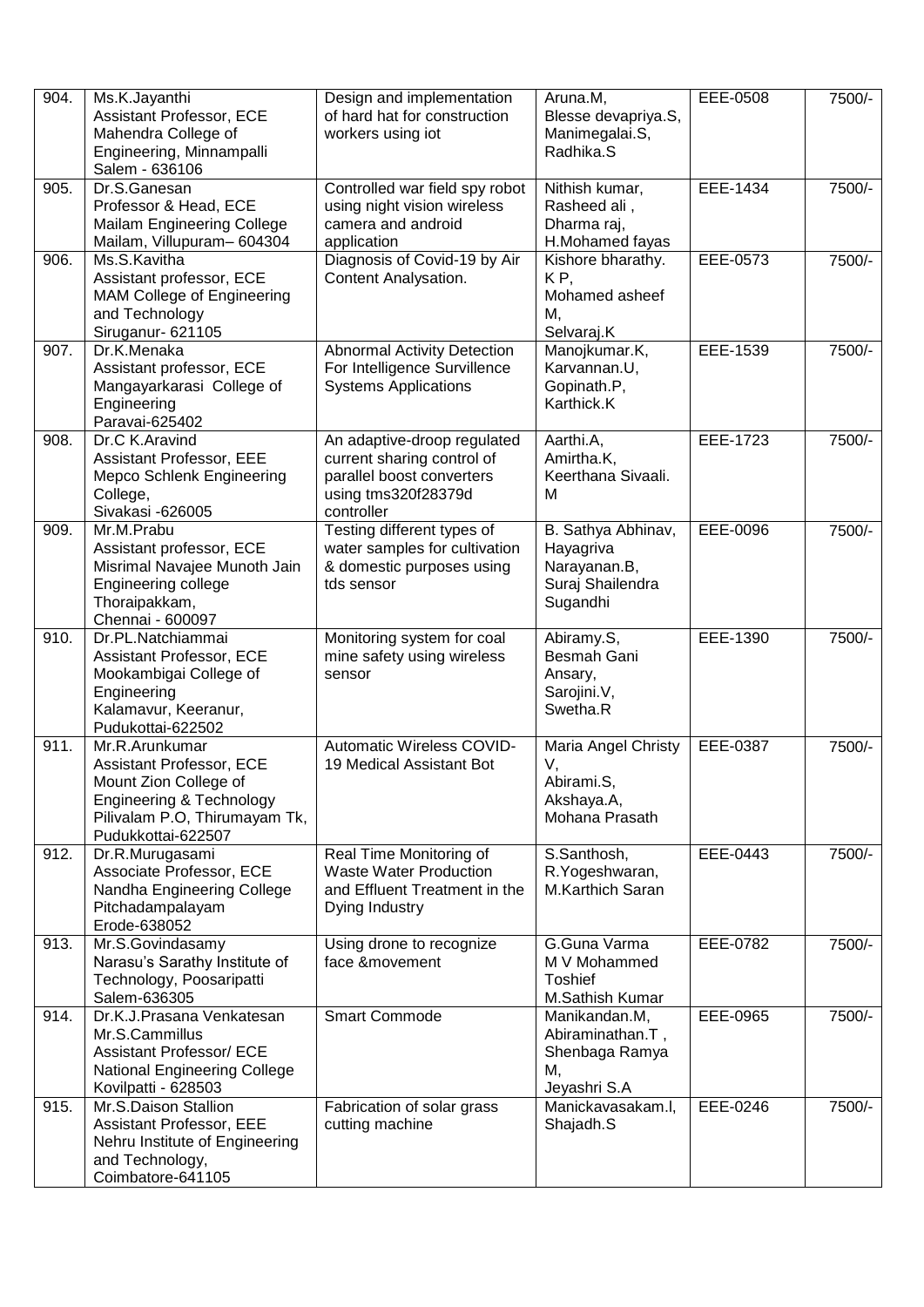| 916. | Dr.K.Valarmathi<br>Professor, ECE<br>P.S.R. Engineering College<br>Sevalpatti, Sivakasi - 626140                                                   | Night vision patrolling robot<br>using arduino                                                           | G.Sathya Sree,<br>I.Prasanthini,<br>P.Vinothini                          | EEE-1617 | 7500/- |
|------|----------------------------------------------------------------------------------------------------------------------------------------------------|----------------------------------------------------------------------------------------------------------|--------------------------------------------------------------------------|----------|--------|
| 917. | Dr.S.Deepa<br>Professor, EEE<br>Panimalar Engineering College<br>Nazarethpettai, Poonamallee,<br>Chennai-600123.                                   | Design of solar vehicle for a<br>crippled person                                                         | N.S.Arjun,<br>T.K.Abdul Bazith,<br>P.Benovin,<br><b>B.Aravind Kummar</b> | EEE-1440 | 7500/- |
| 918. | Mr.C.Ramesh<br>Assistant professor, ECE<br>KIT-Kalaignar Karunanidhi<br>Institute of Technology<br>Kannampalayam (Post)<br>Coimbatore - 641 402    | Power management using<br>piezoelectric sensor                                                           | Nanda Kumar.R,<br>Sindhu devi.R.S                                        | EEE-1388 | 7500/- |
| 919. | Dr.Hariprasath Manoharan<br>Mr. M. Arun<br>Assistant Professor, ECE<br>Panimalar Institute of<br>Technology, Poonamallee<br>Varadarajapuram-600123 | Implementing pre processing<br>practices in fisheries using<br>internet of things                        | Mithresh.G.P,<br>Aparna.G,<br>Goushika.G.S<br>Naveen Prasath.M           | EEE-0806 | 7500/- |
| 920. | Dr.V.Hamsadhwani<br>Associate Professor, EEE<br>Periyar Maniammai Institute of<br>Science and Technology<br>Vallam, Thanjavur - 613403             | Sewer cloggind prediction<br>system based on machine<br>learning by using iot                            | Jamal Mohamed.<br>М,<br>Gunaseelan.R,<br>Pradeep.G                       | EEE-1389 | 7500/- |
| 921. | Dr. P. Sweety Jose<br>Assistant Professor, EEE<br>PSG College of Technology<br>Peelamedu,<br>Coimbatore-641004                                     | Smart water management<br>system                                                                         | Ambrish.S,<br>Muralidharan.M,<br>Umesh.B                                 | EEE-0928 | 7500/- |
| 922. | Mr.K.Vijay Aanad<br>Associate Professor, EIE<br>R.M.K Engineering College<br>Gummidipoondi Taluk<br>Kavaraipettai-601206                           | Adaptive traffic signal timer<br>using python and opencv                                                 | Gopalakrishnan.M,<br>Venugopal.B,<br>Anbunithi.K                         | EEE-1058 | 7500/- |
| 923. | Dr.G.Nirmala Priya<br>Professor, ECE<br>Rajalakshmi Institute of<br>Technology<br>Kuthambakkam Post,<br>Chennai- 600124                            | Design and implementation<br>of smart glasses for assisting<br>alzheimer's patients                      | Barath Raj.K,<br>Arjun.G,<br>Jayasurya.V.T                               | EEE-0185 | 7500/- |
| 924. | Dr.Azhagu Jaisudhan Pazhani<br>Associate Professor, ECE<br>Ramco Institute of Technology<br>Rajapalayam-626117                                     | Ground water level<br>identification and its impact<br>on rural district in tamil nadu,<br>india         | Anitha Ram.R,<br>Kokila Priya.N                                          | EEE-0384 | 7500/- |
| 925. | Dr.N.Ismayilkani<br>Professor and HoD, EEE<br>S.Veerasmay Chettiar College<br>of Engineering and<br>Technology, Puliynagudi<br>Tenkasi - 627855    | An Intelligent Electronics<br>Voting System - Integrating<br><b>Finger Print and Face</b><br>Recognition | Mohamed<br>Asarudeen.A,<br>Mohamed Haroon<br>Rasheed.S,<br>Rajkumar.A,   | EEE-0423 | 7500/- |
| 926. | Ms.Kavitha<br>Assistant Professor, EEE<br>Saveetha Engineering College<br>Sriperumbudur Taluk<br>Chennai-602105                                    | <b>Smart Shoes For Blind</b><br>People                                                                   | Amrith Daniel.S,<br>Naveen Kumar.J.I,<br>Abishek.J                       | EEE-1414 | 7500/- |
| 927. | Ms.Manisha<br>Professor, Biomedical Engg,<br>SMK Fomra Institute of<br>Technology, Thaiyur Village<br>Kelambakkam,<br>Chengalpet Dt-603 202        | Ultrasonic and voice based<br>walking stick for blind people                                             | Vishwanathan.E,<br>Avin.W,<br>Prathap Reddy.K,<br>Srikumar.A             | EEE-0141 | 7500/- |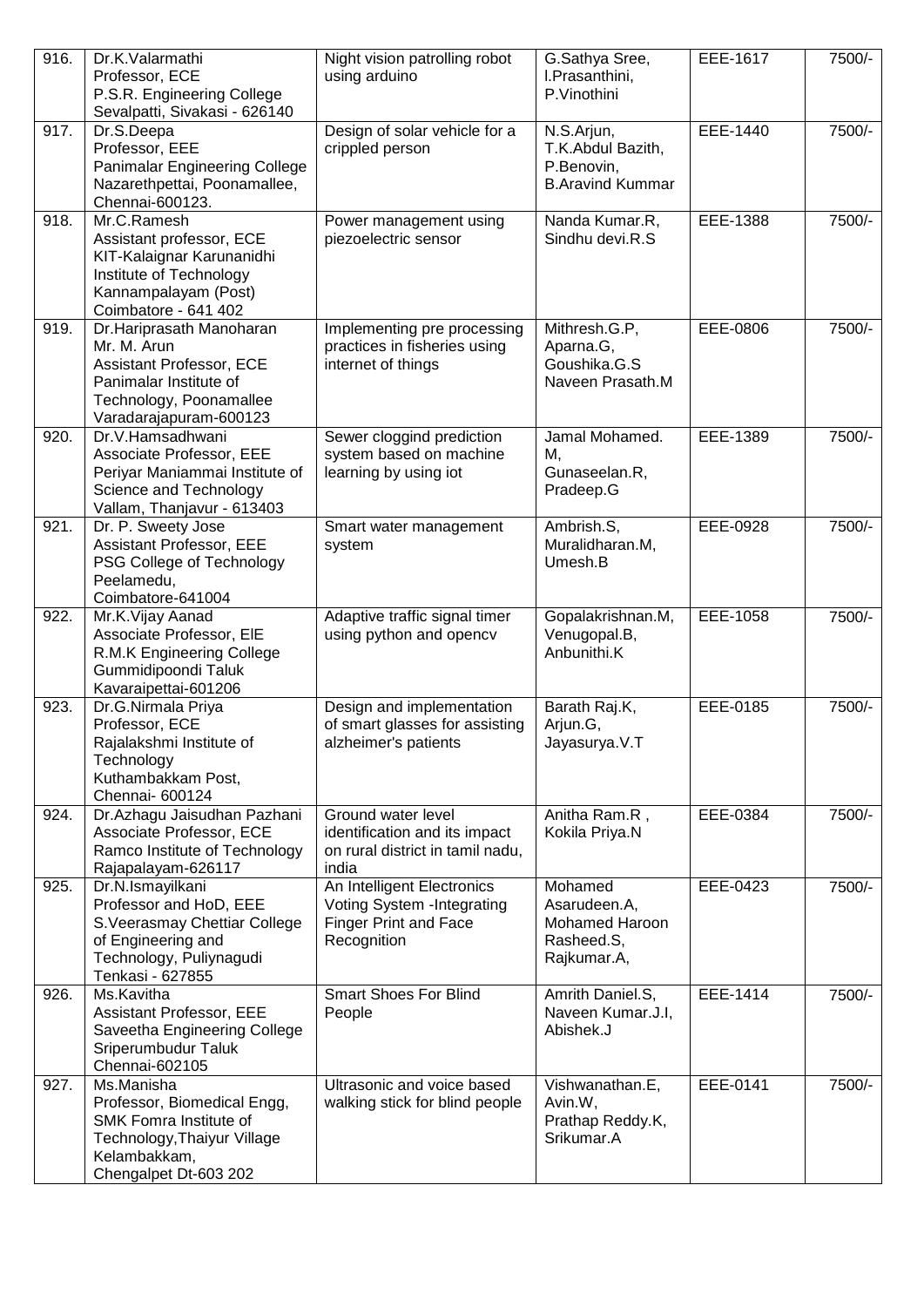| 928. | Mr.Suresh.G<br>Assistant professor, EEE<br>Sona College of Technology<br>Salem -636005                                                                               | IoT based Speaking System<br>for Mute People using Hand<br>Gestures                                                                              | Rithisha.R,<br>Swetha.J,<br>Sweetha.J.S                                  | EEE-0336 | 7500/- |
|------|----------------------------------------------------------------------------------------------------------------------------------------------------------------------|--------------------------------------------------------------------------------------------------------------------------------------------------|--------------------------------------------------------------------------|----------|--------|
| 929. | Dr.T.Veeramanikandasamy<br>Associate Professor, ECE<br>Sri Krishna Arts and Science<br>College, Sugunapuram East<br>Kuniyamuthur-641008                              | <b>IoT based Continuous Vital</b><br>Signs Monitoring System for<br>Covid-19 Patients using<br>Wearable Sensors and Early<br>Detection Algorithm | Vasudhaa.C.S,<br>Victorine.T.A,<br>Roobashri.P                           | EEE-0562 | 7500/- |
| 930. | Mr.V.Parthiban<br>Assistant Professor, ECE<br>Sri Muthukumaran Institute of<br>Technology, Chikkarayapuram<br>Chennai -600069                                        | IOT based smart garbage<br>and waste management<br>system                                                                                        | Pavithra.B,<br>Munofer nisha.K                                           | EEE-0234 | 7500/- |
| 931. | Ms.P.Jeyabharathi<br>Assistant Professor, ECE<br>Sri Ranganathar Institute of<br><b>Engineering and Technology</b><br>Athipalayam,<br>Coimbatore -641110             | IOT assisted segregation and<br>monitoring waste for smart<br>cities                                                                             | R.Gomathi,<br>R.Srinidhi,<br>J.Deepika,<br>N.Nanthini                    | EEE-1439 | 7500/- |
| 932. | Mr.R.Dhanasekar<br>Assistant Professor, EEE<br>Sri Sairam Institute of<br>Technology, West Tambaram<br>Chennai - 600 044.                                            | <b>Water Absorbing Pavements</b><br>by using Porous Concrete                                                                                     | Kirubanandhan.P,<br>Rahul.V                                              | EEE-0492 | 7500/- |
| 933. | Mr.A.Senthilkumar<br><b>Assistant Professor /ECE</b><br>Sri Shakthi Institute of<br><b>Engineering and Technology</b><br>Chinniyampalayam post,<br>Coimbatore 641062 | Peltier based air cooler using<br><b>IOT</b>                                                                                                     | Kathyayini.S,<br>Gokila.S,<br>Mirunalini.M,<br>Lekha Shree.D             | EEE-1406 | 7500/- |
| 934. | Mr.S.Thenappan<br>Assistant Professor, ECE<br>Sri Shanmugha College of<br><b>Engineering and Technology</b><br>Pullipalayam, Salem-637304                            | Fire detection and monitoring<br>system using Arduino                                                                                            | P.Divya,<br>K.Kokila,<br>R.Priyanka,<br>K.Shaaleni                       | EEE-0591 | 7500/- |
| 935. | Mr.S.Sudharsanam<br>Assistant Professor, EEE<br>Sri Venkateswara College of<br>Engineering, Pennalur,<br>Sriperumbudur-602117                                        | Fabrication of MoS2 based<br>Thin Film Transistor for<br>display application                                                                     | S.Sanjay,<br>S.N.Shankara<br>raaman.<br>P.Swetha                         | EEE-0333 | 7500/- |
| 936. | Ms.S.Jacqulin Veda Jancy<br>Assistant Professor, ECE<br>SRM Institute of Science and<br>Technology, Bharathi Salai,<br>Ramapuram, Chennai- 600089                    | <b>Advanced Pepper Spray</b><br>With Integrated Taser And<br>Gyroscope                                                                           | G Vikneswar,<br>Adithyan.M,<br>Sabharish.K.P,<br>Naveen Kumar<br>Reddy.K | EEE-1430 | 7500/- |
| 937. | Ms.P.Revathi<br>Assistant Professor (Sr.G)<br>Electronics and<br>Instrumentation Engineering<br>Kongu Engineering College<br>Perundurai, Erode-638060                | Design and Development of<br>Poundage Based Feeding<br>Machine for Aquaculture                                                                   | Riswan Ahamed<br>M.I<br>Sowndharyan.S<br>Vignesh.A                       | EEE-1581 | 7500/- |
| 938. | Dr.Vijay.J<br>Associate Professor,<br><b>Biomedical Engineering</b><br>SSN College of Engineering<br>Kalavakkam-603110                                               | Non - Clinical Pain<br>Assessment - A Pilot<br>Approach                                                                                          | Chetana Krishnan,<br>V.Sasya<br>Subramanyam                              | EEE-0669 | 7500/- |
| 939. | Dr. S. Anita<br>Associate Professor, ECE<br>St.Anne's College of<br><b>Engineering and Technology</b><br>Anguchettypalayam,<br>Cuddalore District-607 106            | Saline Level Monitoring<br>System using Lora<br>Technology                                                                                       | Sineka.R,<br>Preethi.R,<br>Parameswari.G,<br>Krishna Dharshini.S         | EEE-1418 | 7500/- |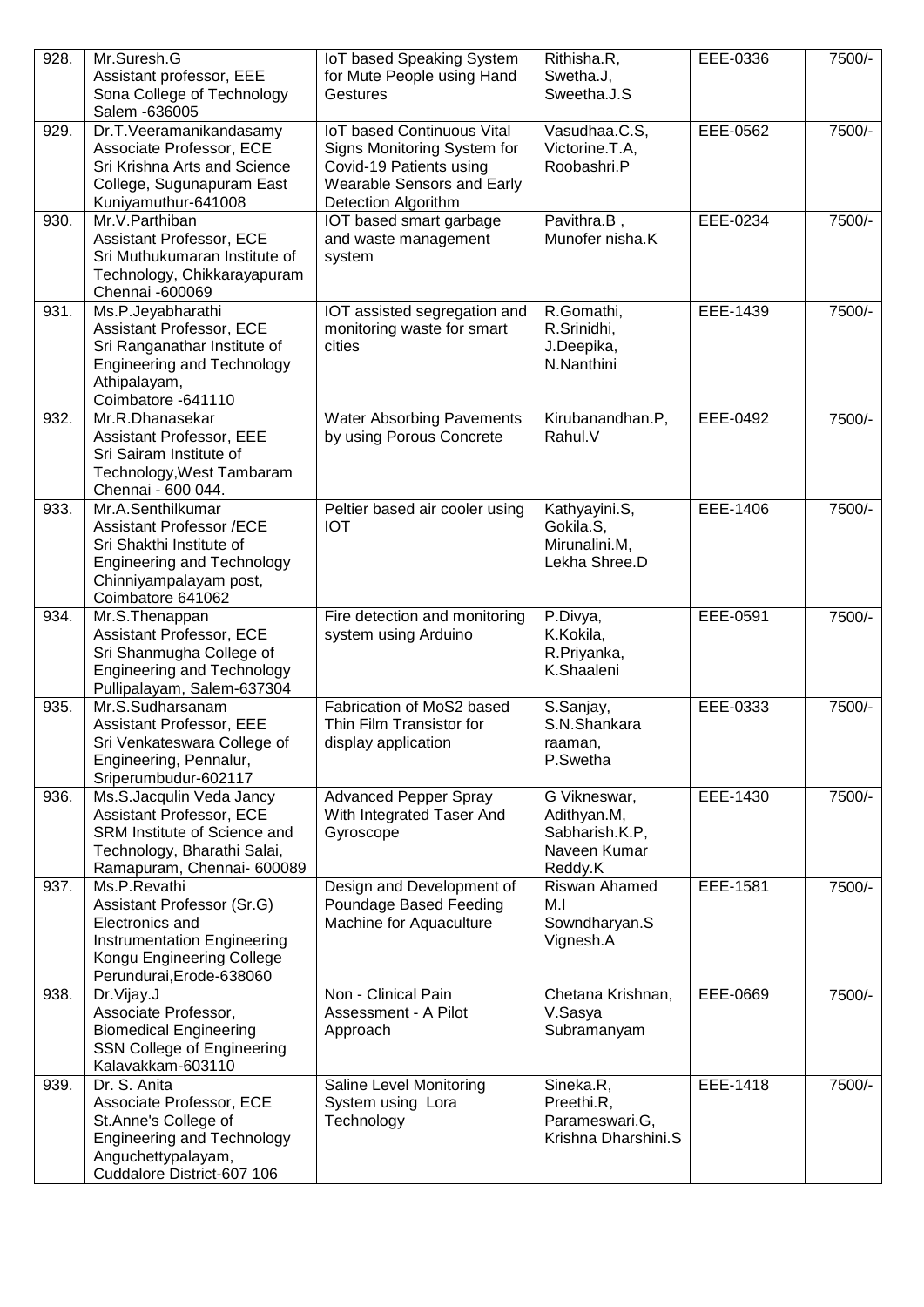| 940. | Ms.D.Kalaiselvi<br>Assistant professor, EEE<br><b>GRT Institute of Engineering</b><br>and Technology<br>Tiruttani-631209                                 | Monitoring and controlling<br>system of pole mounted<br>distribution substation using<br>iot | S.Darvin,<br>D.Sivanesan,<br>P.Chandrasekar                                     | EEE-1727 | 7500/- |
|------|----------------------------------------------------------------------------------------------------------------------------------------------------------|----------------------------------------------------------------------------------------------|---------------------------------------------------------------------------------|----------|--------|
| 941. | Ms.R.G.Nirmala<br>Assistant professor, EEE<br>St.Joseph's Institute of<br>Technology,<br>Semmencherry<br>Chennai - 600119                                | Power compensation in<br>hybrid wind-PV grid<br>connected using PVR                          | A.S.Keerthanaa Sri                                                              | EEE-0074 | 7500/- |
| 942. | Ms.Thangam.C<br>Assistant Professor, ECE<br>St. Mother Teresa Engineering<br>College,<br>Vagaikulam<br>Tuticorin - 628102                                | <b>Health Care Monitoring</b><br><b>System Using LIFI</b><br>Technology                      | A.Anandh,<br>P.Arumugam,<br>R.MuthuKumaran,<br>M.Karthik                        | EEE-0158 | 7500/- |
| 943. | Dr.T.S.Jeyali Laseetha<br>Professor, ECE<br>Vivekanandha College of<br><b>Engineering for Women</b><br>Elayampalayam<br>Namakkal dt- 637205              | <b>Smart Harvester for Turmeric</b>                                                          | Dhiventhra.S,<br>Madhura.S,<br>Arrchana.M                                       | EEE-0419 | 7500/- |
| 944. | Mr.Kumaresh.S.S<br>Teaching Fellow, EEE<br>University College of<br>Engineering-Kancheepuram<br>Ponnerikarai-631552                                      | Novel Covid-19 detection<br>and diagnosis system using<br><b>IOT</b> based smart helmet      | K.Anusuya,<br>E.Chandru,<br>P.Lavanya,<br>D.M.Manish                            | EEE-0610 | 7500/- |
| 945. | Mr.R. Manikandan<br>Teaching Fellow, EEE<br><b>University College</b><br>Engineering-Thoothukudi<br>Campus,<br>Thoothukudi 628008                        | <b>Electric Drift Race Bike</b>                                                              | Makwin Santhosh.<br>Κ                                                           | EEE-0339 | 7500/- |
| 946. | Mr.Prabaakaran.K<br>Assistant Professor, EEE<br>Vel Tech High Tech<br>Dr.Rangarajan Dr.Sakunthala<br><b>Engineering College</b><br>Avadi, Chennai-600062 | Smart gloves for live-wire<br>worker                                                         | Paari venkat.S.<br>Vashanth.C,<br>Abinesh.M                                     | EEE-0099 | 7500/- |
| 947. | Ms.K.Kavitha<br>Assistant Professor, ECE<br>Velalar College and<br><b>Engineering and Technology</b><br>Thindal-638012                                   | Automatic car parking<br>system                                                              | S.Rajshree,<br>D.Sarankumar,<br>T.Suguna,<br>S.Swetha                           | EEE-1657 | 7500/- |
| 948. | Dr.J.S.Leena Jasmine<br>Professor, ECE<br><b>Velammal Engineering College</b><br>Surapet,<br>Chennai - 600 066                                           | Smart plants and spoil<br>analyser                                                           | Saranya murali,<br>Vansika.G.A,<br>Thulasi.R,<br>Moni shruthi                   | EEE-1028 | 7500/- |
| 949. | Mr.S.Mohan<br>Assistant Professor, ECE<br><b>AVS Engineering College</b><br>Ammapet,<br>Salem-636003                                                     | Advanced foot step power<br>generation system using<br>RFID for wireless charging            | C.Kaviya,<br>M.Jothika,<br>G.Arunarani,<br>A.Anisha                             | EEE-1626 | 7500/- |
| 950. | Dr.M.Sasi Kumar<br>Associate Professor, EEE<br>Jeppiaar Engineering College<br>Semmancheri<br>Chennai-600119                                             | <b>User Friendly Trolly System</b><br>in Malls                                               | S.Cross Dass<br>Placid,<br>G.Sanjay Kumar,<br>S.Bhuvanesh<br>waran,<br>K.Anandh | EEE-1686 | 7500/- |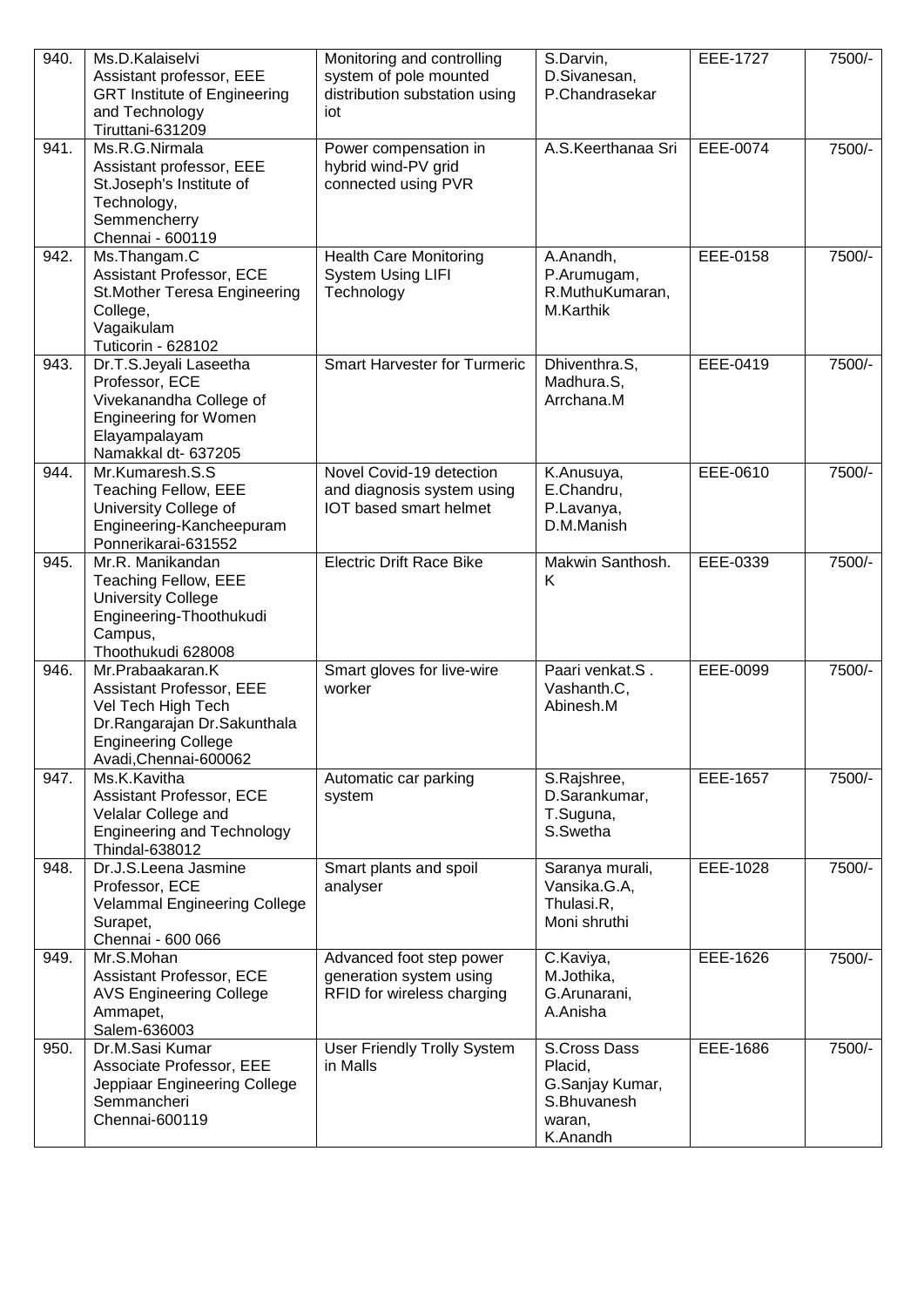| 951.               | Mr.D.Manoj<br>Assistant Professor, EEE<br>SSM Institute of Engineering<br>and Technology<br>Dindigul - 624002                                                                       | High efficiency wireless<br>power transfer for electric<br>vehicle applications                                                                                                                                        | Vigneshwaran.K,<br>Ramkumar.P,<br>Thanuj.K,<br>Viswakshenan.J               | EEE-1544 | 7500/- |
|--------------------|-------------------------------------------------------------------------------------------------------------------------------------------------------------------------------------|------------------------------------------------------------------------------------------------------------------------------------------------------------------------------------------------------------------------|-----------------------------------------------------------------------------|----------|--------|
|                    | <b>MECHANICAL ENGINEERING</b>                                                                                                                                                       |                                                                                                                                                                                                                        |                                                                             |          |        |
| $\overline{952}$ . | Dr.S.M.Sivagami<br><b>Assistant Professor</b><br>Dept. of Mechanical Engg.,<br>Alagappa Chettiar<br>Government College of<br><b>Engineering and Technology</b><br>Karaikudi -630003 | Modification of eco-friendly<br>BS IV two wheeler silencer<br>for the reduction of carbon<br>footprint                                                                                                                 | Dineshwaran.M,<br>Ganapathy Raja<br>Gopal.R,<br>Guru Moorthi.B,<br>Logesh.H | EME-0454 | 7500/- |
| 953.               | Dr. R. Varthini<br><b>Assistant Professor</b><br>Dept. of Mechanical Engg.,<br>Government College of<br>Engineering, Sethurapatti<br>Trichy-620 012                                 | Design and Characterization<br>of Patient-Specific 3d Printed<br>Vertebral Implants                                                                                                                                    | Abinesan.T,<br>Navaskhan.U,<br>Naveenkumar.K,<br>Gokul Raj.B                | EME-0316 | 7500/- |
| $\overline{954}$ . | Dr.K.Syed Jafar<br>Assistant professor<br>Dept. of Mechanical Engg.,<br>Government College of<br>Engineering, Settikarai,<br>Dharmapuri-636704                                      | Solar powered peltier based<br>independent fully automatic<br>egg incubator                                                                                                                                            | Fasil.S,<br>Hariharan.B,<br>Viswanathan.M,<br>Rohindh.D                     | EME-0456 | 7500/- |
| 955.               | Mr.Subramaniyan.C<br>Dept. of Mechanical Engg.,<br>Bannari Amman Institute of<br>Technology,<br>Sathyamangalam<br>Erode - 638 401                                                   | Automatic multi crops<br>harvesting machine for root<br>vegetables (carrot, beetroot,<br>onion and garlic), flower<br>vegetables (cabbage,<br>cauliflower) for small scale<br>and medium scale farmers<br>in tamilnadu | Dinesh.S                                                                    | EME-0076 | 7500/- |
| 956.               | Dr.G.Suganya Priyadharshini<br><b>Assistant Professor</b><br>Dept. of Mechanical Engg.,<br>Coimbatore Institute of<br>Technology<br>Coimbatore - 641 014                            | Design and fabricating an<br>autonomous robotic system<br>for library management                                                                                                                                       | Elamparithi.C.S,<br>Govardhan.M,<br>Kabilan.S.<br>Nalin Suriya.S            | EME-0958 | 7500/- |
| 957.               | Mr.A.Eakambaram<br>Associate Professor<br>Dept. of Automobile Engg.,<br>Arunai Engineering College<br>Cuddalore Road, Mathur,<br>Tiruvannamalai- 606 601                            | Auger mechanism for<br>cleaning drainage - clean<br>and purity india                                                                                                                                                   | Abishek.S,<br>Jayapriya.J,<br>Rajkumar.R,<br>Sakthivel<br>Murugan.M         | EME-0023 | 7500/- |
| 958.               | Mr.S.Thiagarajan<br>Assistant professor<br>Dept. of Mechanical Engg.,<br><b>Easwari Engineering College</b><br>Ramapuram, Chennai-600089                                            | Design and fabrication of<br>smart controlled 7 stage high<br>grade air purifier for killing air<br>borne pathogens including<br>sars-cov-2                                                                            | Swathi.G,<br>Kabeerr.M,<br>Gokul.K                                          | EME-0435 | 7500/- |
| 959.               | Dr.S.Arulmozhi<br>Associate Professor<br>Dept. of Environmental Engg<br><b>Erode Sengunthar Engg</b><br>College, Erode- 638057                                                      | Treatment of domestic<br>effluent by using fibrous<br>materials as fixed aerated<br>beds                                                                                                                               | Vishnuvarthan.P                                                             | EME-0587 | 7500/- |
| 960.               | Mr.T.Suresh<br><b>Assistant Professor</b><br>Dept. of Mechanical Engg<br>Kamaraj College of<br><b>Engineering and Technology</b><br>K.Vellakulam - 625701                           | Design and fabrication of<br>solar operated litter raking<br>machine for poultry farm                                                                                                                                  | J.Bala Vignesh,<br>S.Satheesh Kumar,<br>T.Navaneetha<br>Krishnan            | EME-0451 | 7500/- |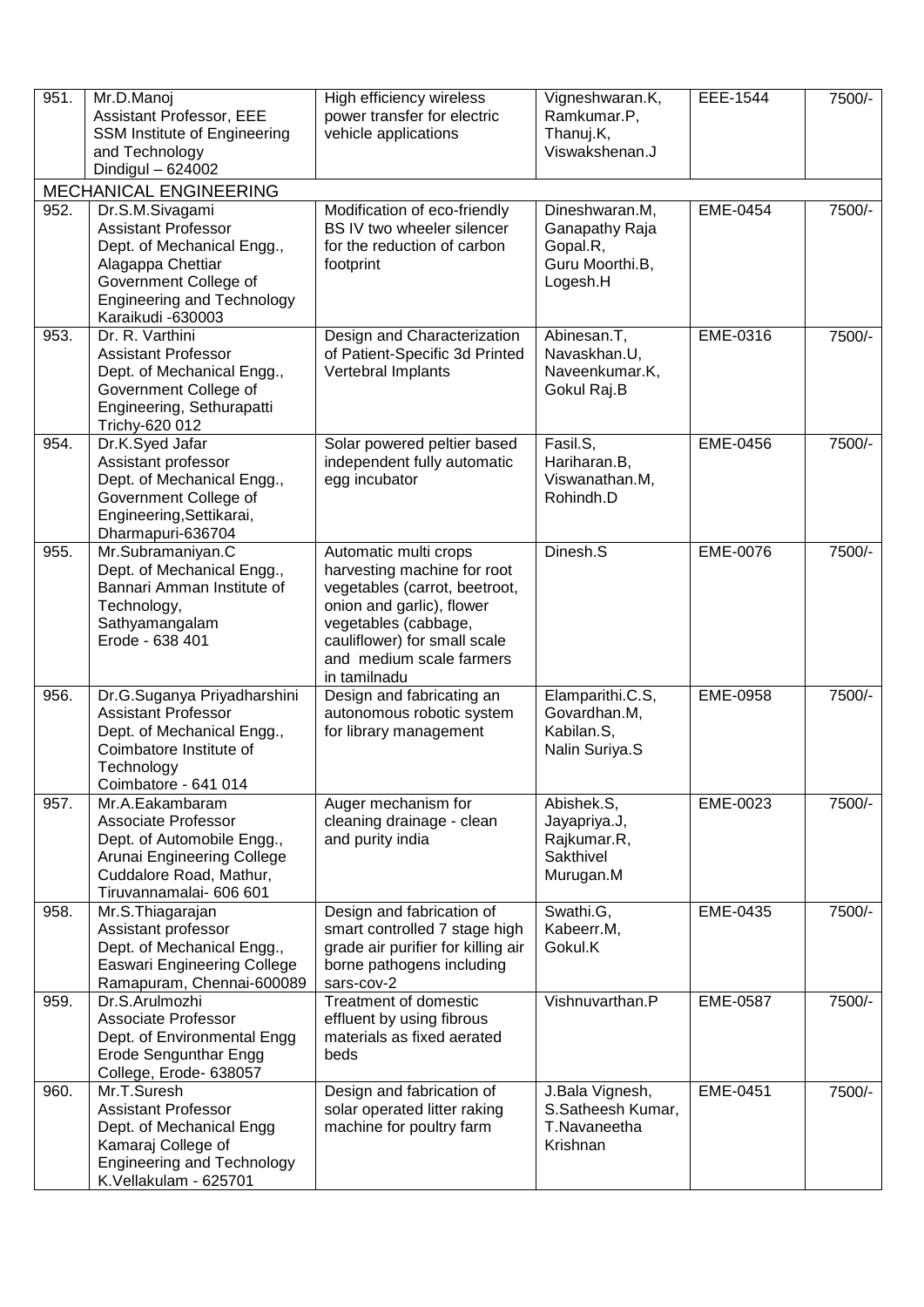| 961.               | Dr.K.Mayandi<br><b>Associate Professor</b><br>Dept. of Mechanical Engg,<br>Kalasalingam Academy of<br>Research and Education<br>Krishnankoil, Virudhunagar<br>District-626126        | Wash basin waste water<br>reusable filtration gadget                                                                                                                                                                 | Bommareddy<br>Gowtham Reddy,<br>Guturi Dhanush<br>Kumar,<br>Bijjam Prakash<br>Reddy | EME-0719        | 7500/- |
|--------------------|--------------------------------------------------------------------------------------------------------------------------------------------------------------------------------------|----------------------------------------------------------------------------------------------------------------------------------------------------------------------------------------------------------------------|-------------------------------------------------------------------------------------|-----------------|--------|
| $\overline{962}$ . | Dr.M.Sasikumar<br><b>Assistant Professor</b><br>Dept. of Mechatronics<br>K.S.Rangasamy College of<br>Technology, Tiruchengode<br>Namakkal- 637215                                    | Development of lot based<br>electric vehicle battery                                                                                                                                                                 | G.Jeenath Kumar,<br>B.Karthikeyan,<br>C.Naveen Kumar,<br>K.Vignesh                  | <b>EME-0619</b> | 7500/- |
| 963.               | Mr.R.Veeramani<br><b>Associate Professor</b><br>Electronics and<br><b>Communication Engineering</b><br>K.S.R. College of Engineering<br>Thokkavadi (PO),<br>Tiruchengode (TK)-637215 | Voice controlled robot                                                                                                                                                                                               | Boobalan.A,<br>Kavin Raj.K.L,<br>Sanjaykumar.Na,<br>Sridharan.P                     | EME-1051        | 7500/- |
| 964.               | Mr. Vignesh G<br><b>Assistant Professor</b><br>Dept. of Mechanical<br>Engineering<br>Karpagam Academy of Higher<br>Education, Eachnari Post,<br>Coimbatore 641021                    | Development of simple and<br>cost-effective waste-food<br>fertilizer bin                                                                                                                                             | P.Venkadesh<br>Aravinth,<br>S.Sakthi Deepak,<br>K.Jayasurya                         | EME-0391        | 7500/- |
| 965.               | Mr.P.Naveen Kumar<br><b>Assistant Professor</b><br>Dept. of Mechanical<br>Engineering<br>Hindusthan College of<br><b>Engineering and Technology</b><br>Coimbatore - 641 032          | Design and farbication of<br>floor cleaning machine                                                                                                                                                                  | Anbuselvan.A.C,<br>Logesh.R,<br>Manikandan.P                                        | EME-0969        | 7500/- |
| 966.               | Mr.M.Sanjay<br><b>Assistant Professor</b><br>Dept. of Aeronautical<br>Engineering<br><b>Excel Engineering College</b><br>Komarapalayam<br>Namakkal -637303                           | Tracking of light aircraft at<br>low altitudes using<br>smartphone                                                                                                                                                   | Kuberan.B,<br>Raguraj.J,<br>Rajkumar.A,<br>Sathyapraveen.M                          | EME-0117        | 7500/- |
| 967.               | Ms.Abimathi<br><b>Assistant Professor</b><br>Dept. of Biomedical<br>Engineering<br>Dr.N.G.P Institute of<br>Technology<br>Coimbatore-641 048                                         | Development of a non-<br>invasive baby sleep<br>monitoring and intelligent<br>control system for the<br>prevention of unexpected<br>death in previously healthy<br>babies and early detection of<br>risky situations | Praveena Nachiyar.<br>А,<br>Preetha.T,<br>Reshma.R                                  | EME-0101        | 7500/- |
| 968.               | Dr.J.Arunprasad<br><b>Assistant Professor</b><br>Dept. of Mechanical<br>Engineering<br>Dhanalakshmi Srinivasan<br><b>Engineering College</b><br>Perambalur (DT)-621 212              | The effect of lanthanum<br>oxide nanoparticles on the<br>performance, emission, and<br>tribological properties of<br>biodiesel from naviculla sp.<br>algae                                                           | S.Hariharan,<br>R.Gokul,<br>R.Kirubanithi,<br>S.Karthickraja                        | EME-0565        | 7500/- |
| 969.               | Dr.N.S.Senthur<br>Associate Professor<br>Dept. of Mechatronics<br>Bharathi Institute of Higher<br><b>Education and Research</b><br>Selaiyur P.O.,<br>Chennai-600 073                 | lot based patient health<br>monitoring system<br>with heart rate and oximeter<br>lower alert system                                                                                                                  | Lakhan Purohit                                                                      | EME-0752        | 7500/- |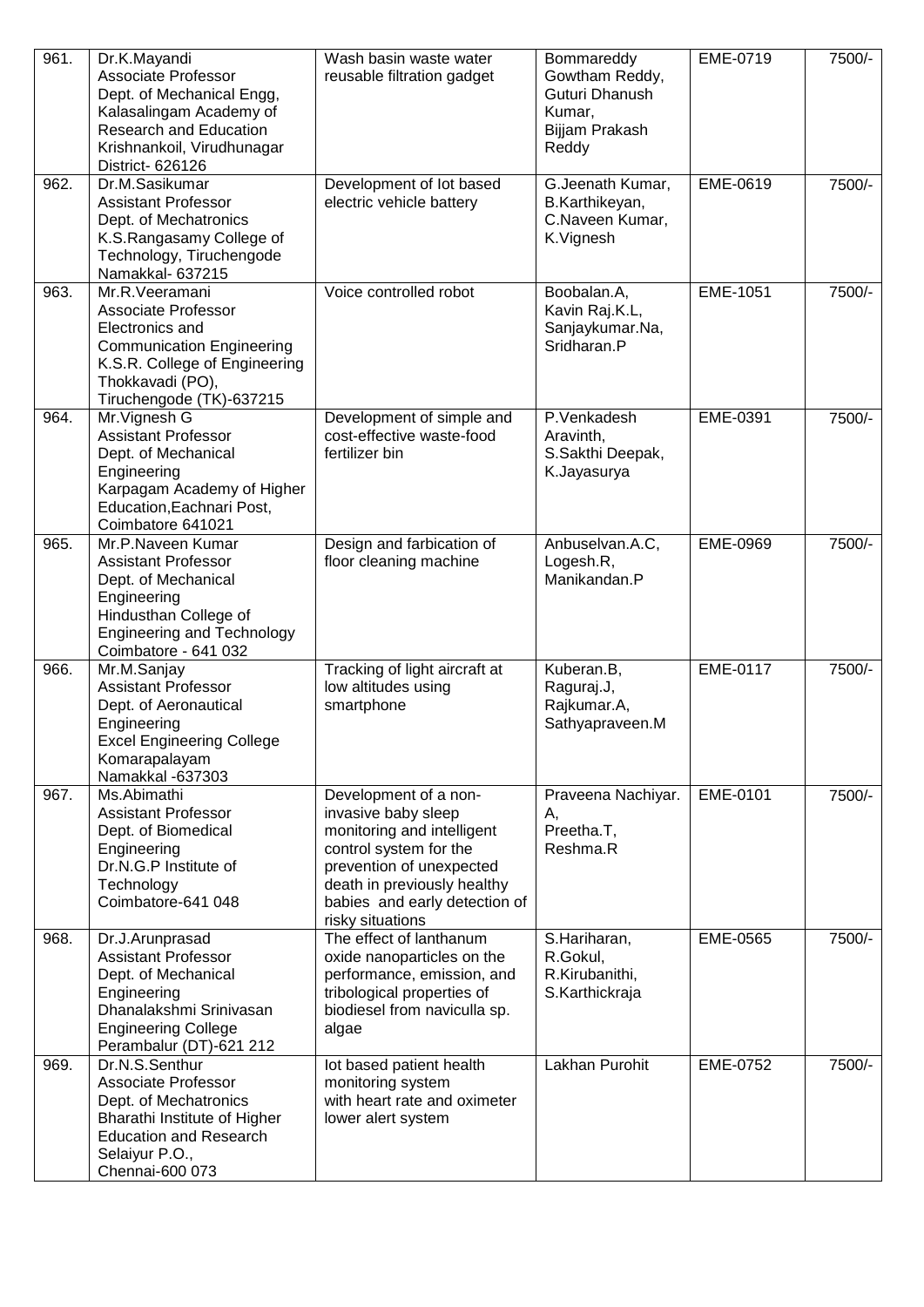| 970. | Dr.N.Sathish Kumar<br><b>Assistant Professor</b><br>Dept. of Mechanical Engg<br><b>Builders Engineering College</b><br>Nathakadaiyur, Kangayam<br>Taluk, Tiruppur-638108                         | Design and fabrication of<br>waste cleaner                                                               | Sakthi Vadivel.P,<br>Shanmugam.T,<br>Siva Sankar.B                                     | EME-0814 | 7500/- |
|------|--------------------------------------------------------------------------------------------------------------------------------------------------------------------------------------------------|----------------------------------------------------------------------------------------------------------|----------------------------------------------------------------------------------------|----------|--------|
| 971. | Mr.M.Mohandass<br><b>Assistant Professor</b><br>Dept. of Mechatronics Engg.<br>Coimbatore Institute of<br><b>Engineering and Technology</b><br>Thondamuthur via,<br>Coimbatore- 641 109          | Sun tracking using solar<br>panel with energy<br>measurement                                             | Anbumuruga<br>pandi.R,<br>Jayanth<br>Krishna.R.S,<br>Jeyanthan.S,<br>Nitheesh Kumar.AS | EME-0996 | 7500/- |
| 972. | Mr.V.Yokesh<br><b>Assistant Professor</b><br>Dept. of Electronics and<br><b>Communication Engineering</b><br>Jeppiaar Institute Of<br>Technology, Kunnam,<br>Chennai-631 604                     | Vehicle to vehicle wireless<br>charging system                                                           | R.Pavithra,<br>S.Cherlin Steffy,<br>R.Bharani                                          | EME-1037 | 7500/- |
| 973. | Mr.S.Dinesh<br><b>Assistant Professor</b><br>Department of Mechanical<br>Engineering<br>K.Ramakrishnan College of<br>Technology<br>Samayapuram - 621112                                          | Design and manufacturing of<br>electric paddy wheel grower<br>and weeder                                 | Karthick.M,<br>Lakshan.T                                                               | EME-0715 | 7500/- |
| 974. | Mr.Aruljothi.A<br><b>Assistant Professor</b><br>Dept. of Automobile Engg<br>Karpaga Vinayaga College of<br><b>Engineering and Technology</b><br>Chinnakolambakkam,<br>Chengalpet Dist- 603308    | Metal detecting rf controlled<br>robotic vehicle in public<br>places                                     | Madhanraj.B,<br>Saran.S,<br>Purushothaman.J,<br>Gokulavishal.S                         | EME-0048 | 7500/- |
| 975. | Dr. Vignesh Kumar M<br><b>Assistant Professor</b><br>Dept. of Mech Engineering<br><b>KCG College of Technology</b><br>Karapakkam,<br>Chennai - 600 097                                           | Design and development of<br>multipurpose smart vending<br>cart integrated with an mobile<br>application | Harish.R,<br>Moneeshvar.S,<br>Aravindhan.S                                             | EME-1000 | 7500/- |
| 976. | Dr.T.Venugopal<br><b>Assistant Professor</b><br>Dept. of Mechanical<br>Engineering<br><b>KGiSL Institute of Technology</b><br>Thudiyalur main road,<br>Saravanampatti,<br>Coimbatore - 641035    | Design and fabrication of<br>eco-friendly mechanically<br>operated agricultural sprayer                  | Ajay.R.J,<br>Arishwaran.T,<br>Sankar.S                                                 | EME-0085 | 7500/- |
| 977. | Mr.Arivumani Ravanan<br><b>Assistant Professor</b><br>Dept. of Mechanical<br>Engineering<br>KIT - Kalaignar Karunanidhi<br>Institute of Technology<br>Kannampalayam Post<br>Coimbatore - 641 402 | Eco friendly floating rover for<br>removing wastes from water<br>surfaces                                | Jaya Vishnu.R,<br>Senthilkumar.G,<br>Subash.S,<br>Goutham<br>Vaithesvar.P              | EME-0411 | 7500/- |
| 978. | Mr.S.Desikan<br><b>Assistant Professor</b><br>Dept. of Mechanical<br>Engineering<br>Kings College of Engineering<br>Pudukkottai-613 303                                                          | Design and fabrication of<br>automatic urinal flushing<br>system                                         | R.Karthikeyan,<br>D.Akashraja,<br>S.Fazilahamed,<br>M.Kailashkumar                     | EME-1040 | 7500/- |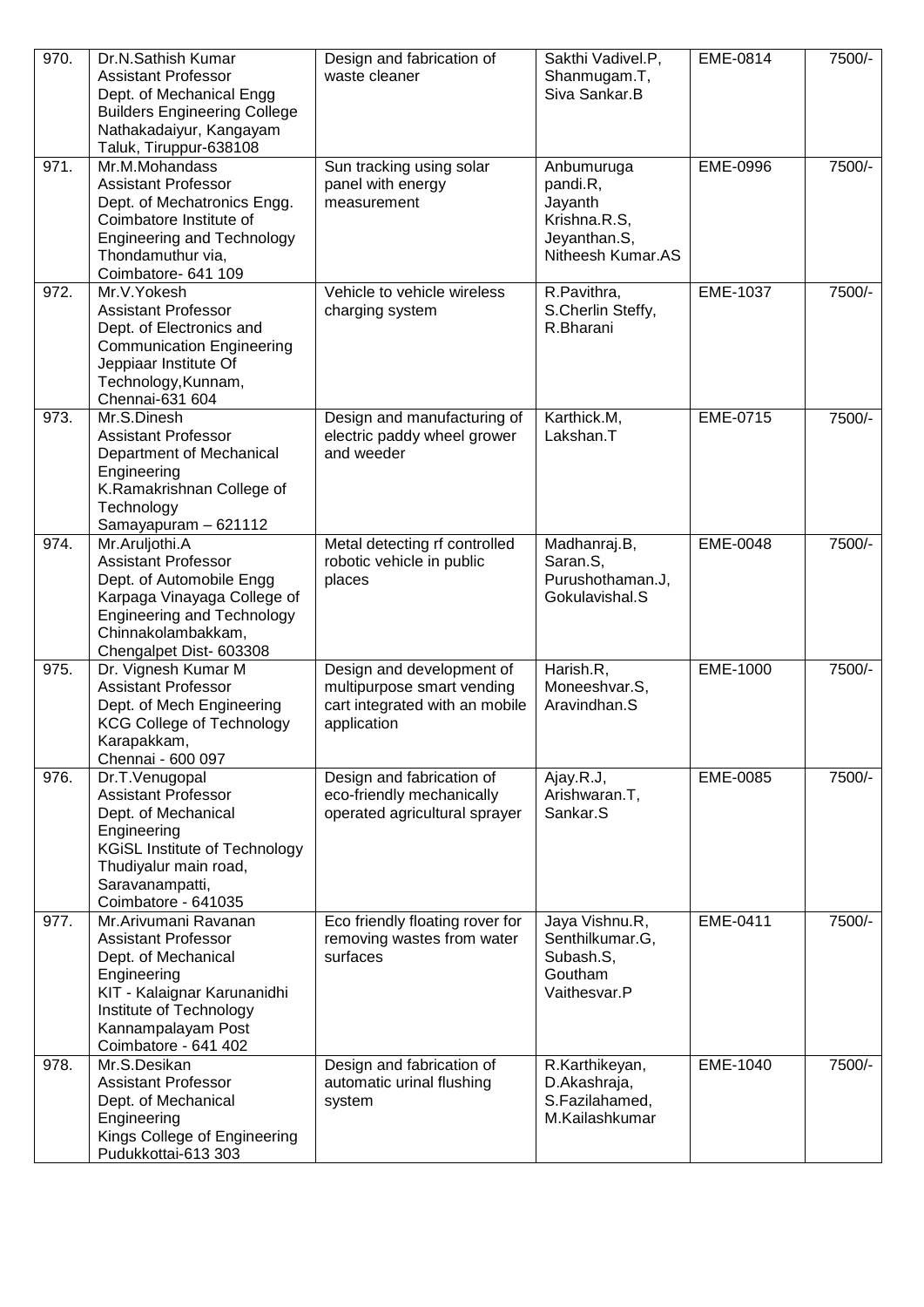| 979. | Dr.A.Sivakumar<br>Assocaite Professor<br>Dept. of Mechanical<br>Engineering<br>Kongu Engineering College<br>Perundurai, Erode-638060                                          | Design and fabrication of<br>smart ceiling mop with<br>adjustable head for<br>pandemic situation                             | Ramanathan.K,<br>Rishikesh.M.V,<br>Sanjay.K                  | EME-0401        | 7500/- |
|------|-------------------------------------------------------------------------------------------------------------------------------------------------------------------------------|------------------------------------------------------------------------------------------------------------------------------|--------------------------------------------------------------|-----------------|--------|
| 980. | Mr.Kannan.T<br>Assistant professor (Sr.G)<br>Dept. of Mech Engineering<br><b>KPR Institute of Engineering</b><br>and Technology<br>Avinashi road, Arasur<br>Coimbatore 641407 | Bluetooth controlled floor<br>cleaning robot by using<br>android phone                                                       | Moulishwer.P,<br>Logeaswaran.M,<br>S.Mahesh<br>Boopathy      | EME-0721        | 7500/- |
| 981. | Mr.M.Velmurugan<br><b>Assistant Professor</b><br>Dept. of Mech. Engineering<br>Krishnasamy College of<br>Engineering & Technology<br>S.Kumarapuram,<br>Cuddalore-607109       | Fabrication and investigatoin<br>of heat pipe solar collector<br>using aluminum oxide nano<br>material as working fluid      | S.Praveen,<br>N. Yuvaraj,<br>N.Dineshkumar                   | EME-0056        | 7500/- |
| 982. | Mr.Balamurugan.S<br><b>Assistant Professor</b><br>Dept. of Mechanical<br>Engineering<br><b>KSR Institute of Engineering</b><br>and Technology<br>Tiruchengode - 637 215       | Automatic door opener using<br>arduino and pir sensor                                                                        | Sridhar.P,<br>Sudarshan.R,<br>Vijay.S,<br>Vimalkumar.V       | EME-0250        | 7500/- |
| 983. | Mr.Sreeharan.S<br><b>Assocaite Professor</b><br>Dept. of Mechanical<br>Engineering<br>Kumaraguru college of<br>Technology, Chinnavedampatti<br>Coimbatore - 641049            | Design and fabrication of<br>pneumatic drilling cum<br>riveting machine                                                      | Kanish.M.G,<br>Kavinprabhu.P,<br>Praveen.M.V                 | EME-0462        | 7500/- |
| 984. | Dr.I.Vamal Kannan<br>Professor<br>Dept. of Mechanical<br>Engineering<br>M.A.M College of Engineering<br>and Technology, Siruganur<br>Trichy - 621105                          | Design implementation of<br>portable rolling cutter for<br>mechanisation of rice<br>harvesting in tiruchirapalli<br>district | Abdul Rahaman.S,<br>Surya.K,<br>Yuvaraj.S,<br>Gopinath.M     | <b>EME-0766</b> | 7500/- |
| 985. | Mr.S.Saravanakumar<br>Assistant professor<br>Dept. of Mechanical<br>Engineering<br>M.Kumarasamy college of<br>Engineering, Thalavapalayam,<br>Karur-639113                    | Step climbing trolley                                                                                                        | Duvarakesh.S,<br>Hasishkapoor.J,<br>Sujith.B                 | EME-0832        | 7500/- |
| 986. | Mr.Elayaraja R<br><b>Assistant Professor</b><br>Dept. of Mechanical<br>Engineering<br>Mahendra Engineering<br>College, Namakkal - 637408                                      | Fabrication of lorry top roff<br>using borassus shell and<br>ground nut shells                                               | Haritha.A.S                                                  | EME-0584        | 7500/- |
| 987. | Mr.Rajesh.T<br>Assistant professor<br>Dept. of Mechanical<br>Engineering<br>Mangayarkarasi College of<br>Engineering, Paravai<br>Madurai - 625 402                            | Design and fabrication of<br>solar powered multiple crop<br>cutter machine.                                                  | M.Vinothpandiyan,<br>R.Balaji,<br>P.Krishnan,<br>C.Pavithran | EME-0376        | 7500/- |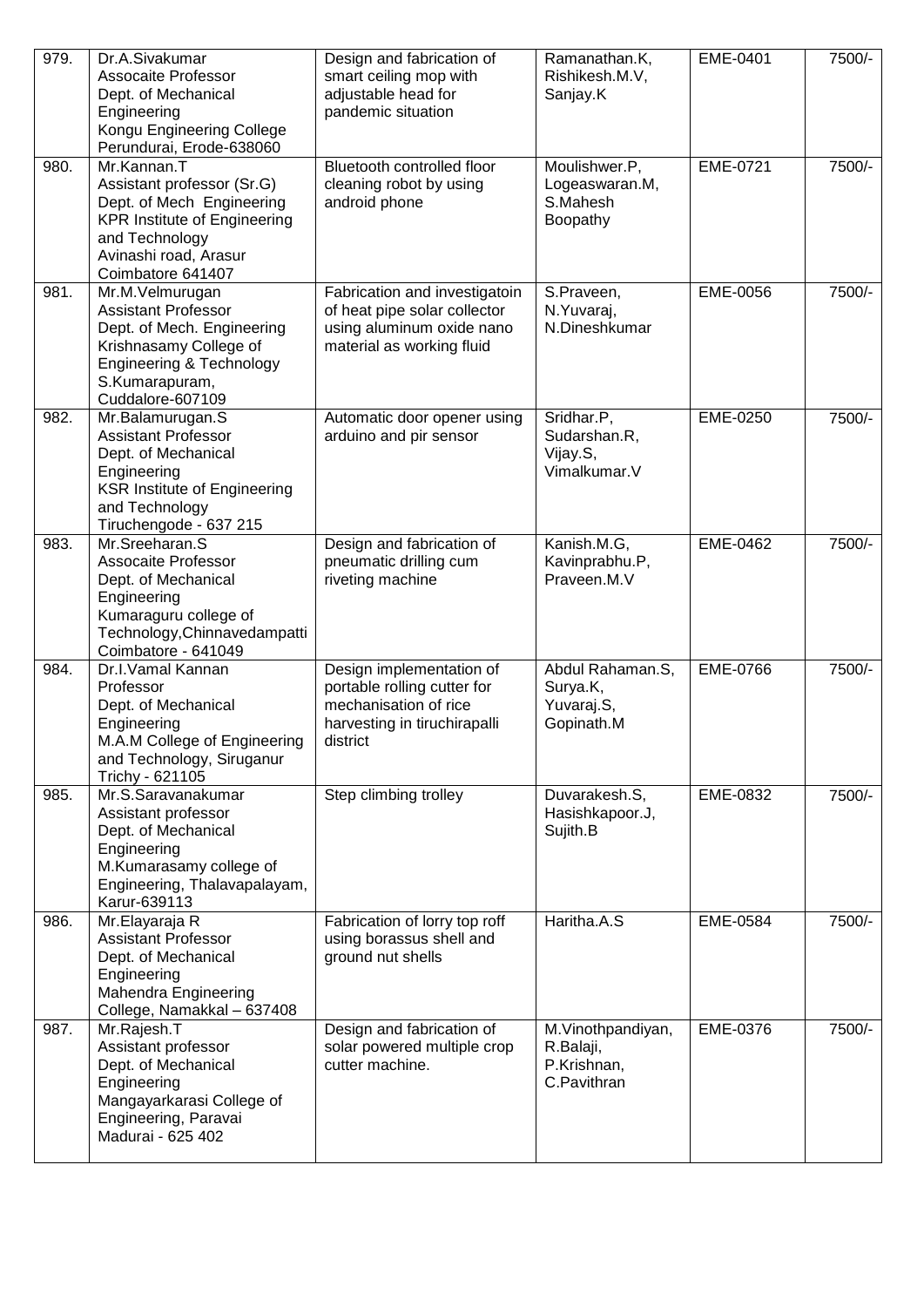| 988. | Dr.B.Dhinesh<br><b>Assistant Professor</b><br>Dept. of Mechanical<br>Engineering<br><b>Mepco Schlenk Engineering</b><br>College, Sivakasi - 626005                               | Hybrid battery thermal<br>management for batteries in<br>electric vehicle                                                                  | Madhan Babu.S,<br>Nidhish.T,<br>Harish Aburvan.A                              | EME-0186 | 7500/- |
|------|----------------------------------------------------------------------------------------------------------------------------------------------------------------------------------|--------------------------------------------------------------------------------------------------------------------------------------------|-------------------------------------------------------------------------------|----------|--------|
| 989. | Mr. Vigneshwaran<br>Assistant professor<br>Dept. of Mechanical<br>Engineering<br>Mohamed Sathak AJ College<br>of Engineering<br>Egattur-603103                                   | Solar powered sewage<br>cleaning machine                                                                                                   | <b>Mohamed Farook</b><br>Fayas,<br>Shahila.P,<br>Mohamed Shafi.S              | EME-0131 | 7500/- |
| 990. | Dr.S.Boopathi<br>Professor<br>Dept. of Mechanical Engg<br>Muthayammal Engineering<br>College, Rasipuram- 637408                                                                  | Low-cost automatic seed and<br>sugarcane sowing machine                                                                                    | Praveenkumar.S,<br>Praveen.M,<br>Veeramani.C,<br>Vembarasan.E                 | EME-0825 | 7500/- |
| 991. | Dr.B.Radha Krishnan<br><b>Assistant Professor</b><br>Dept. of Mech Engineering<br>Nadar Saraswathi College of<br>Engineering and Technology,<br>Vadapudupatti,<br>Theni - 625531 | Investigate the tribological<br>behaviour of self-lubricating<br>the magnesium matrix<br>composite                                         | S.Sarankumar,<br>N.Dinesh Kumar,<br>M.Rishi,<br>K.Soundhar                    | EME-0154 | 7500/- |
| 992. | Dr.R.Ganesh<br>Professor<br>Dept. of Mechanical<br>Engineering<br>Parisutham Institute of<br><b>Technology and Science</b><br>Nanjikottai,<br>Thanjavur - 613006                 | Air gasification of biomass<br>mixtures in fluidized bed<br>gasification                                                                   | Dhanush Kumar.M,<br>Santhosh.E,<br>Surya.T,<br><b>Steward Rodoled.S</b>       | EME-0989 | 7500/- |
| 993. | Dr.P.K.Srividhya<br>Professor<br>Dept. of Mechanical Engg.<br>Periyar Maniammai Institute of<br>Science and Technology<br>Vallam, Thanjavur -613403                              | Development of a compact<br>fabric shredder machine                                                                                        | R.Dhileep Kumar,<br>R.Jayapraveen,<br>S.Prabath                               | EME-0936 | 7500/- |
| 994. | Dr.P.Maadeswaran<br><b>Assistant Professor</b><br>Dept. of Energy science and<br>Technology, Periyar University<br>Salem-636011                                                  | Design and prototyping of a<br>mono-rotational turbine<br>blade for generating<br>electricity from coastal tidal<br>waves                  | Priyadharshini.M,<br>Mohanraj.D,<br>Rajkumar.A                                | EME-1035 | 7500/- |
| 995. | Mr.C.Devanathan<br><b>Assistant Professor</b><br>Dept. of Mechanical Engg.<br>Rajalakshmi Engineering<br>College, Rajalakshmi Nagar<br>Thandalam - 602 105                       | Comparison of wear<br>characteristics of magnesium<br>and copper based surface<br>composites prepared by<br>friction stir processing route | N.Jayavarshan,<br>J.Harieharan,<br>J.Jeff Anthony                             | EME-0343 | 7500/- |
| 996. | Dr.D.Ganapathi<br>Assistant Professor (SG)<br>Dept. of Agriculture Engg<br>Saveetha Engineering College<br>Chennai - 602 105                                                     | Development of power<br>operated cono-weeder for<br>system of rice intensification                                                         | Sriram.M                                                                      | EME-0853 | 7500/- |
| 997. | Dr.K.Haribabu<br>Associate Professor<br>Dept. of Mechanical<br>Engineering<br><b>SCAD College of Engineering</b><br>and Technology<br>Tirunelveli- 627414                        | Fabrication of portable pedal<br>operated hacksaw used for<br>materials cutting                                                            | Kallathiyan.M,<br>Kader Mohideen<br>Natheem.J,<br>Balaji.M,<br>Arun Vignesh.S | EME-0977 | 7500/- |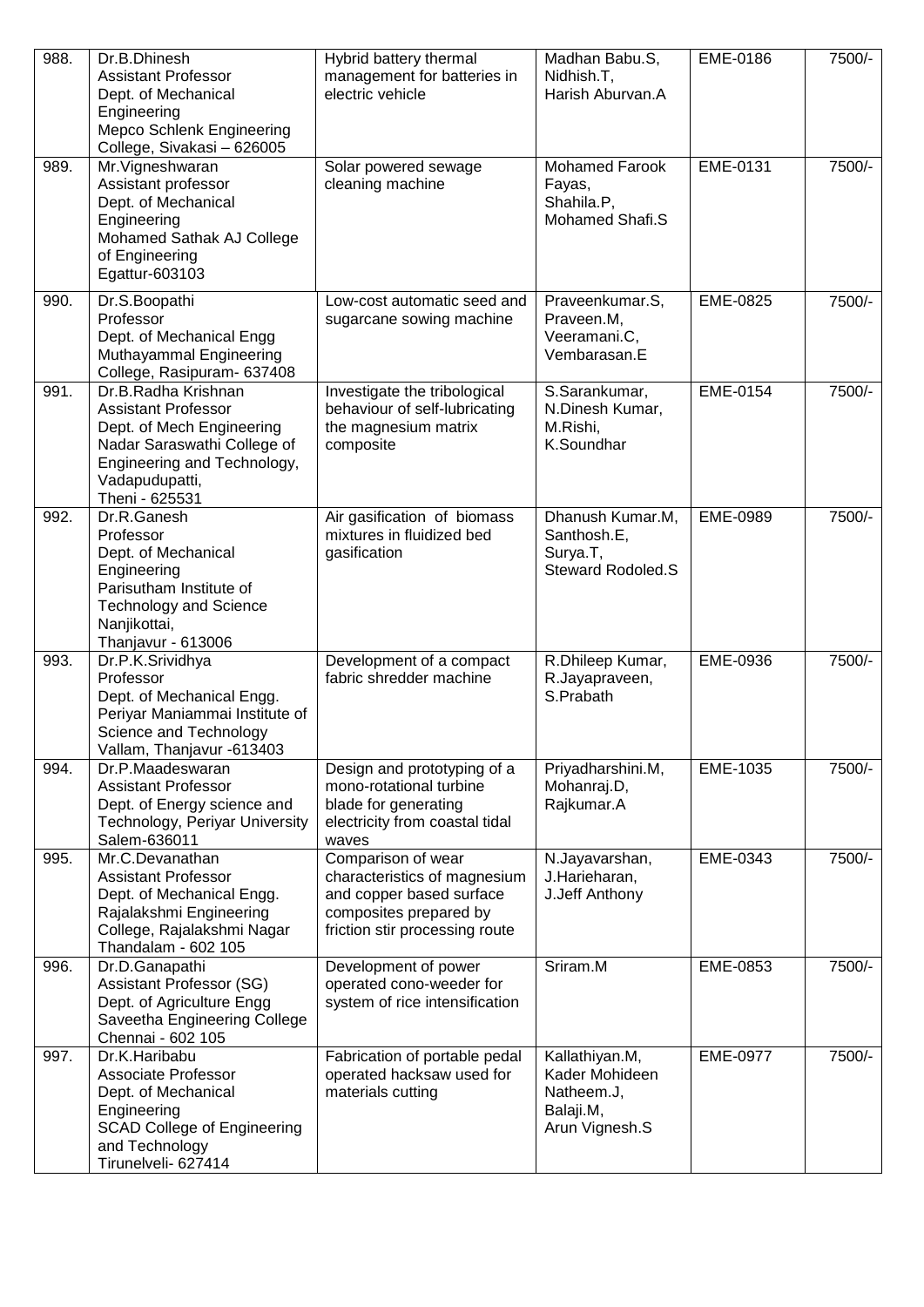| 998. | Dr.C.Sowmya Dhanalakshmi<br>Associate Professor & Head<br>Academics<br>Dept. of Mechanical Engg<br>SNS College of Technology<br>Coimbatore-641035                        | Design and implementation<br>of a tracker system in<br>conventional solar panel                                               | Raagul Sudhan.K,<br>Ramachandran<br>Sarvesh.P.A.V,<br>Tharun.M        | EME-0903        | 7500/- |
|------|--------------------------------------------------------------------------------------------------------------------------------------------------------------------------|-------------------------------------------------------------------------------------------------------------------------------|-----------------------------------------------------------------------|-----------------|--------|
| 999. | Dr.P.Suresh<br>Professor and HOD<br>Dept. of Mechatronics Engg<br>Sona College of Technology<br>Salem - 636005                                                           | Design and development of<br>intelligent swarm robots for<br>surveillance system                                              | S.Hariram,<br>S.P.Sukumaar,<br>M.Charen                               | EME-0455        | 7500/- |
| 1000 | Dr.M.Prince<br>Professor<br>Department of Mechanical<br>Engineering<br>Sri Krishna College of<br>Technology, Kovaipudur,<br>Coimbatore - 641042                          | Semi automated cup candle<br>making machine                                                                                   | Arun.K.G,<br>Ajinnatmac.P,<br>Ranjithkumar.K                          | EME-0210        | 7500/- |
| 1001 | Dr.G.Shanmugasundar<br>Associate Professor & Dean<br>Dept.of Mechanical<br>Engineering<br>Sri Sai Ram Institute of<br>Technology<br>Tambaram West,<br>Chennai-600044     | Design and fabrication of<br>smart voice controlled robotic<br>wheel chair (VCR BOT-V1)<br>for disabled people                | A.Aravindha<br>Krishna,<br>P.Kishore Kanna,<br>S.M.Anand,<br>A.Yamini | EME-0129        | 7500/- |
| 1002 | Dr.V.Ganesh<br>Associate Professor<br>Dept. of Automobile<br>Engineering<br>Sri Venkateswara College of<br>Engineering, Pennalur Village<br>Sriperumbudur (TK) - 602 117 | Design of IOT based vehicle<br>air conditioning alert system                                                                  | Nithish<br>vardan.A.V.J,<br>Sudharsan.S,<br>Kaarthikeyan.S            | EME-0277        | 7500/- |
| 1003 | Mr.T.Prabhuram<br>Associate Professor<br>Dept. of Mechanical<br>Engineering<br>St. Joseph's Institute of<br>Technology<br>Semmanchery, Chennai - 119                     | Development and<br>mechanical characterization<br>of jute fiber reinforced flower<br>powder particulate polymer<br>composites | Hariharan.K,<br>Jegath Greeny.E.S.                                    | <b>EME-0336</b> | 7500/- |
| 1004 | Mr.R.Dinesh Kumar<br>Assistant professor<br>Dept. of Mechanical<br>Engineering<br>Surya Group of Institutions<br>Vikiravandi-605 652,<br>Villupuram(DT)                  | High speed 4-way hack saw<br>machine                                                                                          | S.Deva,<br>E.Ezhilan,<br>S.Manoj,<br>Prabakaran,<br>P.Ragul           | EME-0733        | 7500/- |
| 1005 | Dr.D.Ramesh<br>Professor<br>Dept. of B.tech(Energy and<br><b>Environmental Engineering)</b><br>Tamilnadu Agricultural<br>University<br>Coimbatore-641603                 | Development and evaluation<br>of solar-powered automatic<br>plant protection system                                           | Lokesh.R,<br>Mars Reignly.V,<br>Sandhiya.J,<br>Sheleina.R             | EME-0625        | 7500/- |
| 1006 | Dr.N.Stalin<br><b>Assistant Professor</b><br>Dept. of Petrochemical<br>Technology<br>University College of<br>Engineering<br>Trichy - 620 024                            | Pilot model study for<br>combined heat and power<br>application in sugar plant                                                | S.Jeevananth,<br>K.Habip Rahuman,<br>S.Vishnu                         | EME-1054        | 7500/- |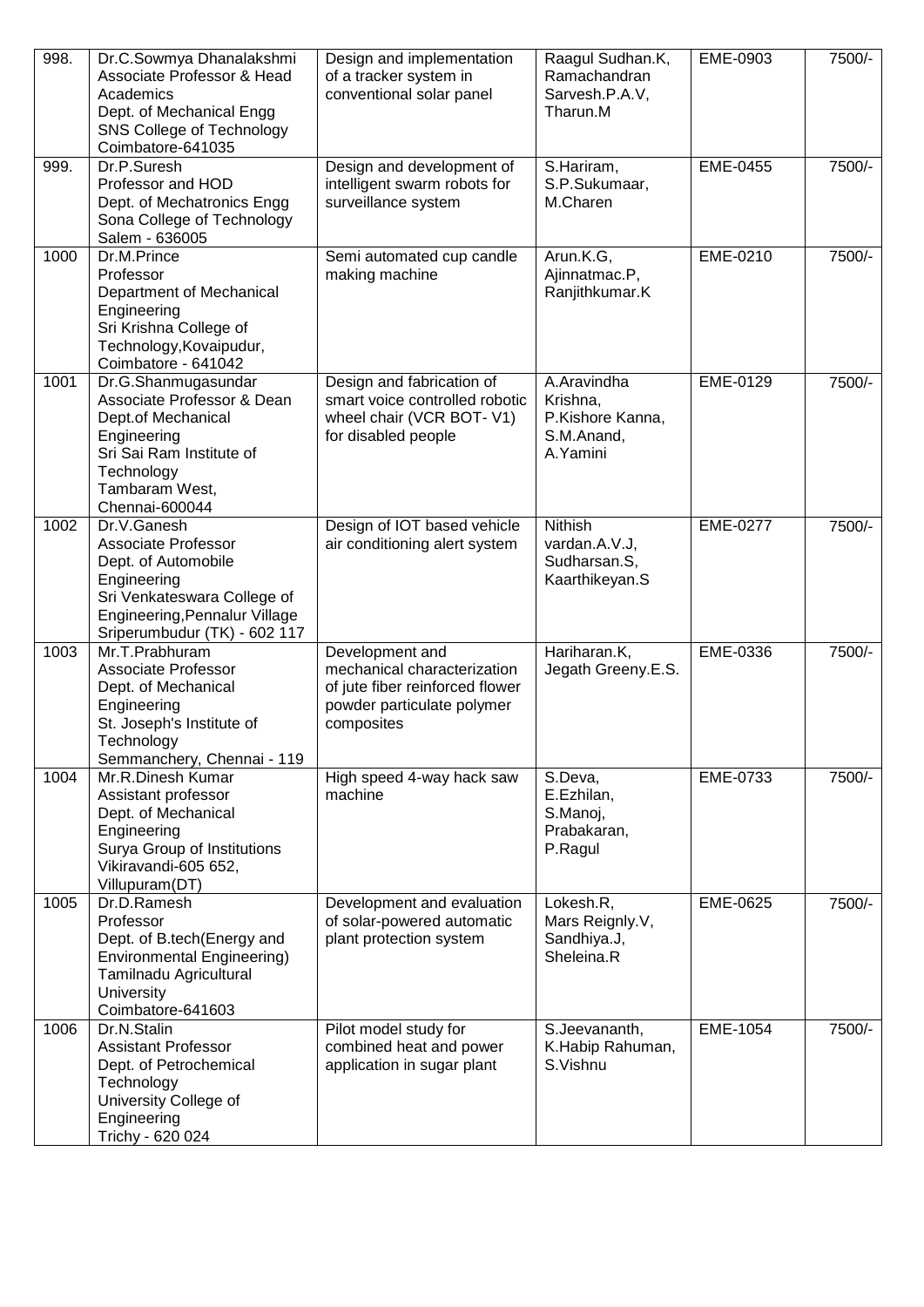| 1007 | Dr. M. Edwin<br><b>Assistant Professor</b><br>Dept. of Mechanical<br>Engineering<br>University College of<br>Engineering, Nagercoil<br>Konam, Nagercoil -629004                             | Producer gas operated dryer<br>for drying fishes in coastal<br>areas                                                         | Wilbert.B,<br>Arul Jaswa.W,<br>Praveen.N,<br>Adharsh T.S.                | EME-0404 | 7500/- |
|------|---------------------------------------------------------------------------------------------------------------------------------------------------------------------------------------------|------------------------------------------------------------------------------------------------------------------------------|--------------------------------------------------------------------------|----------|--------|
| 1008 | Dr.M. Meikandan<br>Associate Professor<br>Dept. of Mechanical<br>Engineering<br>Vel Tech Rangarajan Dr.<br>Sagunthala R&D Institute of<br>Science and Technology<br>Avadi, Chennai- 600062. | Design and implementation<br>of smart fuel indicator<br>combined with fuel theft<br>system                                   | S.Ranjieth,<br>Mohammed Irshad<br>Ali,<br>A.Abdul Razaak                 | EME-0182 | 7500/- |
| 1009 | Mr.B.Jegan<br><b>Assistant Professor</b><br>Dept. of Mech Engineering<br>Velammal college of<br>Engineering and Technology.<br>Viraganoor,<br>Madurai- 625 009.                             | Motorized smart turning<br>mechanism                                                                                         | S.Balaji,<br>J.Rahul,<br>P.Viswajith                                     | EME-0981 | 7500/- |
| 1010 | Dr. Sakthivadivel.D<br>Assistant Professor (Senior)<br>School of Mech Engineering<br>Vellore Institute of Technology<br>Vellore - 632014                                                    | Experimental investigation<br>on solar concentrated<br>chimney dryer for agro<br>products                                    | Shubham<br>Priyadarshi<br>Aditya Gupta                                   | EME-0718 | 7500/- |
| 1011 | Mr.P.Raju<br><b>Assistant Professor</b><br>Department of Mechanical<br>Engineering<br>VSB engineering college<br>Karur-639111                                                               | Influence of fillers to resist<br>wear and to enhance<br>properties of glass/caryota<br>urens reinforced epoxy<br>composites | Musharaf<br>Nafal.S.S.,<br>Nandhakumar.R,<br>Nirmal.R,<br>Nithishkumar.S | EME-0136 | 7500/- |
| 1012 | Mr.A.Elanthiraiyan<br>Assistant professor<br>Dept. of Mechanical<br>Engineering<br>Aarupadai Veedu Institute of<br>Technology<br>Paiyanoor, Chennai - 603104                                | Design and fabrication of<br>block removal in drain pipes                                                                    | Kumar.D,<br>Karthick raja                                                | EME-0325 | 7500/- |
| 1013 | Dr.M.Subramanian<br>Associate Professor<br>Dept. of Mechanical<br>Engineering<br>Adithya Institute of<br>Technology, Kurumbapalayam,<br>Coimbatore-641107.                                  | Design and fabrication of<br>garbage collection machine<br>in beach                                                          | Vignesh.D,<br>Raksath<br>Ahamed.K,<br>Kanish.R                           | EME-0399 | 7500/- |
| 1014 | Mr.Lalu Gladson Robin<br><b>Associate Professor</b><br>Dept. of Mechanical<br>Engineering<br>Annai Vailankanni College of<br>Engineering<br>Azhagappapuram Post,<br>Kanyakumari -629 401.   | Making a low-cost chaff<br>cutter out of recycled<br>materials                                                               | R.Arun Rakesh,<br>M.Abimanyu,<br>G.Ajay Kumar,<br>V.Rithish              | EME-0028 | 7500/- |
| 1015 | Mr.R.Vijay<br><b>Assistant Professor</b><br>Dept. of Mechanical<br>Engineering<br>Arasu Engineering college<br>Kumbakonam-612 501                                                           | Design and fabrication of teg<br>cook stove                                                                                  | D.Balaji,<br>K.Kumaresan,<br>S.Mohamed Anas,<br>S.Mohamed Javith         | EME-0552 | 7500/- |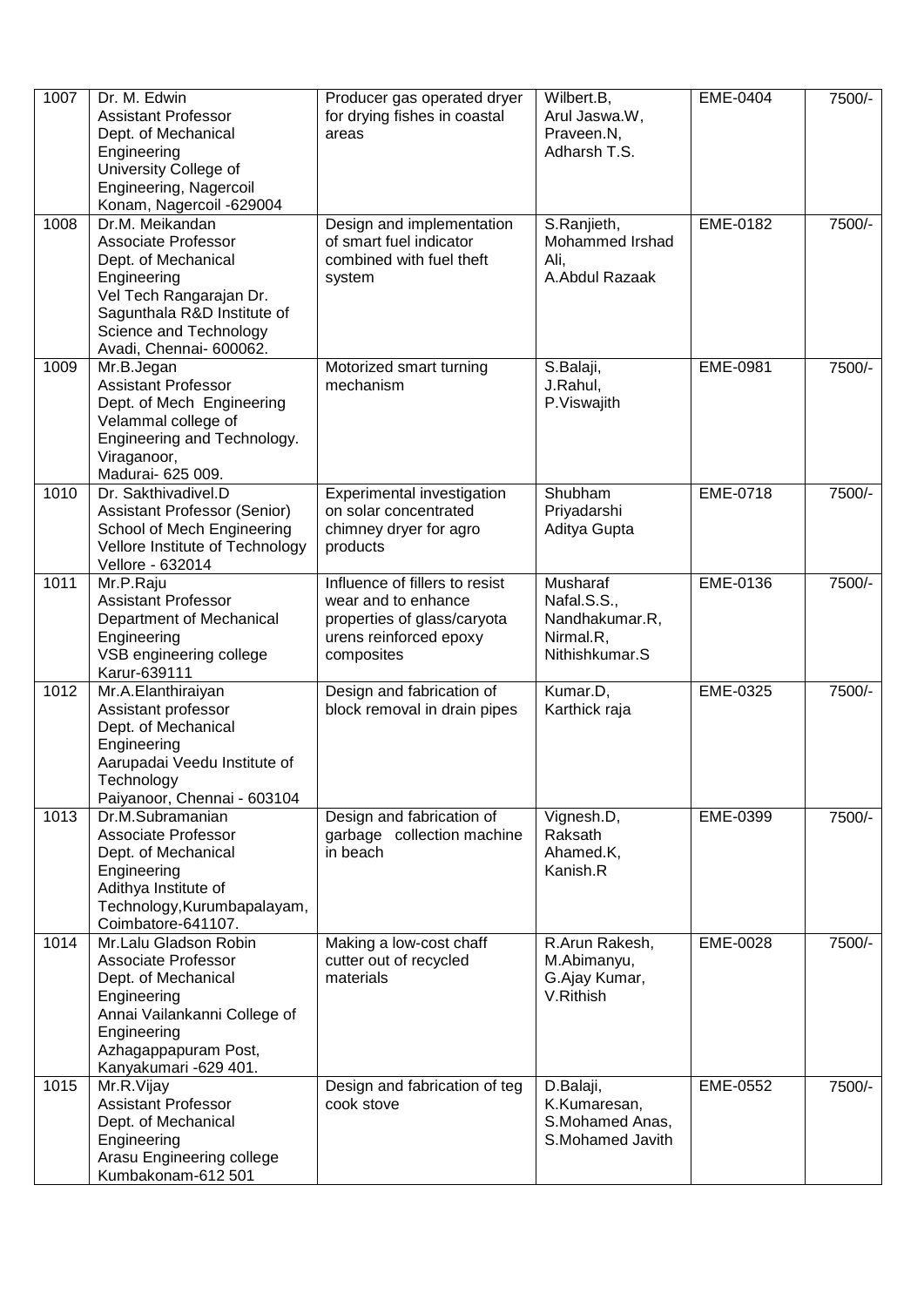| 1016 | Dr.M.Selva Kumar<br><b>Associate Professor</b><br>Dept. of Automobile<br>Engineering<br>Dr.Mahalingam College of<br><b>Engineering Technology</b><br>Pollachi-642 003                               | Development of low cost<br>areca nut climbing and<br>harvesting machine with<br>pesticide sprayer                 | Justin Jose<br>Saran V.S.K,<br>Guru Prasath.N                          | EME-0826        | 7500/- |
|------|-----------------------------------------------------------------------------------------------------------------------------------------------------------------------------------------------------|-------------------------------------------------------------------------------------------------------------------|------------------------------------------------------------------------|-----------------|--------|
| 1017 | Dr.S.Balakrishnan<br><b>Assistant Professor</b><br>Dept. of Mechanical<br>Engineering<br><b>Excel Engineering College</b><br>Komarapalayam<br>Namakkal -637303                                      | Design and fabrication of<br>gearless transmission<br>system for automobiles and<br>industrial machines           | Dineshkumar.S,<br>Govindaraj.S,<br>Gowtham.S,<br>Jagan.R               | EME-0375        | 7500/- |
| 1018 | Mr.M.Saravana Kumar<br><b>Assistant Professor</b><br>Dept. of Mechanical<br>Engineering<br><b>Francis Xavier Engineering</b><br>College<br>Tirunelveli - 627 003                                    | Agribot for automatic<br>intelligence system for<br>agriculture                                                   | Asley Jones.P,<br>Arun Prakash.T,<br>Jackson Arulraj<br>Gnana Prasad.G | <b>EME-094</b>  | 7500/- |
| 1019 | Mr.Tamiziniyan.G<br><b>Assistant Professor</b><br>Dept.of Biomedical Engg,<br><b>GRT Institute of Engineering</b><br>and Technology<br>Tiruttani -631 209.                                          | Design and fabrication of<br>ergonomic forearm crutch                                                             | Devikala.V.L.<br>Sudha.P.M                                             | EME-0543        | 7500/- |
| 1020 | Mr.Samuel Gemsprim.M<br><b>Assistant Professor</b><br>Dept. of Automobile<br>Engineering<br>Hindusthan College of<br><b>Engineering and Technology</b><br>Pollachi Highway,<br>Coimbatore - 641 032 | Design and fabrication of<br>easily detachable supporting<br>wheels for differntly-abled<br>people's two wheelers | Muhammed Riyas<br>S,<br>Muthukumaran.G,<br>Pravin.V,<br>Rohith.K       | EME-0955        | 7500/- |
| 1021 | Mr.P.Vignesh<br><b>Assistant Professor</b><br>Dept. of Mechanical<br>Engineering<br>Indira Institute of Engineering<br>and Technology,<br>Pandur, Thiruvallur - 631203                              | Design of iot based air<br>quality system monitoring for<br>outdoor environment                                   | Akash Kumar.G,<br>Murali.P,<br>Naresh.N,<br>Sanjay.S                   | EME-0254        | 7500/- |
| 1022 | Mr.P.Rajkumar<br><b>Assistant Professor</b><br>Dept. of Mechanical<br>Engineering<br>Jai Shriram Engineering<br>College, Avinashipalayam<br>Tirupur - 638 660                                       | Development of self<br>operated solar seed sowing<br>machine                                                      | P.Aravinth,<br>M.K.Aravindasamy,<br>P.Srinath,<br>N.Suthan             | EME-0702        | 7500/- |
| 1023 | Dr.N.Srinivasan<br>Associate Professor<br>Dept. of Mechanical<br>Engineering<br>Jansons Institute of<br>Technology, Karumathampatti<br>Coimbatore - 641-659                                         | Design and development of<br>novel deep drawing system<br>for superalloy thin walled<br>components                | Santhosh.T,<br>Yogies.S,<br>Karthik.T,<br>Karthick Raja.A              | <b>EME-0047</b> | 7500/- |
| 1024 | Mr.S.Annamalai<br><b>Assistant Professor</b><br>Dept. of Mechanical<br>Engineering<br><b>IFET College of Engineering</b><br>Gangarampalayam,<br>Villupuram - 605 108                                | Railway track crack detection<br>vehicle                                                                          | Karthick.K,<br>Chandramoule<br>eswaran.P                               | EME-0311        | 7500/- |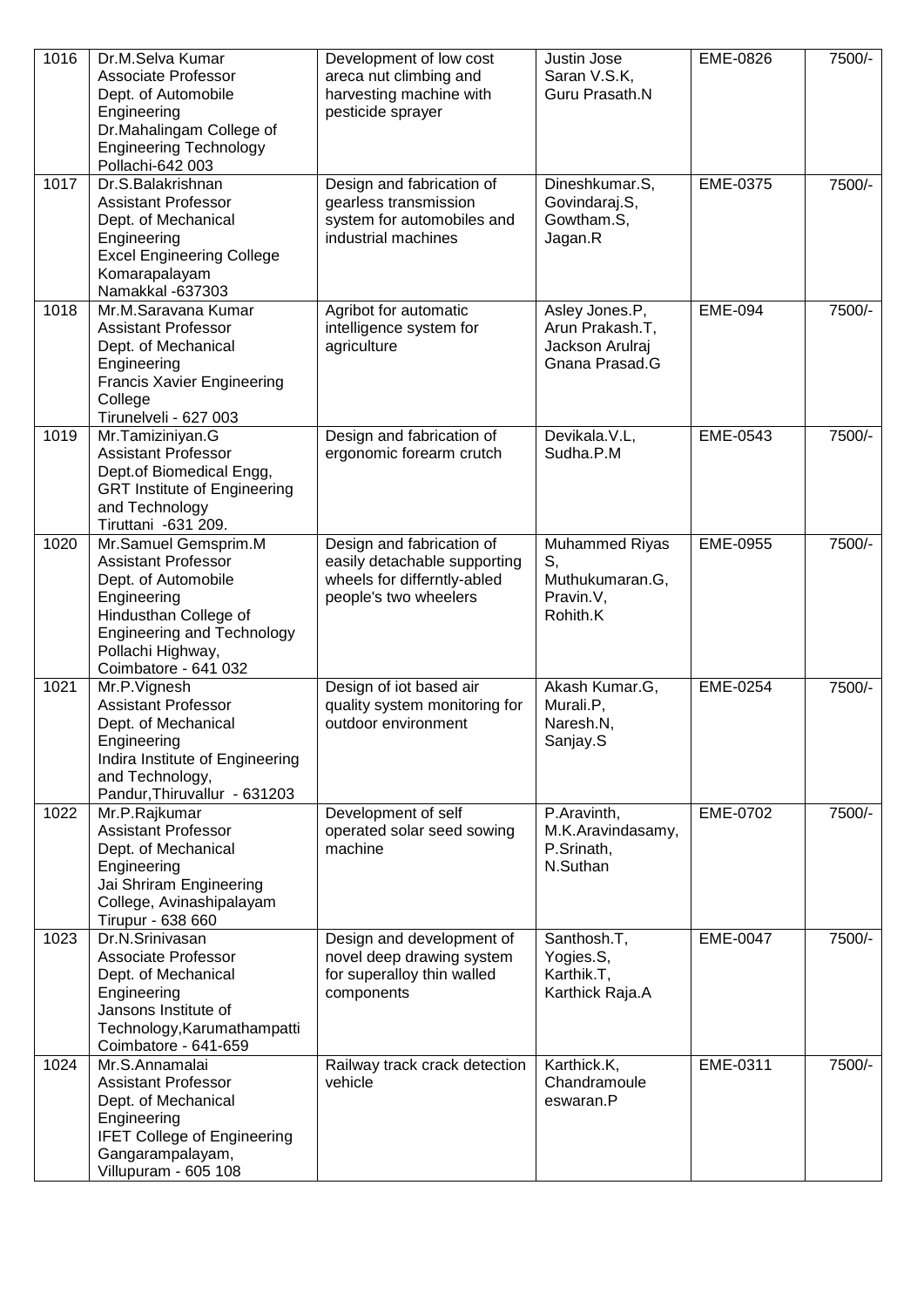| 1025 | Mr.N.Subramani<br><b>Assistant Professor</b><br>Dept. of Mechanical<br>Engineering<br>Karpagam College of<br>Engineering<br>Othakkalmandapam Post,<br>Coimbatore-641032.                                | Recycling and reuse of<br>single use plastics by<br>fabricating the mini extruder.             | Jayanth.R.J,<br>Praveen.S,<br>Sri Dhunush.R,<br>Thalabhathi Raj.G             | EME-0653 | 7500/- |
|------|---------------------------------------------------------------------------------------------------------------------------------------------------------------------------------------------------------|------------------------------------------------------------------------------------------------|-------------------------------------------------------------------------------|----------|--------|
| 1026 | Mr.A.J.Infant Jegan Rakesh<br><b>Assistant Professor</b><br>Dept. of Mechanical<br>Engineering<br>Karpagam Institute of<br>Technology<br>Bodipalayam Post,<br>Coimbatore-641 105.                       | Design and fabrication of<br>coconut husk remover                                              | Jeevanandham.R,<br>Nandhakumar.P,<br>Sahayaanthoni.A,<br>Yeswanth,<br>kumar.R | EME-0857 | 7500/- |
| 1027 | Mr.S.Sadhishkumar<br><b>Assistant Professor</b><br>Dept. of Mechanical<br>Engineering<br>Mahendra Institute of<br><b>Engineering and Technology</b><br>Mallasamudram (PO),<br>Tiruchengode (TK)- 637503 | Design and fabrication of<br>stair climbing trolley                                            | Ajay.C,<br>Mahendran.J,<br>Kaviyarasu.S                                       | EME-0236 | 7500/- |
| 1028 | Mr.E.Mohan<br><b>Assistant Professor</b><br>Dept. of Mechanical<br>Engineering<br>Mount Zion College of<br><b>Engineering and Technology</b><br>Pudukkottai-622507                                      | Development of 3d-printed<br>personal protective<br>equipment forcovid infection<br>prevention | K.Nitheesh Kumar,<br>A.Arun Kumar,<br>R.Saravanan,<br>A.Solaimalai            | EME-0058 | 7500/- |
| 1029 | Mr.M.Govindaran<br><b>Assistant Professor</b><br>Dept. of Mechanical<br>Engineering<br>Mahendra College of<br>Engineering, Minnampalli,<br>Salem-636106                                                 | Design and fabrication of 360<br>degree flexible drilling<br>machine                           | K.Vallarasu,<br>S.Kowsigan,<br>S.Dominikraj,<br>S.Vasanth                     | EME-0726 | 7500/- |
| 1030 | Dr.G.Saravanan<br><b>Assistant Professor</b><br>Dept. of Mechanical<br>Engineering<br>Kongunadu College of<br><b>Engineering and Technology</b><br>Thottiyam, Trichy - 621 215                          | Design and fabrication of<br>garbage collecting robot                                          | K.Sanjai,<br>S.Shanmugam,<br>V.Sivasankar,<br>D.Sudharsan                     | EME-0849 | 7500/- |
| 1031 | Mr.R.Ranjith Kumar<br><b>Assistant Professor</b><br>Dept. of Mechanical Engg,<br>M.A.M School of Engineering<br>Trichy- 621 105                                                                         | Design and fabrication of<br>multipurpose agricultural<br>machine                              | Selvabharathi.P,<br>Selvamani.R,<br>Senthur Nivas.S                           | EME-0940 | 7500/- |
| 1032 | Dr.S.Kavitha<br><b>Assistant Professor</b><br>Dept. of Fashion Technology<br>Kumaraguru College of<br>Technology<br>Chinnavedampatti,<br>Coimbatore- 641049                                             | Biodegradable mask using<br>soyabean fabric                                                    | Kavina.B,<br>Anusha.K,<br>Niranjani Devi.S                                    | EME-0817 | 7500/- |
| 1033 | Mr.M.Rajasekaran<br><b>Assistant Professor</b><br>Dept. of Mechanical<br>Engineering<br><b>AVS Engineering College</b><br>Ammapet, Salem-636 003                                                        | Design and fabrication of<br>multi fiber extraction machine                                    | L. Boobalan,<br>R. Dinesh,<br>P. Manikandan,<br>M. Krishnakanth               | EME-0888 | 7500/- |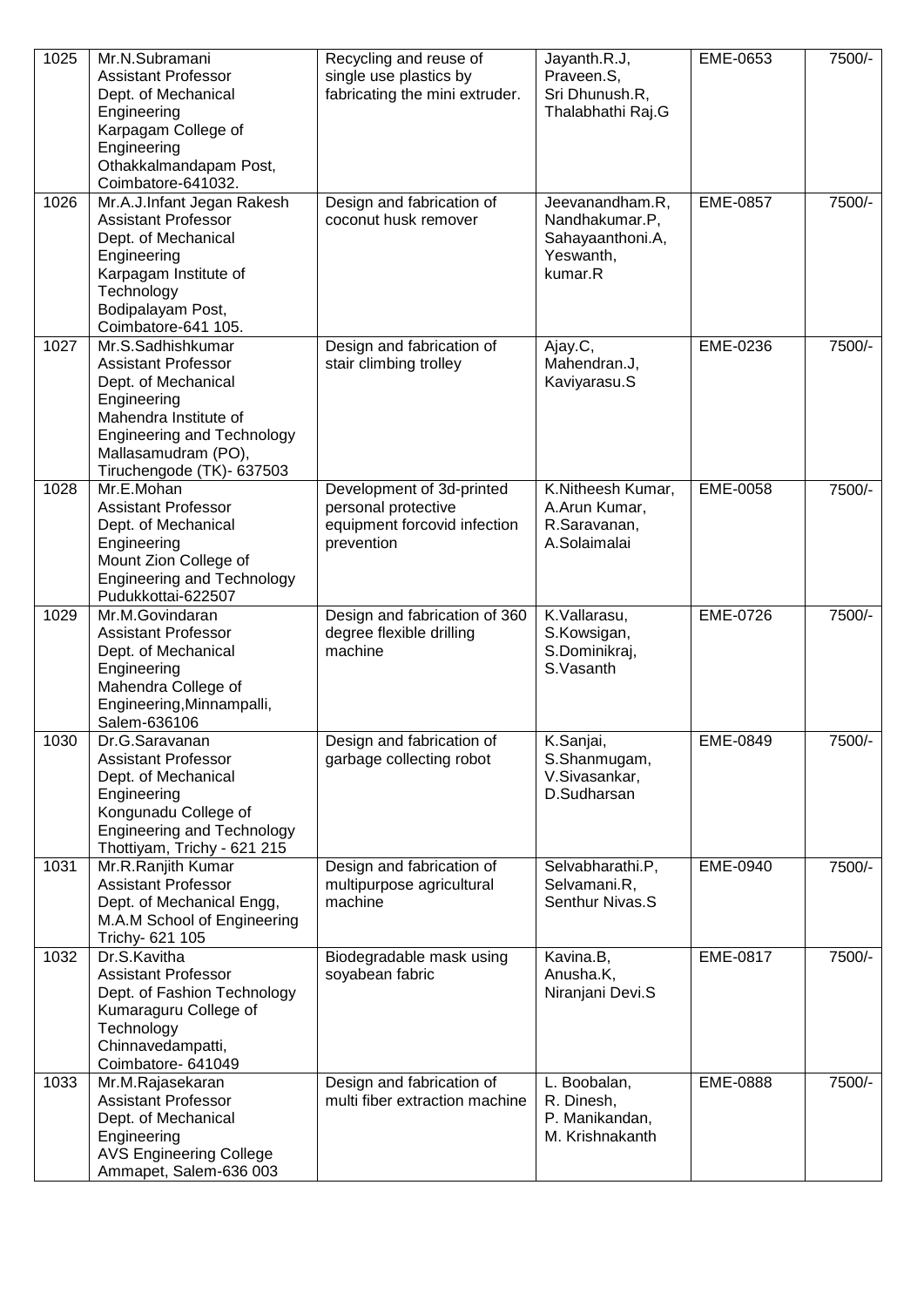| 1034 | Mr.Nimkar Amey Sanjay<br><b>Assistant Professor</b><br>Dept. of Agriculture Engg,<br>Bannari Amman Institute of<br>Technology<br>Sathyamangalam - 638 401<br>Erode District. | Design development of agri-<br>bot weeder                                                                                           | Maheswari.T.K,<br>Preethi Varthana.J,<br>Renuka.K           | EME-0091 | 7500/- |
|------|------------------------------------------------------------------------------------------------------------------------------------------------------------------------------|-------------------------------------------------------------------------------------------------------------------------------------|-------------------------------------------------------------|----------|--------|
| 1035 | Dr.K.Mallieswaran<br>Associate Professor<br>Dept. of Mechanical Engg,<br>CK College of Engineering<br>and Technology<br>Chellangkuppam,<br>Cuddalore- 607 003                | Automated green garbage<br>management                                                                                               | Abutahir.S,<br>Arunkumar.G,<br>Gopinathan.G,<br>Haribabu.B  | EME-0010 | 7500/- |
| 1036 | Dr.S. Balasivanandha Prabhu<br><b>Professor</b><br>Dept. of Mechanical Engg<br>College of Engineering,<br>Guindy (Anna University)<br>Chennai- 600 025                       | Development of ultra fine<br>grained al alloy AA6063 by<br>cyclic extrusion and<br>expansion and study of its<br>fatique resistance | Harini.N,<br>Mohana.R.S,<br>Nandhini.C.R,<br>Richa.K.S      | EME-0012 | 7500/- |
| 1037 | Dr.R.Karthikeyan<br>Professor & Head<br>Dept. of Mechanical Engg,<br>Academy of Maritime<br><b>Education and Training</b><br>Kanathur - 603112                               | Bio incineration for<br>incinerating used masks &<br>napkins                                                                        | Sharma Rajkishor<br>Tribhuvan                               | EME-0921 | 7500/- |
| 1038 | Mr. Vikas Godara<br><b>Assistant Professor</b><br>Dept. of Mechatronics<br>Agni College of Technology<br>Thalambur, Chennai-600130                                           | Trolly robot using raspberry<br>pi                                                                                                  | S.Harish,<br>K.Premkumar,<br>D. Vigneshwaran,<br>E.Gokul    | EME-0414 | 7500/- |
| 1039 | Dr.P.Nagasankar<br>Professor and Dean<br>Dept. of Mechanical Engg<br>Veltech High Tech Dr.RR<br>Dr.SR Engineering College<br>Avadi, Chennai- 600062                          | Fabrication and analysis of<br>composite from sugarcane<br>bagasse and thermoplastic<br>for thermal insulation                      | Rajeshwaran.K<br>Santhoshkumar.K<br>Vinothkumar.K           | EME-0599 | 7500/- |
| 1040 | Dr.G.Sakthivel<br>Professor, Centre for<br>Automation, School of<br><b>Mechanical Engineering</b><br>VIT Chennai, Vandalur<br>Chennai-600127                                 | Smart hot & cold therapy<br>wrist brace for<br>carpa<br>tunnel syndrome affected<br>persons                                         | Manickavasagam.P<br>Naveen.B                                | EME-1053 | 7500/- |
| 1041 | Mr.J.Muthuraman<br><b>Assistant Professor</b><br>Dept. of Aeronautical<br>Engineering<br>Surya Group of Institutions<br>Vikravandi-605652                                    | Design and analysis of<br>chevron nozzle to reduce the<br>acoustic noise                                                            | K.S.Amalraj<br>Francis,<br>S.Gopi,<br>P.Sri Krishna         | EME-0916 | 7500/- |
| 1042 | Mr.G.Pradeep kumar<br><b>Assistant Professor</b><br>Dept. of Mechanical<br>Engineering, AVS College of<br>Technology, Chinna<br>goundapuram, Salem-636106                    | Design and fabrication of<br>string jasmine garland<br>machine                                                                      | Sujithaesthar.S,<br>Dharanya.S,<br>Durgadevi.S              | EME-0806 | 7500/- |
| 1043 | Mr.S.Perumal<br>Assistant professor<br>Dept. of Mech Engineering<br>Karpaga Vinayaga College of<br><b>Engineering and Technology</b><br>Chengalpet - 603308                  | Automatic safety guard gate<br>IN railway platform                                                                                  | Jagadeesan.M,<br>Kiruphaharan.K.K<br>Samuvel.V,<br>Sriram.G | EME-0275 | 7500/- |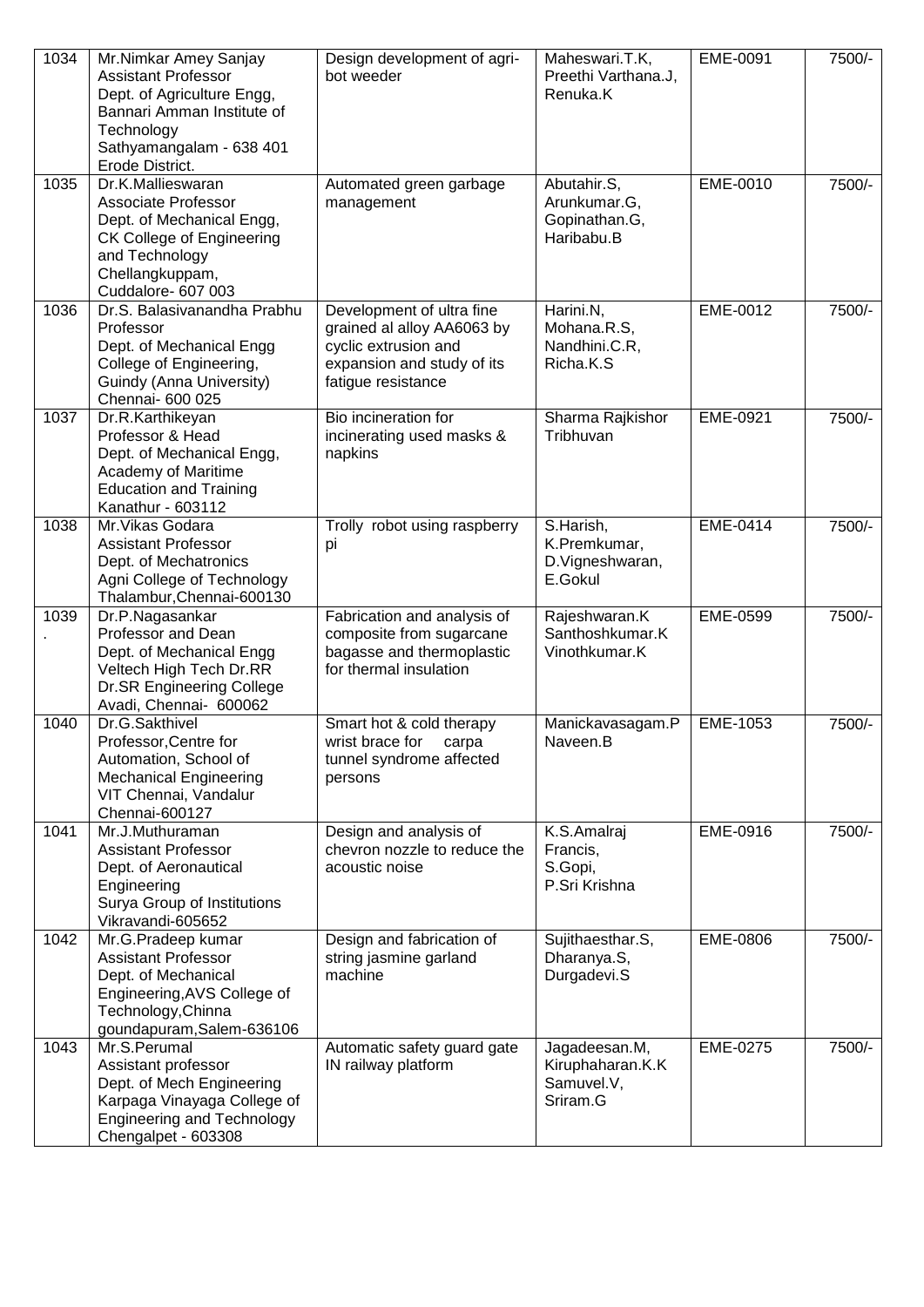| 1044 | Dr.C.R.Raajeshkrishna<br><b>Associate Professor</b><br>Dept. of Aeronautical Engg,<br>Nehru Institute of Engineering<br>and Technology<br>Thirumalayampalayam,<br>Coimbatore - 641 105 | Thermomechanical and sem<br>studies on short basalt fiber<br>(SBF) reinforced Pa6<br>composites and its hybrids                | Garry Kiristen.A,<br>Rakesh.B,<br>Sakthivel.P.<br>Steeve Caleb.J                            | EME-0591        | 7500/- |
|------|----------------------------------------------------------------------------------------------------------------------------------------------------------------------------------------|--------------------------------------------------------------------------------------------------------------------------------|---------------------------------------------------------------------------------------------|-----------------|--------|
| 1045 | Dr.R.Kavitha &<br>Mr.K.Kanagaraja<br><b>Assistant Professor</b><br>Dept. of Mech Engineering,<br>Rajalakshmi Institute of<br>Technology,<br>Chembarambakkam,<br>Chennai-600124         | Fertilizer spraying machine                                                                                                    | Ashwin Kumar.K,<br>Bhuvaneshwar.T,<br>Dilli Balaji.M,<br>Kathiravan.C                       | EME-0861        | 7500/- |
| 1046 | Ms.Gomathisankar<br><b>Assistant Professor</b><br>Dept. of Mechanical Engg,<br>S. Veerasamy Chettiar College<br>of Engineering & Technology<br>Puliangudi - 627855                     | Optimization of process<br>parameters on friction stir<br>welding of aluminium alloy<br>6061-t6                                | M.Maheshkumar,<br>M.Mari Selvam,<br>A.Mohamed,<br>Anwar Ibrahim                             | EME-0255        | 7500/- |
| 1047 | Mr.Saravanan.D<br><b>Associate Professor</b><br>Dept. of Mech Engineering<br>P.S.V College of Engineering<br>and Technology<br>Krishnagiri - 635108                                    | Design and fabrication of<br>quadruped robot                                                                                   | Mohammed<br>Ismail.M,<br>Kadhir.G,<br>Devajebin.D.S,<br>Avinash.V                           | <b>EME-0547</b> | 7500/- |
| 1048 | Ms.G.Premalatha<br>Associate Professor<br>Dept. of ECE<br>Prathyusha Engineering<br>College, Aranvoyal kuppam,<br>Thiruvallur - 602025                                                 | Smart device for accident<br>detection and analysis for<br>motorcycles                                                         | Amrith Ari<br>Gogineni Bhargav<br>Gunanivitha.E,<br>Y.Vijayashri                            | EME-0538        | 7500/- |
| 1049 | Dr.G.Rajeshkumar<br><b>Associate Professor</b><br>Dept. of Mechanical Engg<br>PSG Institute of Technology<br>and Applied Research<br>Coimbatore - 641 062                              | Extraction of nano-cellulose<br>from phoenix sp. fiber<br>through chemical method for<br>its use in biomedical<br>applications | Abirammi.S,<br>Kaarthikeyan.S,<br>Ravindhar.G,<br>Rindhisha.R.R                             | EME-0265        | 7500/- |
| 1050 | Mr.Sankarlal.R.L<br><b>Assistant Professor</b><br>Dept. of Mech Engineering<br>R.M.K. Engineering College<br>Kavaraipettai- 601206,<br>Gummidipoondi(TK)                               | Semi-automated floating<br>waste collector                                                                                     | C.R.Sarran,<br>S.Sathish,<br>V.Sai Sharath                                                  | EME-0041        | 7500/- |
| 1051 | Mr.N.Muthu Saravanan<br><b>Assistant Professor</b><br>Dept. of Mech Engineering<br><b>National Engineering College</b><br>Kovilpatti - 628 503                                         | New product development -<br>design and fabrication of puri<br>making machine for hotels                                       | G.Rakeshkumar,<br>A.Ajantharaj,<br>P.Guruganesh<br>kumar,<br>R.Midhun                       | EME-0009        | 7500/- |
| 1052 | Ms.Jareena Begam<br><b>Assistant Professor</b><br>Dept. of Mechanical Engg,<br><b>Rathinam Technical Campus</b><br>Coimbatore - 641 021                                                | Automatic pearl millet seed<br>remover using artificial<br>intelligence                                                        | Karthiga.R,<br>S. Mayavathi                                                                 | EME-1044        | 7500/- |
| 1053 | Dr S.Vanitha<br>Associate Professor<br>Dept. of Agriculture Engg,<br>Nandha Engineering College<br>Erode - 638052                                                                      | Generating electricity from<br>water pipeline                                                                                  | K.Jaisurya,<br>T.Srirama<br>krishnabarani,<br>M.Sriram<br>vishvanathan,<br>A.Kirthikkumaran | EME-0910        | 7500/- |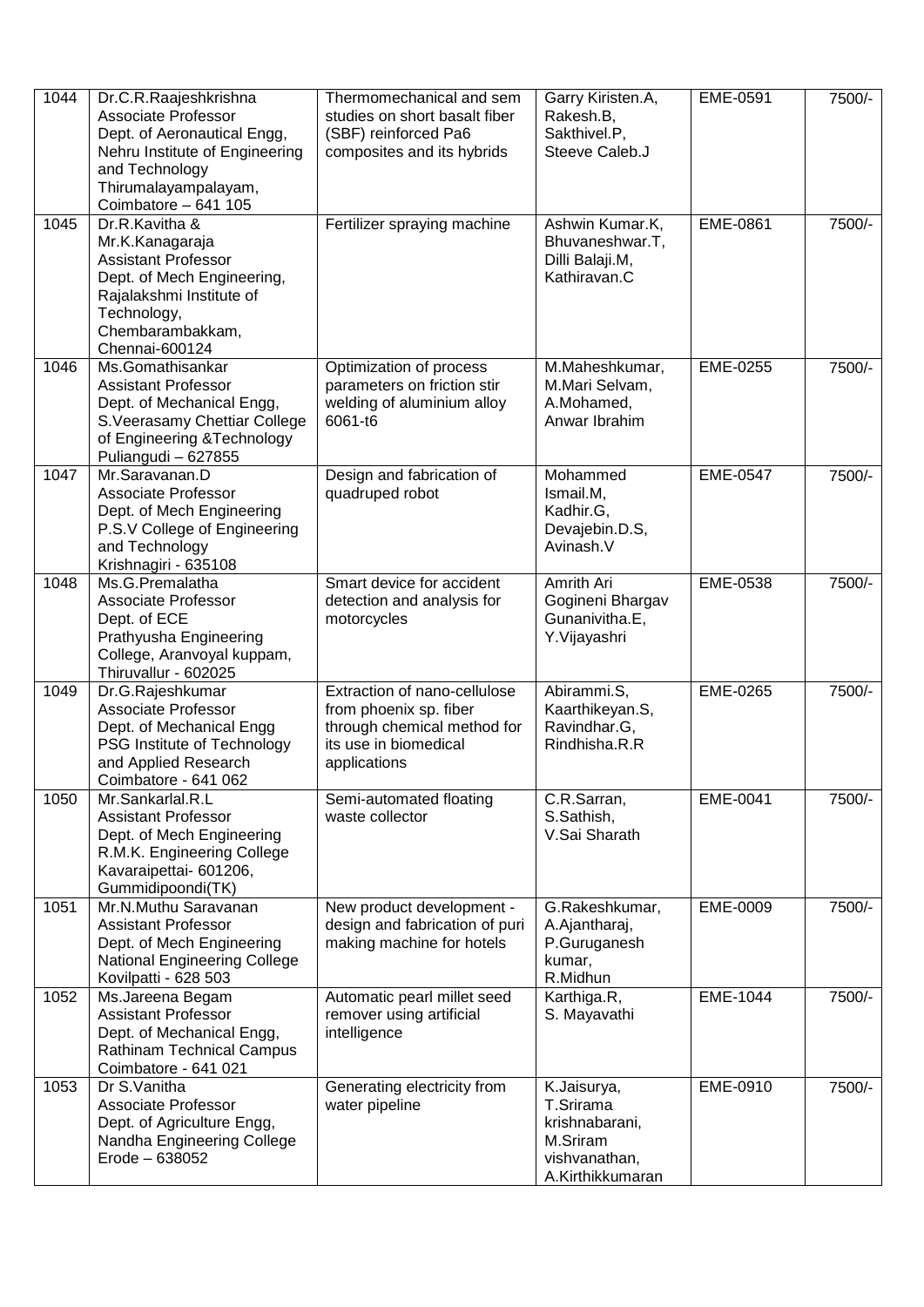| 1054 | Mr.P.V.Rajesh<br><b>Assistant Professor</b><br>Dept. of Mechanical<br>Engineering<br>Saranathan College of<br>Engineering, Panjappur<br>Tiruchirapalli-620012                        | Design and fabrication of<br>punch and die assembly for<br>powder forming method              | A.Antony<br>Prabaharan,<br>S.Anand,<br>M.Ganesh Kumar,<br>T.Eswar          | EME-0598 | 7500/- |
|------|--------------------------------------------------------------------------------------------------------------------------------------------------------------------------------------|-----------------------------------------------------------------------------------------------|----------------------------------------------------------------------------|----------|--------|
| 1055 | Mr.R.Harisudhan<br><b>Assistant Professor</b><br>Dept. of Automobile<br>Engineering<br>Paavai College of Engineering<br>Pachal, Namakkal-637 018                                     | Performance & emission test<br>of diesel using ethonal and<br>additives                       | Dhana<br>prakasam.J.M<br>Vishnu.S<br>Athishkumar.A.V<br>Jegadeesan.T       | EME-0693 | 7500/- |
| 1056 | Dr.A.Bovas Herbert Bejaxhin<br><b>Assistant Professor</b><br>Dept. of Mechanical<br>Engineering<br><b>SRM TRP Engineering</b><br>College<br>Irungalur, Trichy - 621 105              | Bamboo made drone with<br>pest and spider web cleaner                                         | V.R.Sathiya<br>Narayanan,<br>B.Nagalingam,<br>K.Naveen,<br>S.Sivasaravanan | EME-0580 | 7500/- |
| 1057 | Mr. Vigneshwaran. S<br><b>Assistant Professor</b><br>Dept. of Mechanical<br>Engineering<br>SMK Fomra Institute of<br>Technology, Thaiyur village,<br>Kelambakkam - 603103            | Design and fabrication of<br>baby retriever crane having<br>multiple pulleys                  | S.Sathish,<br>V.Girish Kumar,<br>H.Sarath                                  | EME-0614 | 7500/- |
| 1058 | Mr.K.Shanmuga Elango<br><b>Associate Professor</b><br>Dept. of Mechanical Engg<br>St. Anne's College of<br>Engineering & Technology<br>Anguchettypalayam,<br>Panruti-607110          | Electrical discharge coating<br>of aluminium alloy using<br>ws2/cu green compact<br>electrode | R.Arun Prakash,<br>J. Arokia Tony Play                                     | EME-0063 | 7500/- |
| 1059 | Mr.K.Saravanakumar<br><b>Assistant Professor</b><br>Dept. of Mechanical<br>Engineering<br><b>RVS Technical Campus</b><br>Coimbatore - 641402                                         | Improving cooling efficiency<br>of radiator using heat pipe                                   | Jeyaseelan.S                                                               | EME-0848 | 7500/- |
| 1060 | Dr.M.Siva Prakash<br>Associate Professor<br>Dept. of Mechanical<br>Engineering<br>Stella Mary's College of<br>Engineering<br>Aruthenganvilai, Azhikal Post,<br>Kanyakumari - 629202  | Characterisation of<br>lanthanum added<br>magnesium silicon alloy                             | R.S.Francis<br>Reghnal,<br>P.Ernesto<br>Cheguevara,<br>M.Roy Bhevan        | EME-0866 | 7500/- |
| 1061 | Prof.Vignesh.T<br><b>Assistant Professor</b><br>Dept. of Mechatronics<br>Engineering<br>Sri Krishna College of<br>Engineering and technology<br>Kuniyamuthur,<br>Coimbatore 641 008. | Low cost humanoid bot with<br>covid - 19 SOP                                                  | Shibin Thomas.S,<br>Saktheeswaran.G<br>Vibunesh.N.T,<br>Theerthana.T       | EME-0181 | 7500/- |
| 1062 | Mr. S. Pradeep Kumar<br><b>Assistant Professor</b><br>Dept. of Mechanical<br>Engineering<br><b>Velammal Engineering</b><br>College, Surapet,<br>Chennai-600066                       | Improving the cushioning<br>property of paper pulp egg<br>tray with coconut fiber             | Nithin.B,<br>Tharun Venkat Sai<br>Naveen<br>Srivasthsan.K,<br>Sakthivel.R  | EME-0671 | 7500/- |